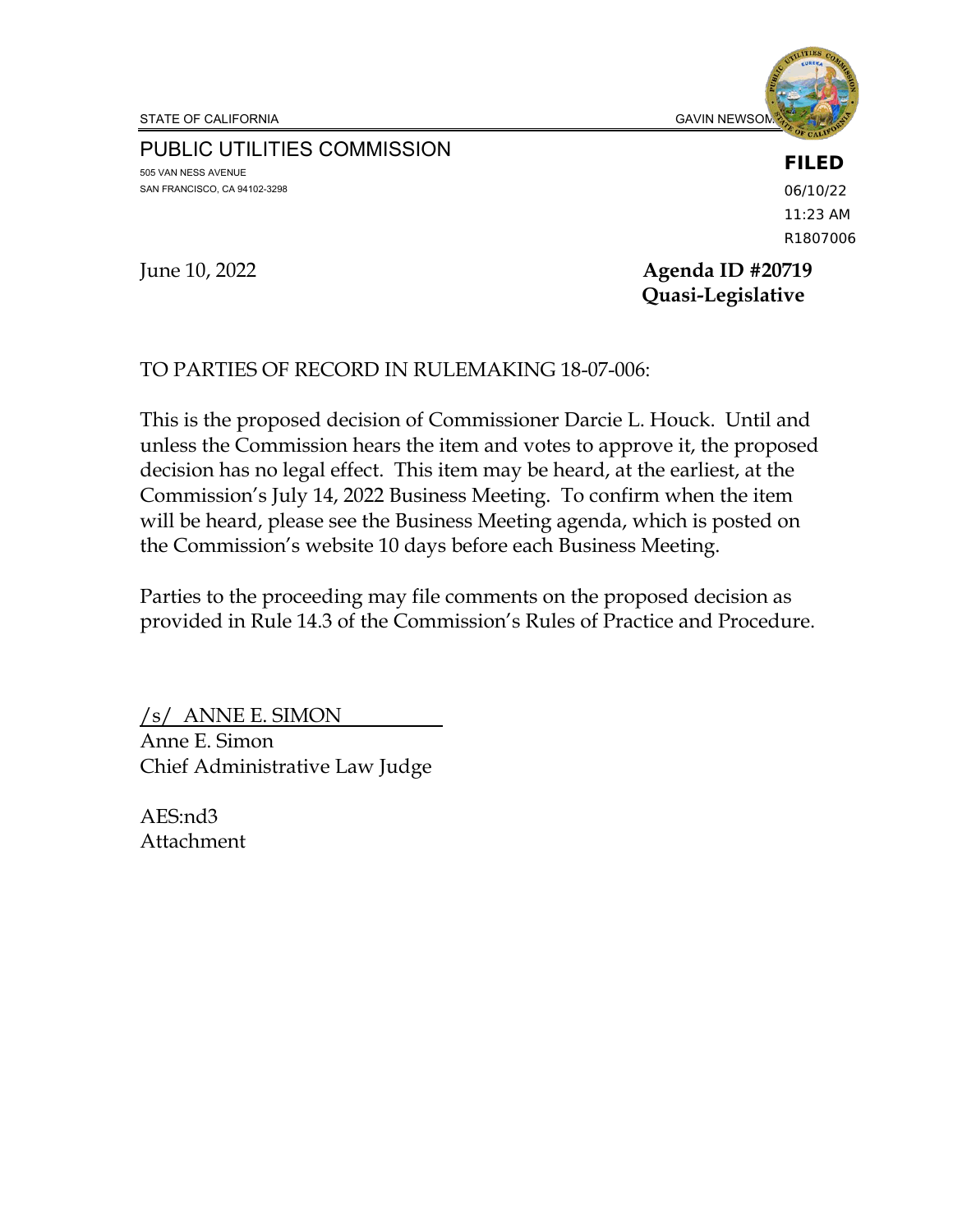**Quasi-Legislative**

# Decision **PROPOSED DECISION OF COMMISSIONER HOUCK (Mailed 6/10/2022)**

#### **BEFORE THE PUBLIC UTILITIES COMMISSION OF THE STATE OF CALIFORNIA**

Order Instituting Rulemaking to Establish a Framework and Processes for Assessing the Affordability of Utility Service.

Rulemaking 18-07-006

# <span id="page-1-0"></span>**DECISION IMPLEMENTING THE AFFORDABILITY METRICS**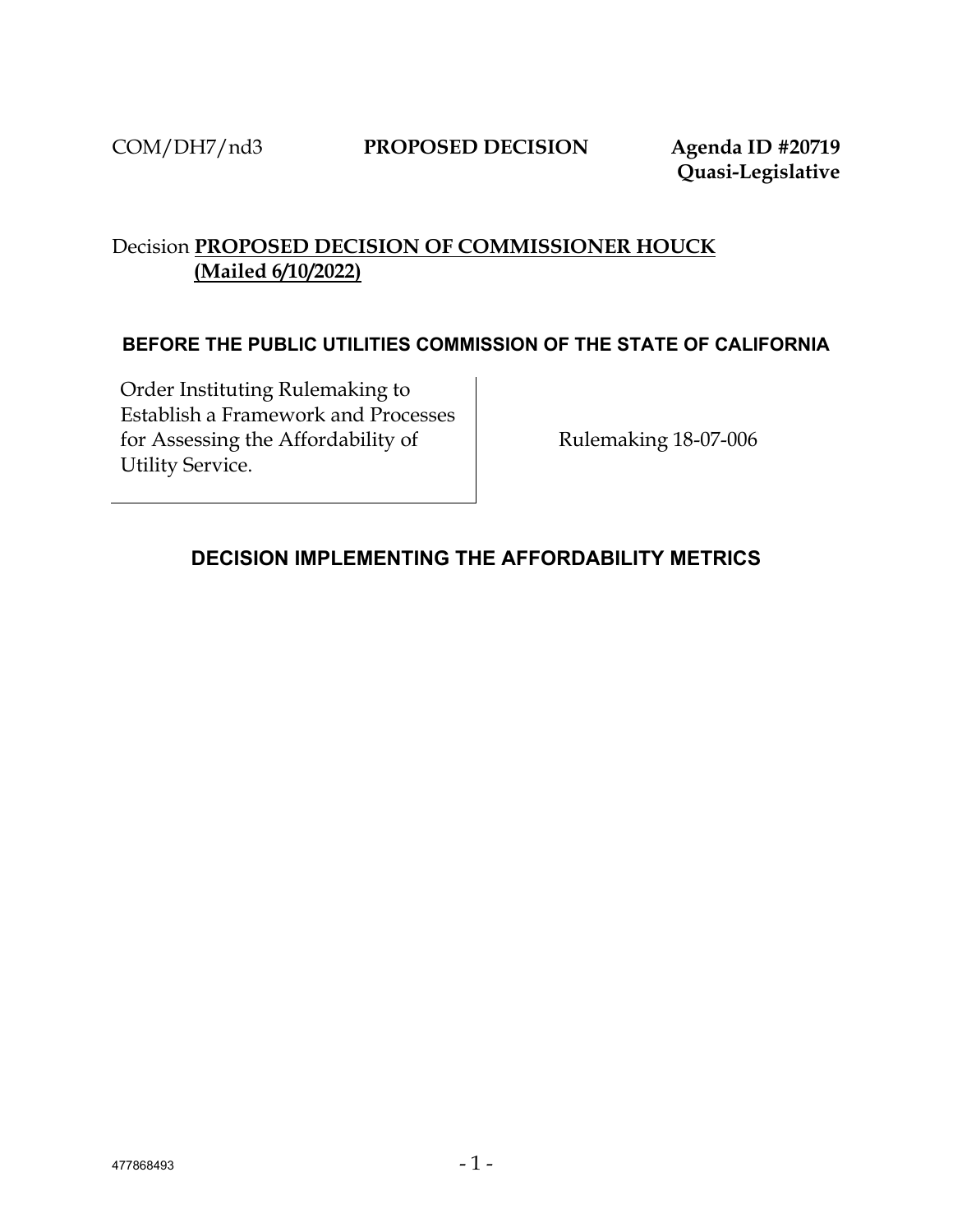# **TABLE OF CONTENTS**

| <b>Title</b> |      |                                                               |                                                             | Page |  |  |  |  |
|--------------|------|---------------------------------------------------------------|-------------------------------------------------------------|------|--|--|--|--|
|              |      |                                                               | DECISION IMPLEMENTING THE AFFORDABILITY METRICS1            |      |  |  |  |  |
|              |      |                                                               |                                                             |      |  |  |  |  |
| 1.           |      |                                                               |                                                             |      |  |  |  |  |
|              | 1.1. |                                                               |                                                             |      |  |  |  |  |
|              | 1.2. |                                                               |                                                             |      |  |  |  |  |
| 2.           |      |                                                               |                                                             |      |  |  |  |  |
| 3.           |      |                                                               |                                                             |      |  |  |  |  |
|              | 3.1. |                                                               |                                                             |      |  |  |  |  |
| 4.           |      |                                                               |                                                             |      |  |  |  |  |
|              | 4.1. |                                                               |                                                             |      |  |  |  |  |
|              |      | 4.1.1.                                                        | Input: Essential Usage/ Service Bills From Providers  19    |      |  |  |  |  |
|              |      | 4.1.2.                                                        |                                                             |      |  |  |  |  |
|              |      | 4.1.3.                                                        | Input: Income and Housing Costs From U.S. Census            |      |  |  |  |  |
|              |      |                                                               |                                                             |      |  |  |  |  |
|              |      | 4.1.4.                                                        |                                                             |      |  |  |  |  |
|              |      | 4.1.5.                                                        |                                                             |      |  |  |  |  |
|              |      | 4.1.6.                                                        |                                                             |      |  |  |  |  |
|              | 4.2. |                                                               |                                                             |      |  |  |  |  |
|              | 4.3. | Forecasting Cumulative Impacts Simultaneously Across Multiple |                                                             |      |  |  |  |  |
|              |      |                                                               |                                                             |      |  |  |  |  |
|              |      | 4.3.1.                                                        |                                                             |      |  |  |  |  |
|              |      |                                                               |                                                             |      |  |  |  |  |
|              |      | 4.3.3.                                                        |                                                             |      |  |  |  |  |
|              | 4.4. |                                                               |                                                             |      |  |  |  |  |
| 5.           |      |                                                               |                                                             |      |  |  |  |  |
|              | 5.1. |                                                               |                                                             |      |  |  |  |  |
|              |      |                                                               |                                                             |      |  |  |  |  |
|              |      | 5.1.2.                                                        | DAC Designation In Alignment with CalEPA  47                |      |  |  |  |  |
|              |      | 5.1.3.                                                        | Forecasting Cumulative Impacts in the Affordability         |      |  |  |  |  |
|              |      |                                                               |                                                             |      |  |  |  |  |
|              | 5.2. |                                                               | Using the Affordability Framework In Certain Proceedings 50 |      |  |  |  |  |
|              |      | 5.2.1.                                                        | Affordability Metrics in Electric and Gas Applications for  |      |  |  |  |  |
|              |      |                                                               | Revenue Increases of At Least One Percent Over Current      |      |  |  |  |  |
|              |      |                                                               |                                                             |      |  |  |  |  |
|              |      | 5.2.2.                                                        | Other Energy Proceedings That Do Not Trigger the            |      |  |  |  |  |
|              |      |                                                               |                                                             |      |  |  |  |  |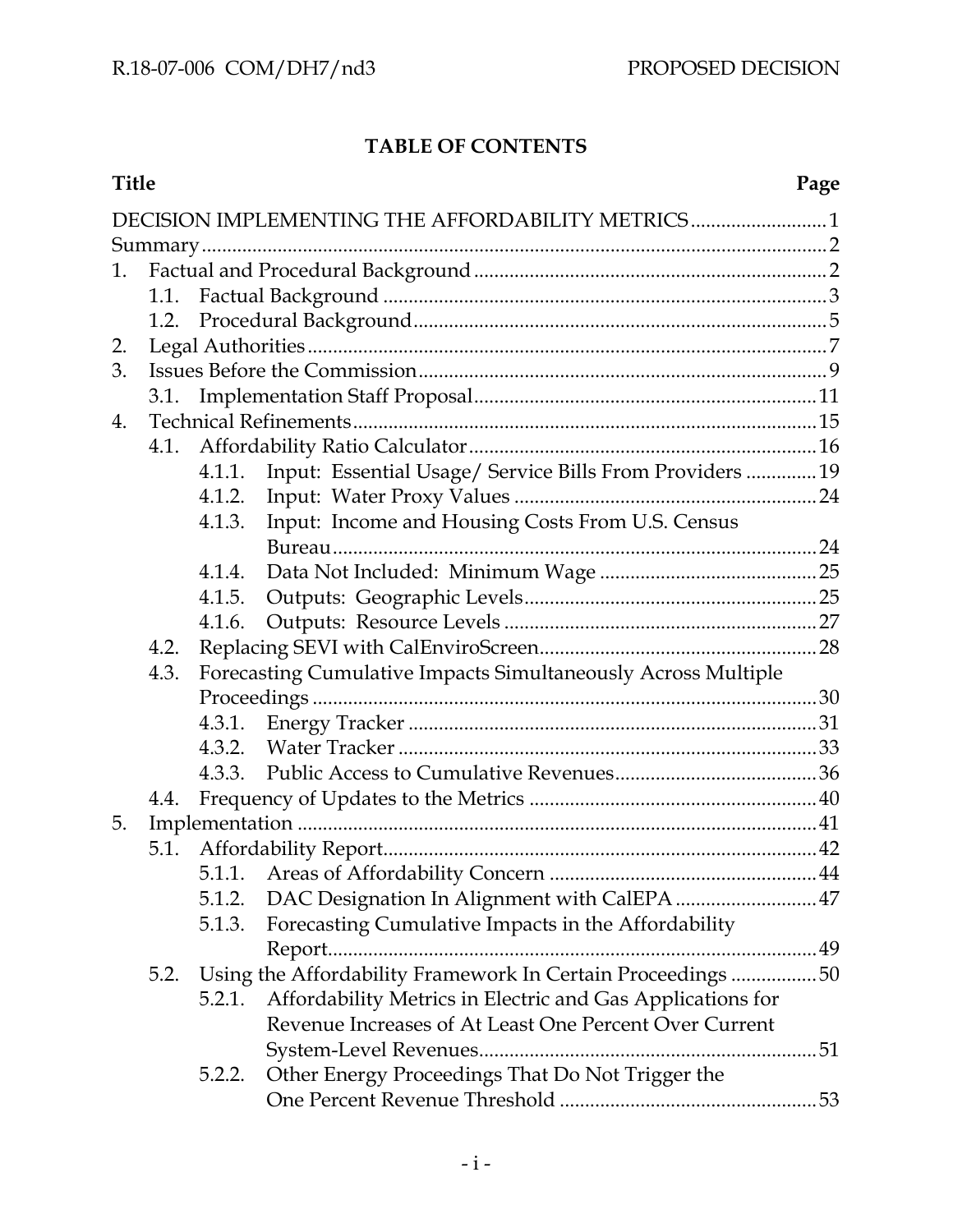|    |                                                                 |  | 5.2.3. Affordability Metrics in Water Applications for Revenue |    |  |  |  |
|----|-----------------------------------------------------------------|--|----------------------------------------------------------------|----|--|--|--|
|    |                                                                 |  | Increases of At Least One Percent Over Current                 |    |  |  |  |
|    |                                                                 |  |                                                                | 54 |  |  |  |
|    |                                                                 |  |                                                                |    |  |  |  |
|    |                                                                 |  |                                                                |    |  |  |  |
|    |                                                                 |  |                                                                |    |  |  |  |
|    | 6. Recommendations of the Implementation Staff Proposal Adopted |  |                                                                |    |  |  |  |
|    |                                                                 |  |                                                                |    |  |  |  |
| 7. |                                                                 |  |                                                                |    |  |  |  |
|    |                                                                 |  |                                                                |    |  |  |  |
|    |                                                                 |  |                                                                |    |  |  |  |
|    |                                                                 |  |                                                                |    |  |  |  |
|    |                                                                 |  |                                                                |    |  |  |  |
|    |                                                                 |  |                                                                |    |  |  |  |
|    |                                                                 |  |                                                                |    |  |  |  |

**Appendix A** – Nomenclature

**Appendix B** – Implementation Staff Proposal

**Appendix C** – Hybrid Water Rate and Bill Tracking Tool (Water Tracker)

**Appendix D** – Updated Comparisons of Vulnerable Communities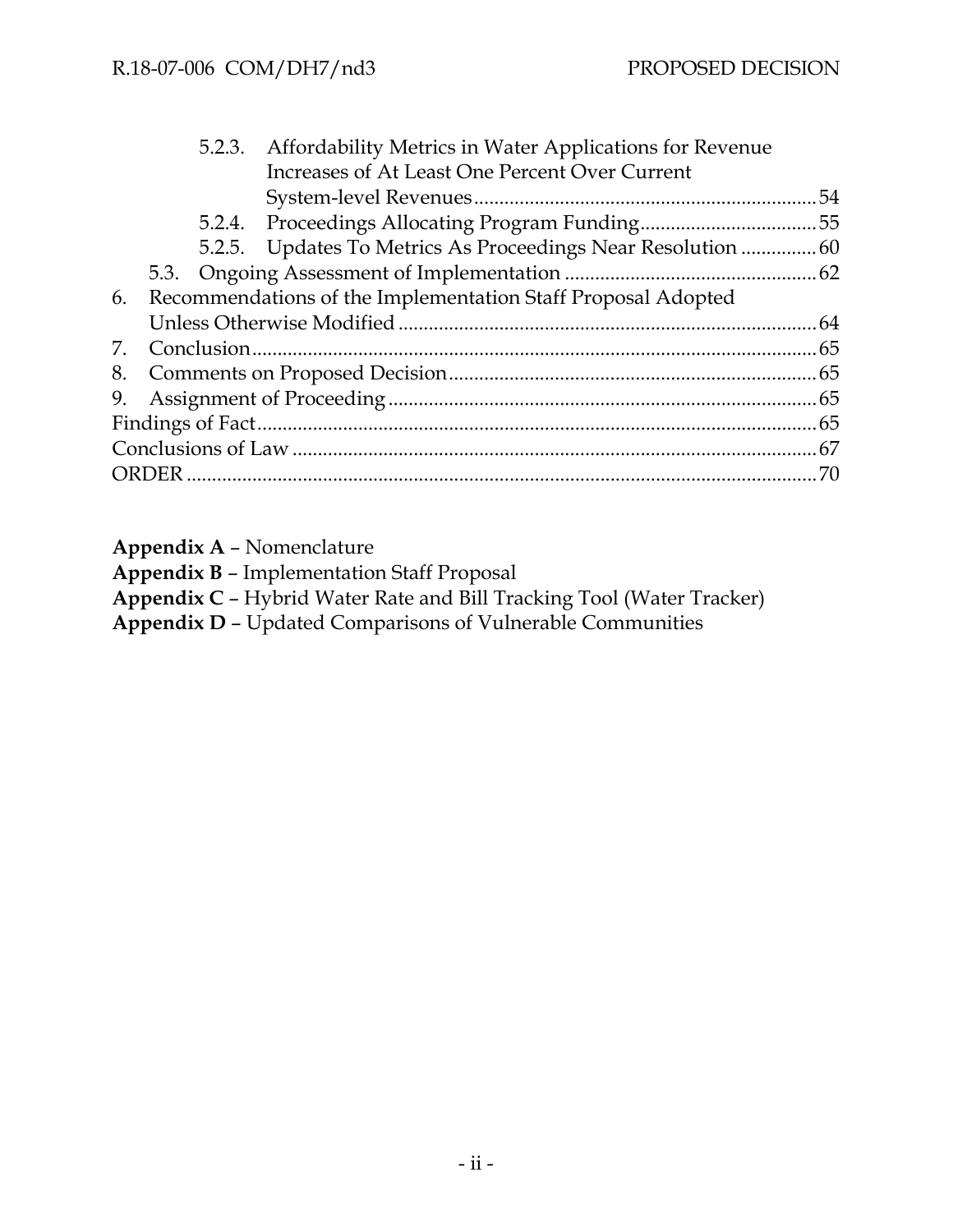# **DECISION IMPLEMENTING THE AFFORDABILITY METRICS Summary**

<span id="page-4-0"></span>Decision 20-07-032 adopted three metrics, the Affordability Ratio, Hours-at-Minimum-Wage, and SocioEconomic Vulnerability Index, by which the California Public Utilities Commission would assess the relative affordability of essential utility service across industries and proceedings, including examination of how different geographic areas of California are impacted. This decision directs when and how the affordability framework will be applied in Commission proceedings and further develops the tools and methodologies used to calculate three affordability metrics.

This proceeding remains open.

#### <span id="page-4-1"></span>**1. Factual and Procedural Background**

On July 12, 2018, the Commission opened the instant rulemaking to examine the impacts of individual Commission proceedings and utility rate requests on affordability. In summer 2020, the Commission issued the Phase 1 Decision (D.) 20-07-032 adopting three metrics, the Affordability Ratio, Hours-at-Minimum-Wage (HM), and SocioEconomic Vulnerability Index (SEVI) by which the Commission would assess the relative affordability of essential utility service across industries and proceedings, including examination of how different geographic areas of California are impacted. The terms affordability metrics and affordability framework may be used interchangeably, as both terms encompass features of the metrics defined and standardized in D.20-07-032: definitions, quantities of essential service, as well as the three adopted metrics.

In addition, with D.20-07-032, the Commission initiated (1) implementation of the metrics in ratesetting proceedings generally; (2) annual production and interpretation of updated metrics in a Commission-sponsored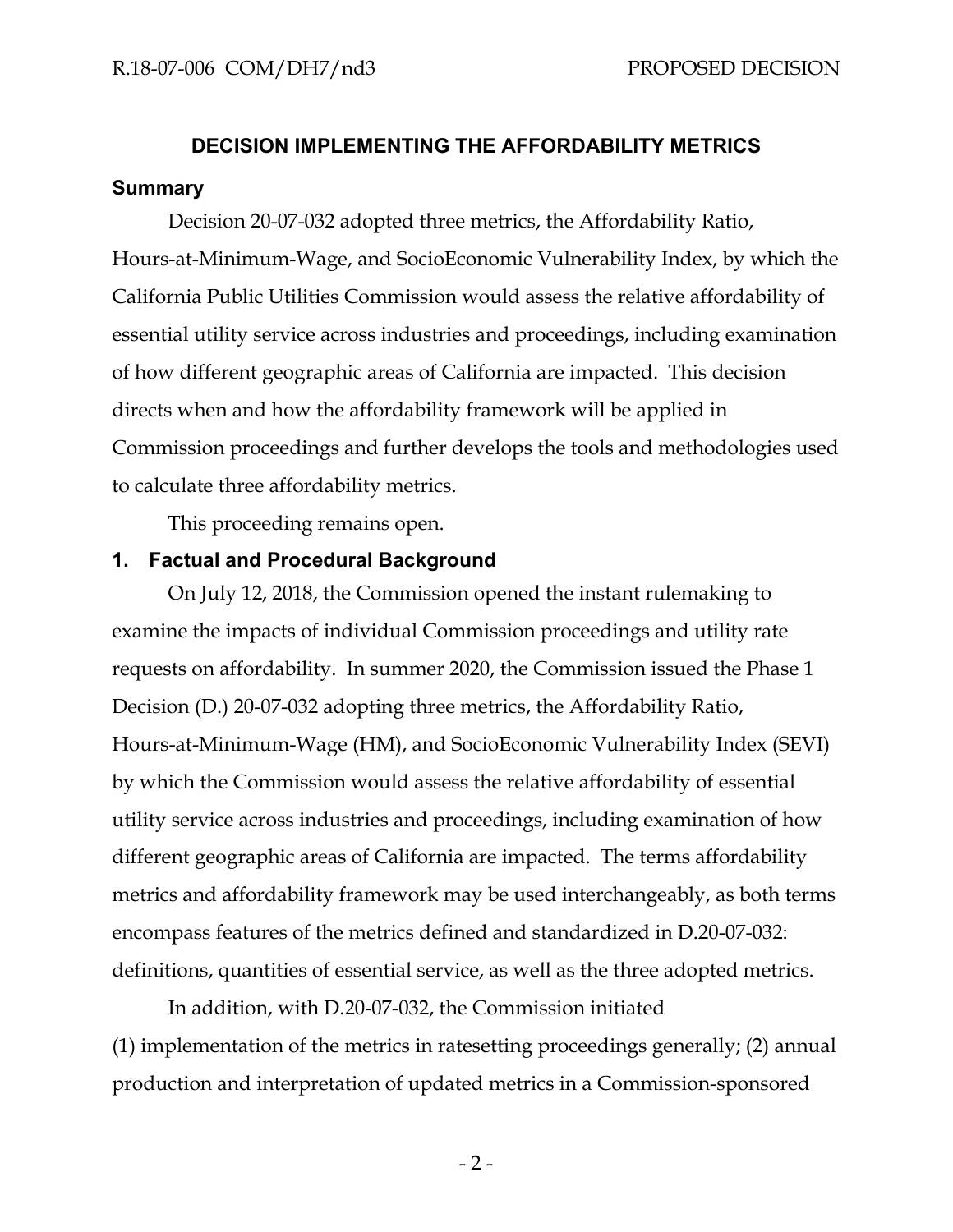annual Affordability Report; and (3) submission and development of an electric Cost and Rate Tracking Tool (Tracker). Finally, the Commission scoped ongoing work and implementation of the affordability framework in this second phase of this proceeding.

#### **1.1. Factual Background**

<span id="page-5-0"></span>The Affordability Ratio and the HM can be understood as California-specific variants of the more commonly known "energy burden."[1](#page-5-1) Similar to the calculation of an energy (or any utility industry) burden, the Affordability Ratio and the HM contrast the cost of a utility bill with the resources of a representative household within a community. The primary differences between calculating an energy burden and calculating the Affordability Ratio or HM are (1) limiting the utility bill cost to only essential, rather than average amounts of service; and (2) representing the households' resource level by more than just income. The inputs to all three affordability metrics are calculated individually by industry, with reference to a standardized geographic unit (census tract), effectively dividing California into about 8,000 communities. Common reference to the census tract allows metrics to be recombined into larger communities, across industries, or both.

Related, for over a decade, the Commission has relied upon the California Communities Environmental Health Screening (CalEnviroScreen) tool[2](#page-5-2) to produce a metric ranking California census tracts by level of vulnerability. Based on CalEnviroScreen, the California Environmental Protection Agency (CalEPA)

<span id="page-5-1"></span><sup>1</sup> Energy burden is the percentage of income spent on energy.

<span id="page-5-2"></span><sup>2</sup> The California Communities Environmental Health Screening tool (CalEnviroScreen) is developed by Office of Environmental Health Hazard Assessment within the California Environmental Protection Agency (CalEPA).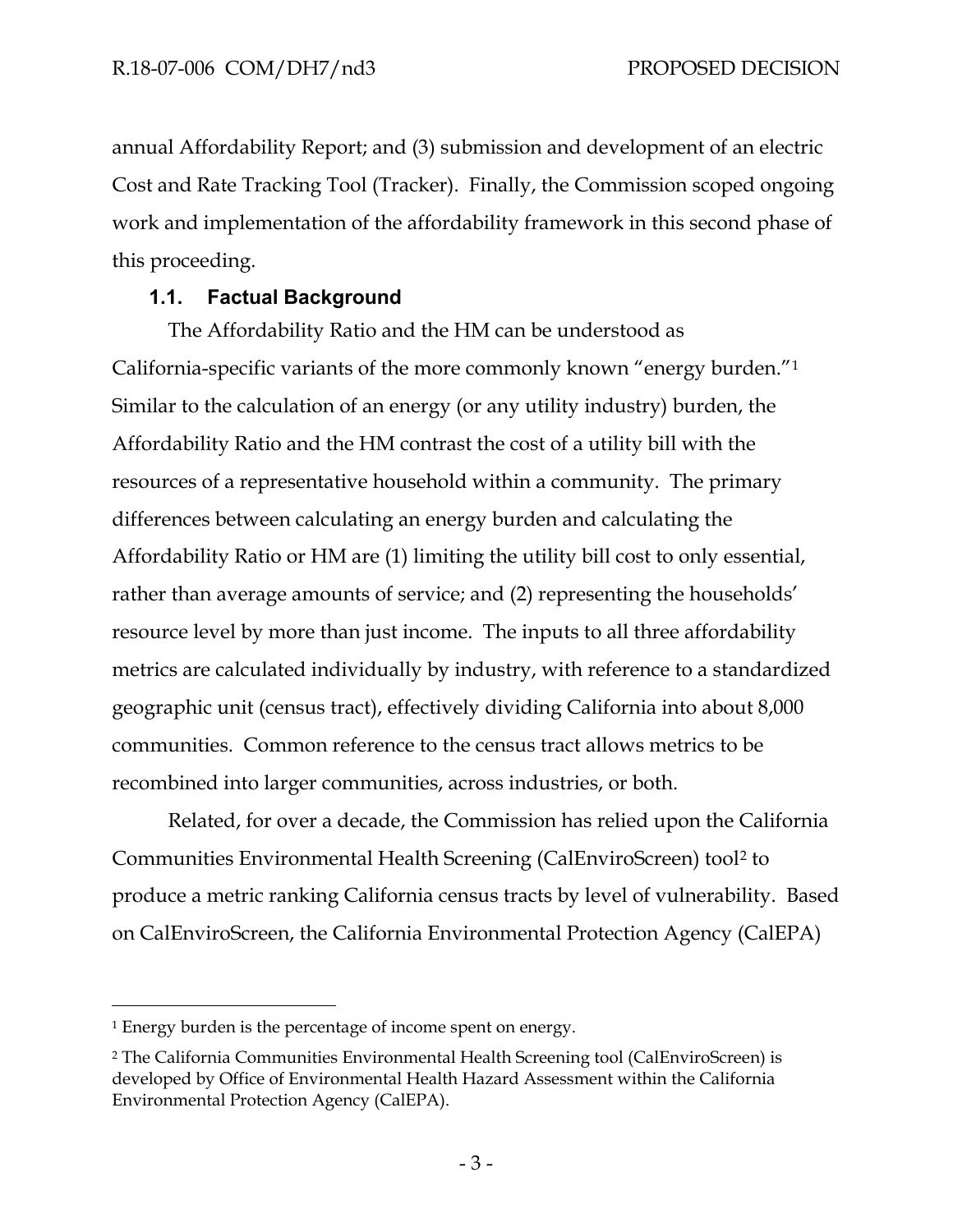formally designates approximately one-quarter of California communities ranked most vulnerable as Disadvantaged Communities (DACs).[3](#page-6-0)

The Affordability Ratio displays the impact on a representative household at two different resource levels:[4](#page-6-1) 

- Affordability Ratio 50 (AR50): affordability ratio for a representative hypothetical household in the middle, resource-wise, compared to others in a community; and
- Affordability Ratio 20 (AR20): affordability ratio for a representative hypothetical household at the lower-end, resource-wise, compared to others in a community.[5](#page-6-2)

The HM displays an affordability impact for households by referencing a third resource level: any household that earns the minimum wage of their community.[6](#page-6-3) The HM may be understood as representing a "community" of those who earn minimum wage, regardless of the affluence of where they reside.[7](#page-6-4)

The third metric, the SEVI, measures community-level, not household level, resources and is a variant of the CalEnviroScreen tool already in use in California to designate DACs.[8](#page-6-5) Commission staff created the SEVI by extracting

<span id="page-6-0"></span><sup>3</sup> *See* additional discussion of CalEnviroScreen in Section 4.2. *Replacing SEVI with CalEnviroScreen*.

<span id="page-6-1"></span><sup>4</sup> D.20-07-032, Findings of Fact (FoF) 7, 25.

<span id="page-6-2"></span><sup>5</sup> Lower-end = 20th percentile.

<span id="page-6-3"></span><sup>&</sup>lt;sup>6</sup> "... the HM metric measures... affordability... for a low-income household regardless of what income levels are for the community. . ." 2019 Affordability Report at 39.

<span id="page-6-4"></span><sup>7</sup> D.20-07-032, FoF 3. *See also* "The minimum wage-based metric also implicitly considers the impact of essential utility service charges on lower-income customers regardless of the socioeconomic conditions of the community as a whole." 2019 Affordability Report at 15.

<span id="page-6-5"></span><sup>8</sup> Senate Bill (SB) 535 (Chapter 830, Statutes of 2012) mandated that California use certain Cap-and-Trade action proceeds to fund investments in "disadvantaged communities" and charged the CalEPA with developing specific criteria and methods by which to designate DACs.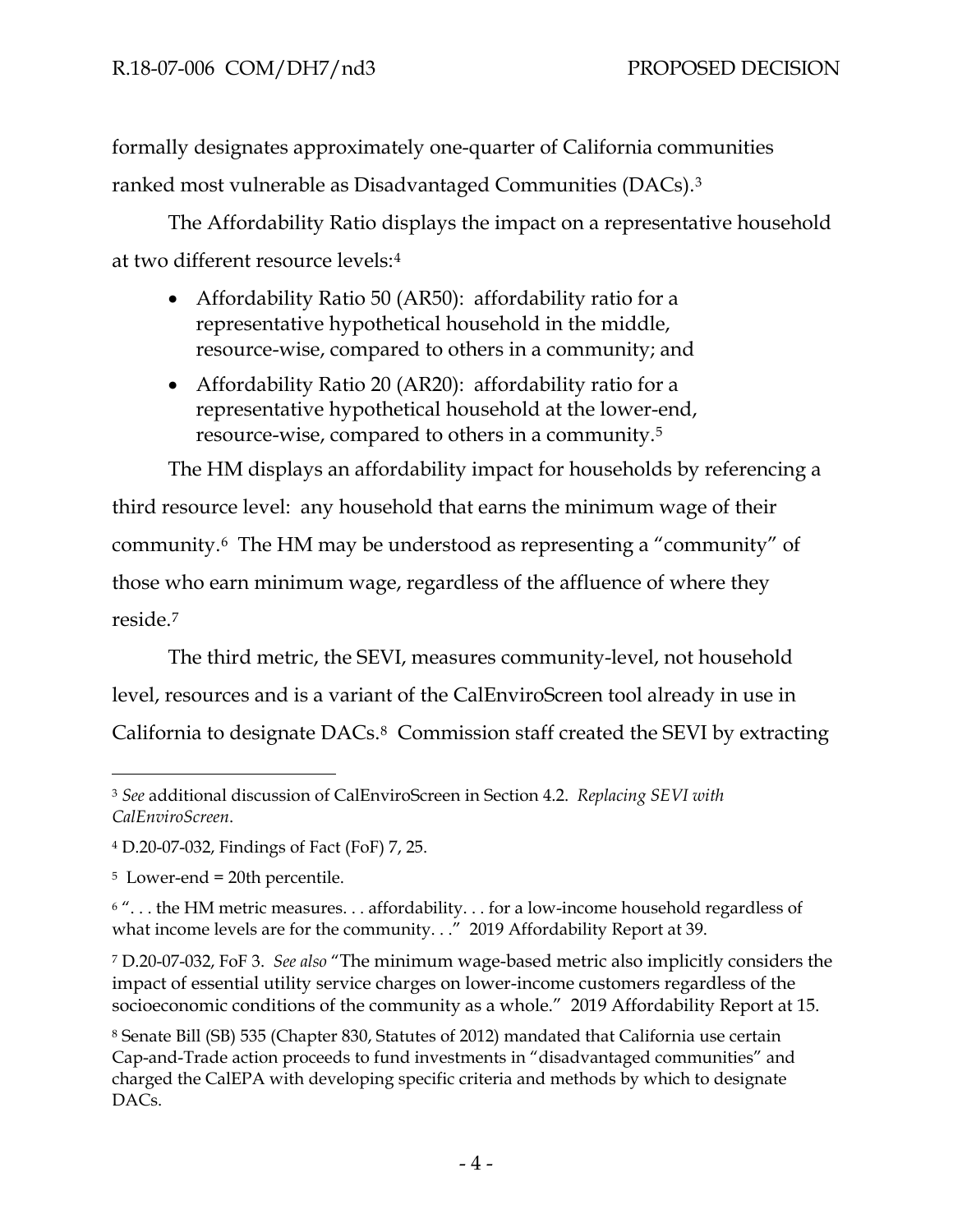the socioeconomic pieces of the CalEnviroScreen tool, which combines U.S. Census Bureau data, called indicators, at the census tract level. CalEnviroScreen scores census tracts by environmental, health and socioeconomic indicators, notably omitting the utility bill.[9](#page-7-1) 

The metrics differ in their grouping of households into communities, therefore each showing a different perspective depending on the affluence, or resource level (the term used in this decision), of the community. Multiple perspectives add complexity and yet are necessitated by the Commission's finding in D.20-07-032 that households "will have a wide variety of experiences that cannot be perfectly captured by depicting a single household."[10](#page-7-2) 

#### **1.2. Procedural Background**

<span id="page-7-0"></span>The Commission opened Phase 2 of this proceeding to pursue implementation and further refine the metrics discussed and defined above.<sup>11</sup> The issue of cost and rate tracking tools for the water and energy industries was added to the scope of Phase 2 in a third Amended Scoping Memo and Ruling issued October 21, 2020. In spring and summer 2021, the proceeding was reassigned to Commissioner Darcie L. Houck and Administrative Law Judge (ALJ) Camille Watts-Zagha, respectively. Commissioner Houck issued a fourth Amended Scoping Memo and Ruling on September 15, 2021, scheduling a third phase of this proceeding. This third phase was to be focused on energy, with possible future phases to consider strategies to mitigate rate increases. After a prehearing conference held October 22, 2021, the assigned Commissioner and assigned ALJ issued the *Ruling Inviting Comments on Staff Proposal on* 

<span id="page-7-1"></span><sup>9</sup> D.20-07-032, FoF 4, 5.

<span id="page-7-2"></span><sup>10</sup> D.20-07-032, FoF 8, 9, 11, 18 and Conclusion of Law (CoL) 7.

<span id="page-7-3"></span><sup>11</sup> Second Amended Scoping Memo and Ruling dated June 9, 2020.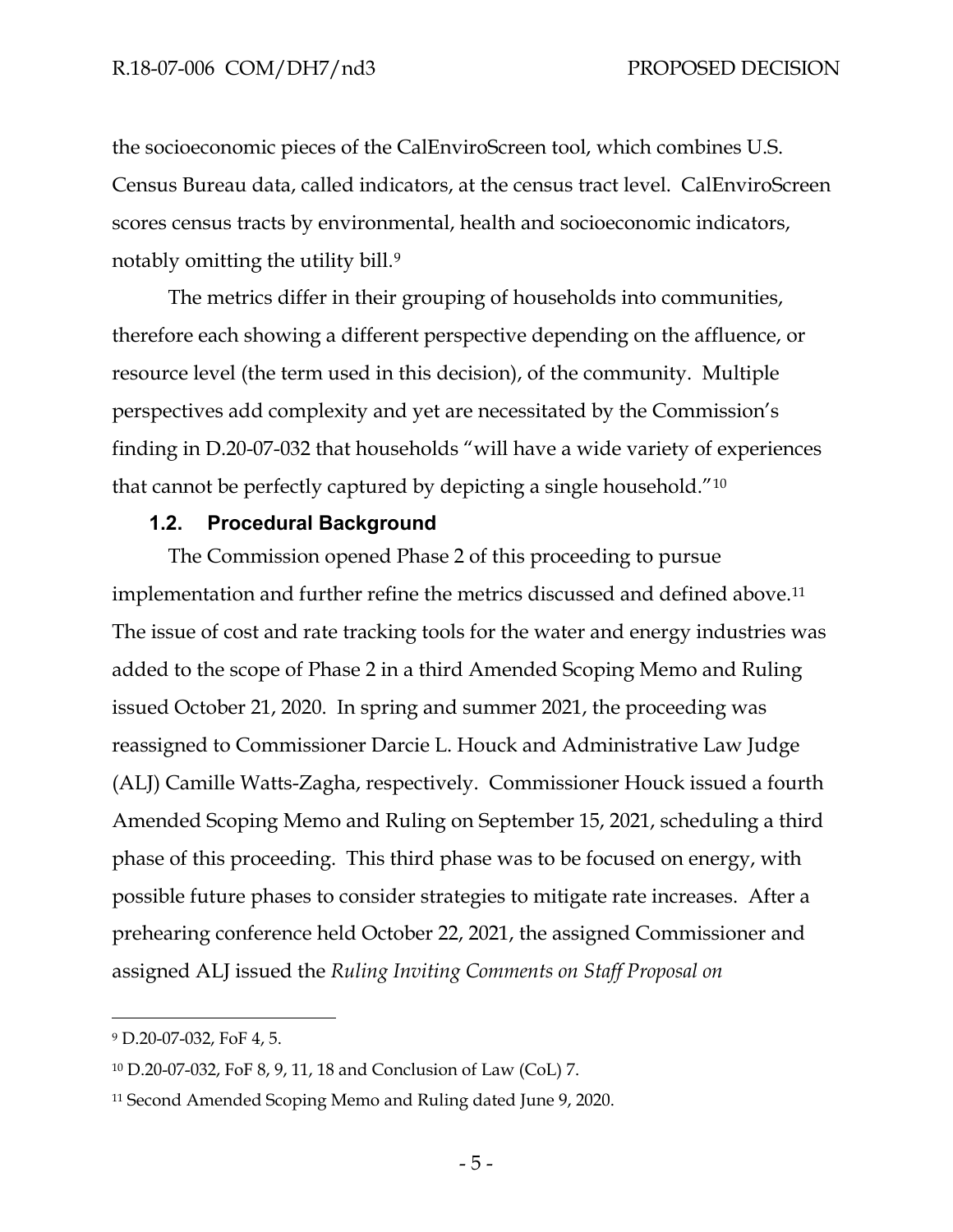*Implementation of Affordability Metrics* (Implementation Staff Proposal) on November 5, 2021, followed by a workshop on the Implementation Staff Proposal held November 15, 2021. Stakeholders further explored one specific recommendation of the Implementation Staff Proposal in subsequent workshops held November 30, 2021, December 6, 2021, and December 13, 2021: implementation of a Water Cost and Rate Tracking Tool (Water Tracker).

Eighteen parties filed opening comments on the Implementation Staff Proposal by January 10, 2022,<sup>[12](#page-8-0)</sup> and 14 parties filed reply comments on January 25, 2022.[13](#page-8-1)

The Implementation Staff Proposal and parties' comments and reply comments on that proposal constitute the record that is the basis for this decision.

<span id="page-8-0"></span><sup>12</sup> Pacific Gas and Electric Company (PG&E), Southern California Edison Company (SCE), Southern California Gas Company (SoCalGas)/San Diego Gas & Electric Company (SDG&E) (large Investor-Owned Utilities (IOUs)), jointly PacifiCorp, Liberty Utilities (CalPeco Electric) LLC, Bear Valley Electric Company, Inc. as the California Association of Small and Multi-Jurisdictional Utilities (CASMU), jointly Calaveras Telephone Company, Cal-Ore Telephone Company, Ducor Telephone Company, Foresthill Telephone Company, Happy Valley Telephone Company, Hornitos Telephone Company, Kerman Telephone Company, Pinnacles Telephone Company, The Ponderosa Telephone Company, Sierra Telephone Company, Inc., the Siskiyou Telephone Company, Volcano Telephone company, Winterhaven Telephone Company as the small Local Exchange Carriers (Small LECs), The Utility Reform Network (TURN), National Diversity Coalition (NDC), Utility Consumers Action Network (UCAN), California Community Choice Association (CalCCA), the Greenlining Institute (Greenlining), the Center for Accessible Technology (CforAT), the Public Advocates Office at the California Public Utilities Commission (Cal Advocates), California Water Association (CWA), Golden State Water Company (Golden State), California Water Service Company (Cal Water), California Cable and Telecommunications Association (CCTA) jointly Santa Barbara Cellular Systems, Ltd., AT&T Mobility Wireless Operations Holdings, Inc., New Cingular Wireless PCS, LLC d/b/a AT&T Mobility, AT&T Corp., Pacific Bell Telephone Company d/b/a AT&T California as AT&T, and CTIA.

<span id="page-8-1"></span><sup>13</sup> PG&E, SCE, SoCalGas/SDG&E, the Small LECs, TURN, NDC, CforAT, Cal Advocates, CWA, Golden State, Cal Water, CCTA, AT&T, CTIA.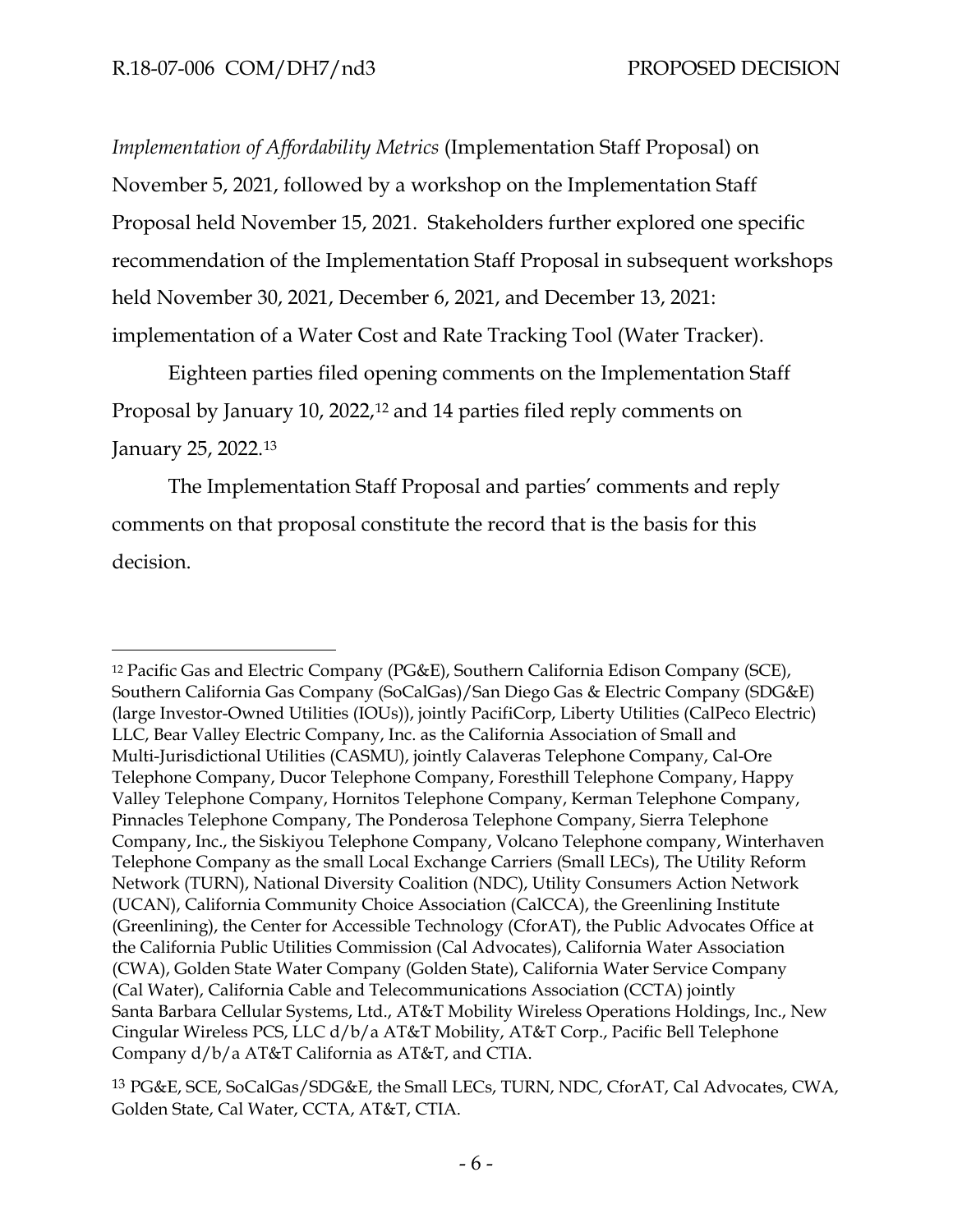#### <span id="page-9-0"></span>**2. Legal Authorities**

In D.20-07-032, the Commission concluded the metrics would help the Commission meet statutory requirements of Public Utilities Code (Pub. Util.) Code Section 739(d)(2), Section 382, Section 739.8(a), and Section 871.5 mandating affordable energy, gas and water, and of Section 709, Sections 280-281, and Section 275.6 assigning the Commission a significant role in preserving universal access to essential communications services.[14](#page-9-1)

The Commission has the obligation to consider whether utility rates or charges are affordable while also enforcing the mandate of Pub. Util. Code Section 451 to ensure costs authorized and recovered from ratepayers are just and reasonable, consistent with safe and reliable service.[15](#page-9-2) Equally pertinent, Pub. Util. Code Section 454[16](#page-9-3) requires electric, gas, water, and telephone corporations to notify affected customers of proposed revenue changes that will impact their utility bill, by displaying rate impacts of the proposed revenue change in dollars and degree of change (percentage). Subsections (c) and (d) of Pub. Util. Code Section 454 express the legislative intent associated with notice requirements, and directs the Commission to consider both the utility proposal, together with the informed response of the people subject to the proposal, before taking action:

<span id="page-9-1"></span><sup>14</sup> D.20-07-032 at 5, 7 and CoL 1, 3.

<span id="page-9-2"></span><sup>15</sup> *See* D.20-01-002 *Decision Modifying the Commission's Rate Case Plan for Energy Utilities* at 8-19.

<span id="page-9-3"></span><sup>16</sup> Pub. Util. Code Section 454(a)-(b) is the basis for Rule 3.2(d) of the Commission's Rule of Practice and Procedure (Rules) requiring utilities notice the public of applications for rate increases, and include rate impacts by customer classification in order to facilitate public input on the application. Pub. Util. Code Section 454(c) is the basis for Rule 3.2(a)(3) requiring utility applicants for rate changes to include rate impacts and, when the requested new revenue increase exceeds of one percent of current revenues, to include in the application rate impacts by customer classification.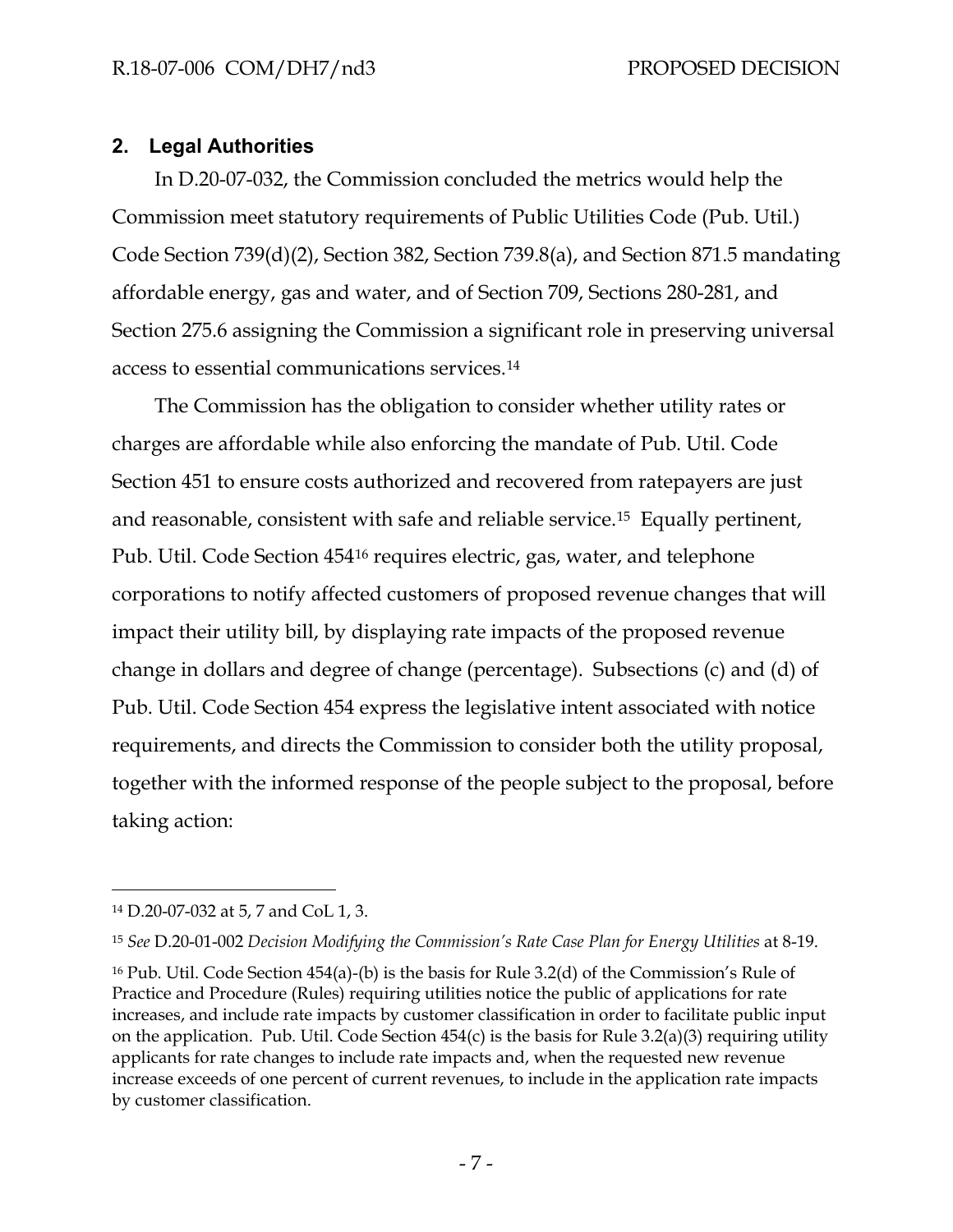(c) The commission may adopt rules it considers reasonable and proper for each class of public utility providing for the nature of the showing required to be made in support of proposed rate changes, the form and manner of the presentation of the showing, with or without a hearing, and the procedure to be followed in the consideration thereof. Rules applicable to common carriers may provide for the publication and filing of any proposed rate change together with a written showing in support thereof, giving notice of the filing and showing in support thereof to the public, granting an opportunity for protests thereto, and to the consideration of, and action on, the showing and any protests filed thereto by the commission, with or without hearing. [ . . . ]

(d) The commission shall permit individual public utility customers and subscribers affected by a proposed rate change, and organizations formed to represent their interests, to testify at any hearing on the proposed rate change, [ . . . ]

To enhance understanding, the Commission traditionally requires utilities to translate rate increases into bill impacts,[17](#page-10-0) explaining "[t]his somewhat theoretical construct becomes very real when the Commission fulfills its responsibility and **quantifies** this balanced outcome in its decisions in general rate cases"[18](#page-10-1) (emphasis added). In D.20-07-032, the Commission began implementation of the affordability framework to further advance the Commission's analysis and understanding of the affordability of essential levels of energy, water, and communications services[.19](#page-10-2) In this second phase of the proceeding continuing implementation, the Commission continues to exercise its authority over "the form and manner of the presentation of the showing"[20](#page-10-3) to

<span id="page-10-0"></span><sup>17</sup> D.20-01-002, Ordering Paragraph (OP) 6, and D.07-05-062.

<span id="page-10-1"></span><sup>18</sup> D.20-01-002 at 11.

<span id="page-10-2"></span><sup>19</sup> D.20-07-032 CoL 2.

<span id="page-10-3"></span><sup>20</sup> Pub. Util. Code Section 454(c).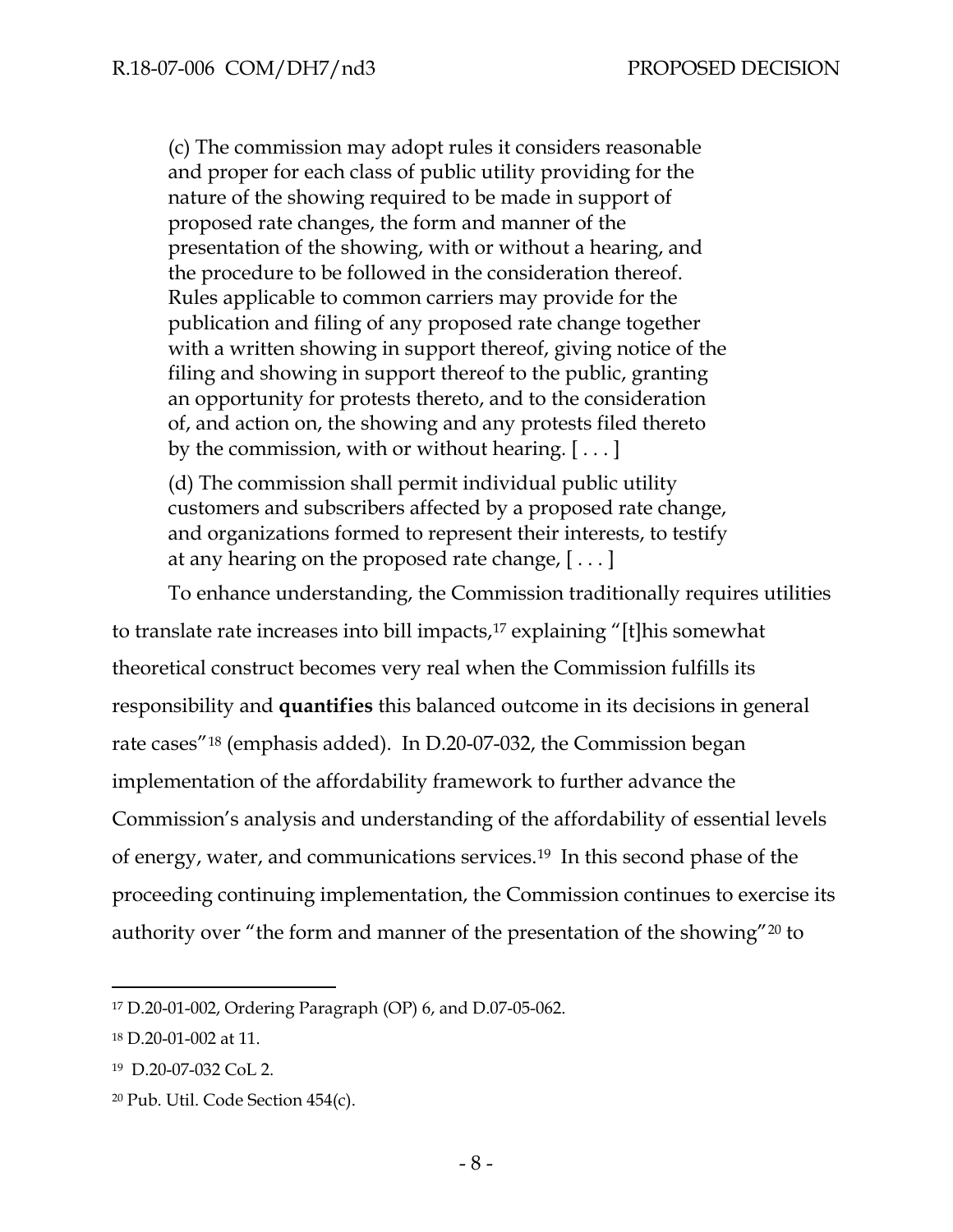improve the quality of the information available to stakeholders throughout the process. The metrics translate the bill impacts into statements about the affected public as follows:

- A middle-resourced household living here [*insert nearest town or neighborhood*][21](#page-11-1) spends [*insert AR50*]% of their available budget on an essential amount of utility service;
- A lower-resourced[22](#page-11-2) household living here [*insert nearest town or neighborhood*] spends [*insert AR20*]% of their available budget on an essential amount of utility service; and
- A household earning minimum wage living here [*insert nearest town or neighborhood*] works [*insert HM*]# of hours per month to pay for an essential amount of utility service.

# <span id="page-11-0"></span>**3. Issues Before the Commission**

The issues within the scope of Phase 2 are a mix of technical refinements

and integration of the affordability framework, with interpretation, into

Commission practice.

The following issues, set forth in the June 9, 2020 Second Amended

Scoping Memo and Ruling, are characterized as technical refinements:

- How to forecast variables used to calculate the affordability metrics;
- How to set proxy values for essential utility service cost data that are unavailable;
- How to refine methodologies for calculating the affordability metrics;

<span id="page-11-1"></span><sup>21</sup> *See* Section 4.1.5. *Outputs: Geographic Levels*.

<span id="page-11-2"></span> $22$  Lower-resourced =  $20<sup>th</sup>$  percentile (or bottom one-fifth) of the income distribution for the specified geography.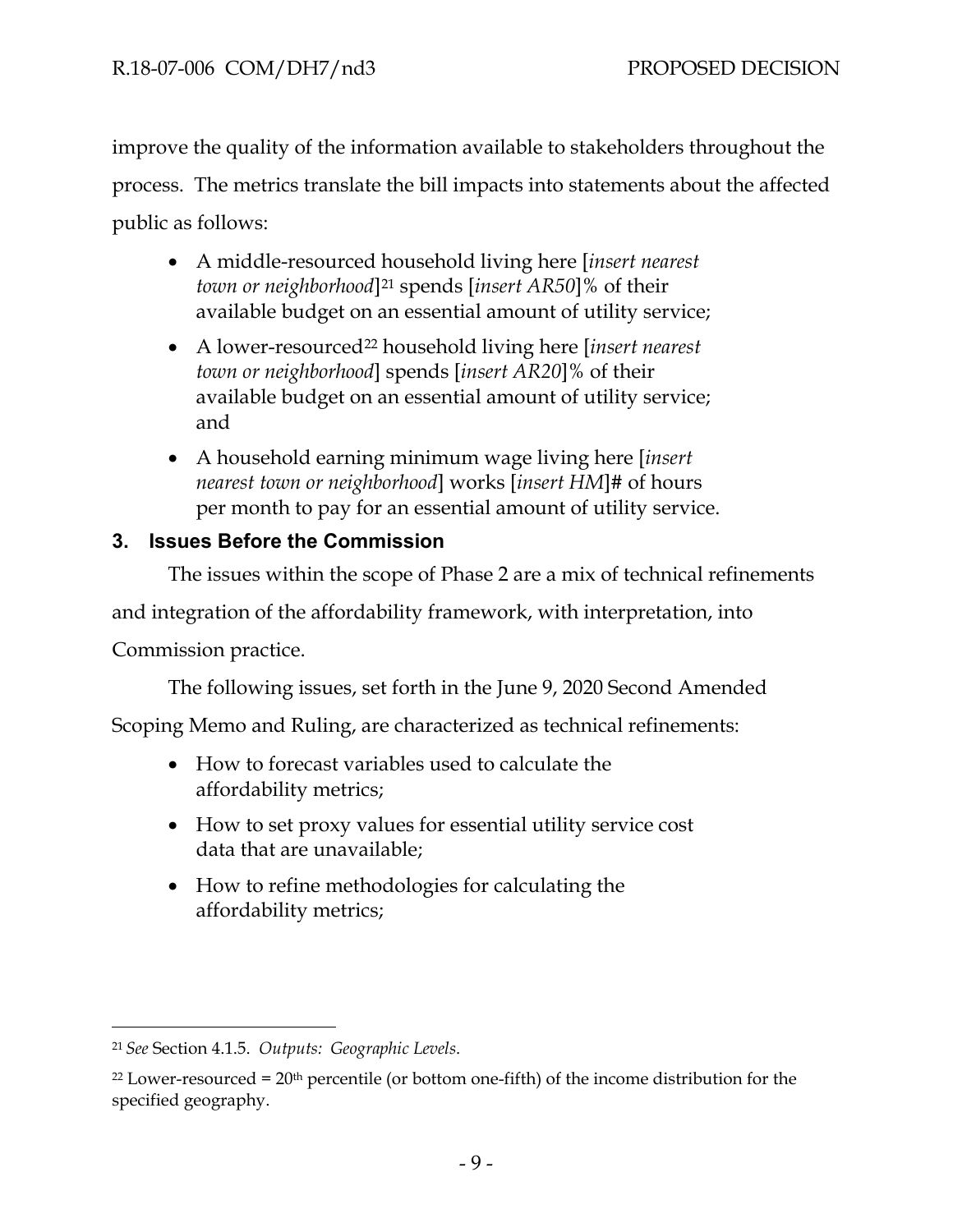- Developing and implementing a rate and bill impact tracking tool for Class A Water Utilities for ongoing support of the Commission's work;
- Developing and implementing an energy rate and bill impact tracking tool for ongoing support of the Commission's work;
- How to coordinate ongoing data requests for information related to the affordability metrics;
- How to develop and maintain tools for calculating the affordability metrics;
- How to make the measurements of the affordability metrics publicly available and accessible; and
- How to incorporate any approved essential usage study from Application (A.) 19-11-019.

The following issues, set forth in the June 9, 2020 Second Amended

Scoping Memo and Ruling, are characterized as integrating the affordability

framework into Commission practice, including interpreting the metrics:

- How to implement the affordability metrics and methodologies adopted by the Commission in this proceeding;
- Determining the appropriate procedural pathways for implementation of the affordability metrics generally (*i.e.,* how broadly and in which proceedings to incorporate the metrics as well as the process used to publish information);
- How to design and publish an annual Affordability Report; and
- Determining interactions between the affordability metrics and the rate and bill tracker tool under development by the Commission's Energy Division.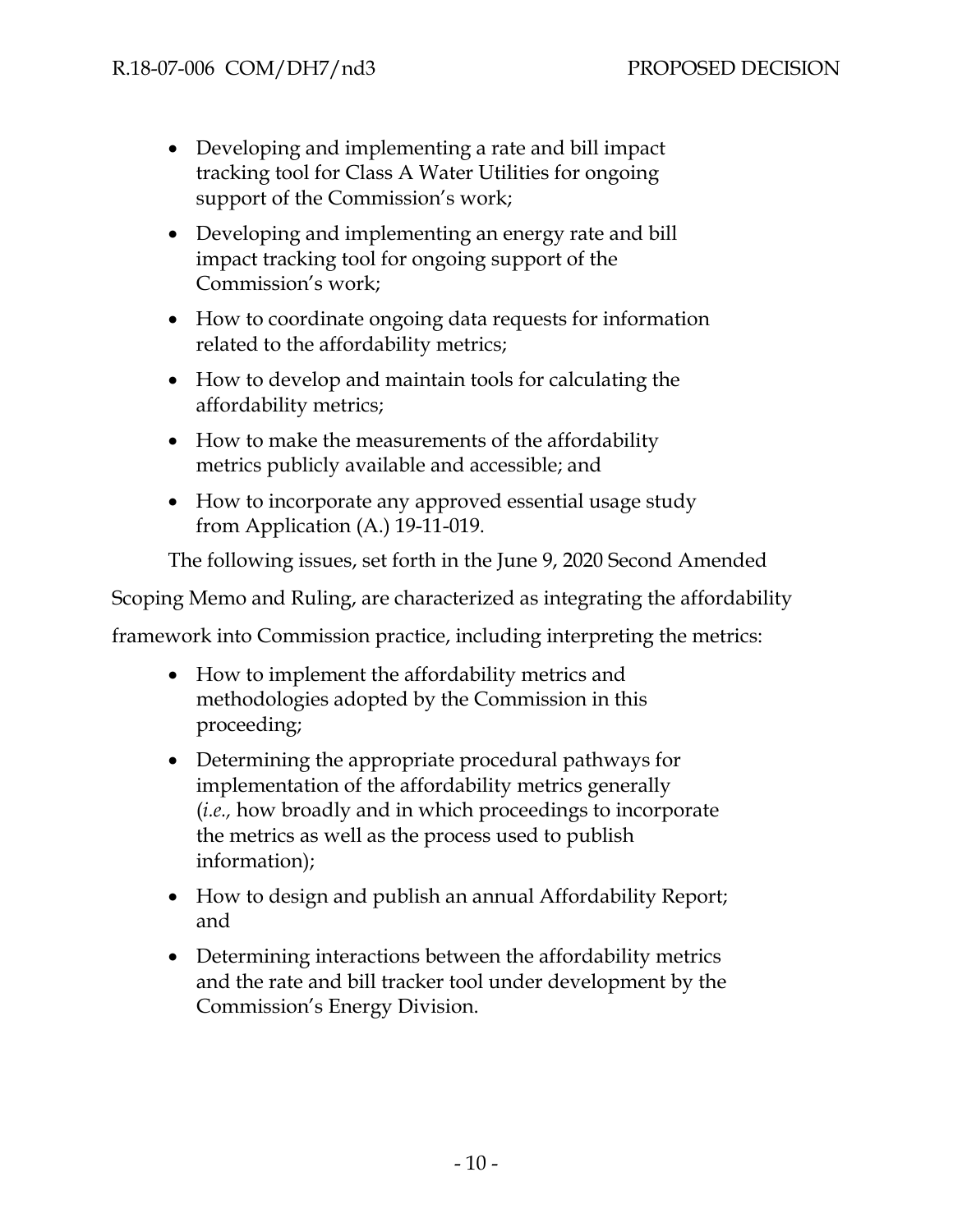# **3.1. Implementation Staff Proposal**

<span id="page-13-0"></span>Commission staff offered solutions to the scoped issues in the Implementation Staff Proposal. Most of the recommended technical refinements are contained in Section 2 of the Implementation Staff Proposal, and most of the recommendations on integrating the affordability framework into Commission practice are found in Sections 3-4.[23](#page-13-1)

With regard to technical refinements, the Implementation Staff Proposal recommended:

- 1. Release an Excel-based Affordability Ratio Calculator (AR Calculator), refreshed annually with the most recent historical year for which data is available as the "base analysis year."[24](#page-13-2) The AR Calculator shall contain:
	- (i) Essential usage/service bills for each industry based on data collected by staff from essential usage providers. The essential usage/service bill value in the AR Calculator may be changed by stakeholders;
	- (ii) Estimate number of houses for each census tract from the U.S. Census Bureau;
	- (iii) Income and housing costs for  $20<sup>th</sup>$  and 50th percentiles within each Public Use Microdata Area (PUMA) from the U.S. Census Bureau;
	- (iv) Weighting factors used to derive weighted averages in order to translate among geographic units;
	- (v) Omit water costs in areas not served by water systems[;25](#page-13-3) and

<span id="page-13-1"></span><sup>23</sup> As noted in the Implementation Staff Proposal at 8 (footnote 8), the Phase 2 scoped issue of incorporating the essential usage study is not addressed as the essential usage study is still in process.

<span id="page-13-2"></span><sup>24</sup> Implementation Staff Proposal at 12-13.

<span id="page-13-3"></span><sup>25</sup> Implementation Staff Proposal at 39-40, Attachment B.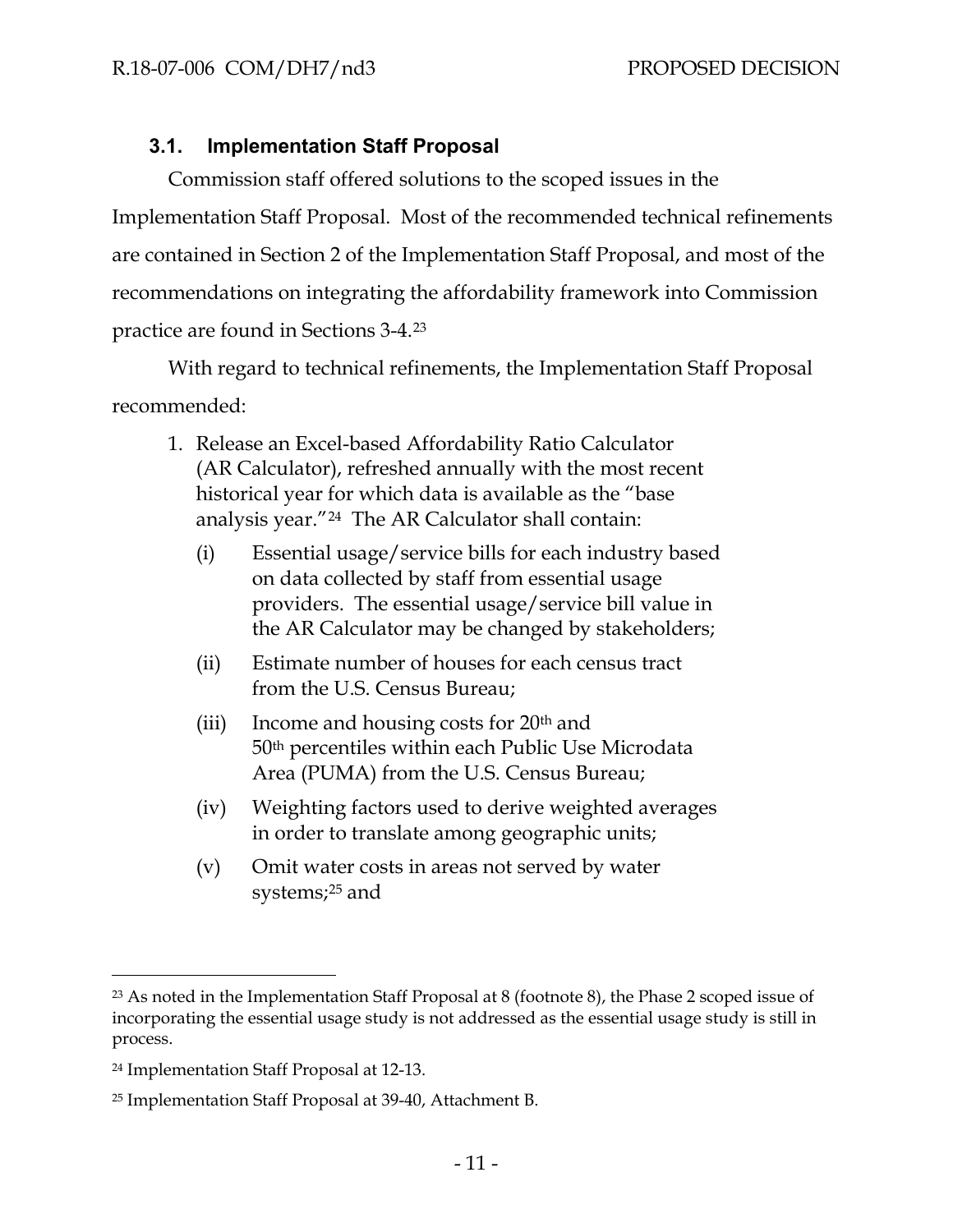- (vi) Forecast factors for the Affordability Ratio based on the California Department of Finance's regional economic forecasts. The factors in the AR Calculator may be changed by stakeholders.
- 2. To assist stakeholders, the AR Calculator permits stakeholders to generate the following outputs automatically based on the default values in the AR Calculator or any user-defined value(s) of essential usage/service bills or forecast factors:[26](#page-14-0)
	- (i) AR20 and AR50 values for base analysis year summarized at industry-specific geographic levels:
		- (1) Electric service area subdivided by climate zone, further subdivided by PUMA;
		- (2) Gas service area subdivided by climate zone, further subdivided by PUMA;
		- (3) Water service area subdivided by water service ratemaking area; and
		- (4) Communications services by PUMA, and subdivided by unique combinations of communications service provider(s) areas offering the lowest price for the essential service.
	- (ii) AR20 and AR50 values for the base analysis year:
		- (1) by industry-specific geographic level, at the census tract level;
		- (2) by four industries bundled together, at the census tract level; and
		- (3) for each unique combination of providers, within each census tract.

<span id="page-14-0"></span><sup>26</sup> Implementation Staff Proposal at 12-13.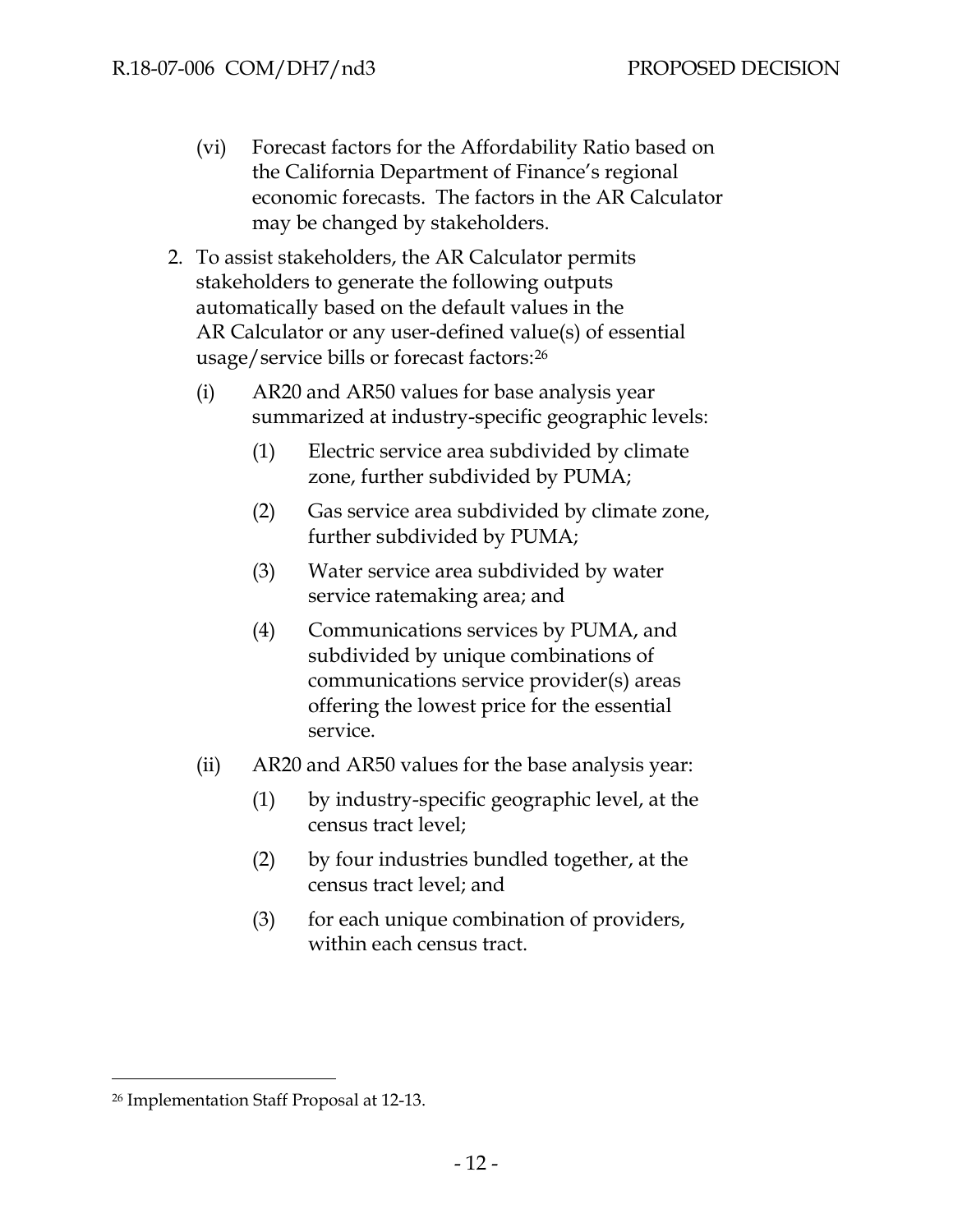- 3. Forecast of Metrics:
	- (i) Commission staff-sponsored forecast of Affordability Ratio for seven years, with inclusion of default forecast factors in the AR Calculator;<sup>[27](#page-15-0)</sup>
	- (ii) Forecast of minimum wage values delegated to stakeholders;[28](#page-15-1) and
	- (iii) No forecast of SEVI (or CalEnviroScreen) scores.
- 4. Class A water utilities submit a Water Tracker with their next General Rate Case (GRC) and update the Water Tracker with each rate change thereafter.<sup>[29](#page-15-2)</sup>

With regard to integrating the affordability framework into Commission

practice, the Implementation Staff Proposal recommended:

- 5. Utilize two new groupings of vulnerable customers: Areas of Affordability Concern (AAC) (communities with the highest AR20 scores for each industry or PUMA) and DACs based on the SEVI (25 percent of census tracts scoring most vulnerable).<sup>[30](#page-15-3)</sup>
- 6. Further the goals of the Commission's Environmental and Social Justice (ESJ) Action Plan by applying the affordability framework to target ESJ communities with the highest affordability concerns.<sup>[31](#page-15-4)</sup>
- 7. In energy GRCs Phase 1 and Phase 2, and additionally in non-GRC ratesetting applications in which the rate classification disclosure applies[32](#page-15-5) (*i.e.*, a proposed revenue requirement increase exceeds one percent), energy utilities

<span id="page-15-0"></span><sup>27</sup> Implementation Staff Proposal at 10-12.

<span id="page-15-1"></span><sup>28</sup> Implementation Staff Proposal at 13-14.

<span id="page-15-2"></span><sup>29</sup> Implementation Staff Proposal at 39, Attachment D.

<span id="page-15-3"></span><sup>30</sup> Implementation Staff Proposal at 15-18, Appendix A.

<span id="page-15-4"></span><sup>31</sup> Implementation Staff Proposal at 21-24, Appendix C.

<span id="page-15-5"></span> $32$  Rule 3.2(a)(3) governs whether utilities filing applications must disclose rate impacts by customer class.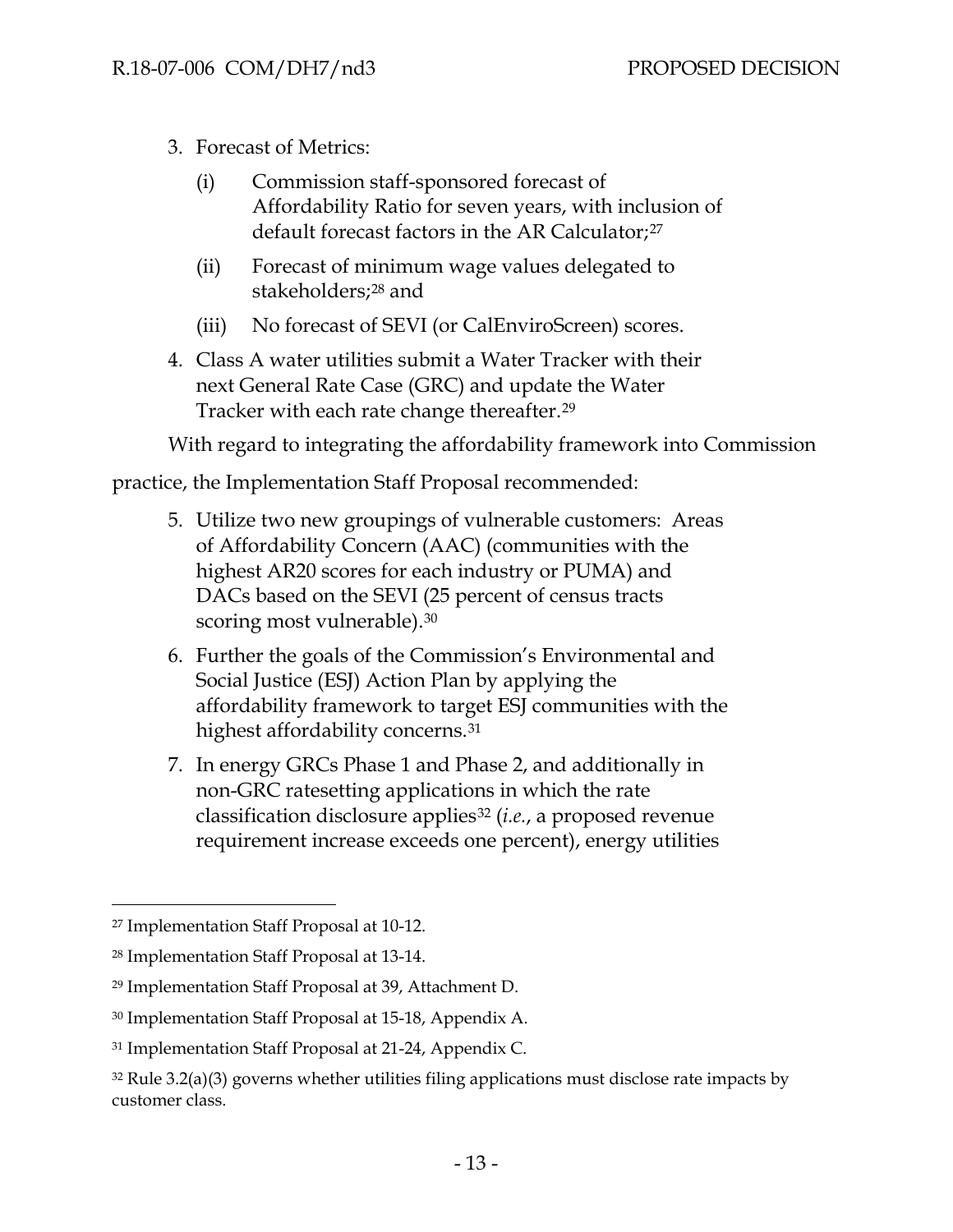should present affordability analysis reporting requirements in applications and testimony:[33](#page-16-0)

- (i) Introduce Affordability Ratios associated with current and proposed rates in single proceedings without reference to pending requests in other open proceedings;[34](#page-16-1) and
- (ii) Utilities have discretion to use Trackers or internal models to generate and introduce essential and full usage bills associated with current and proposed rates, except internal modeling should be used by the large energy utilities for GRCs with multiple cost recovery years and Energy Resource Recovery Account proceedings and by the Small and Multi-Jurisdictional Utilities (SMJUs).[35](#page-16-2)
- 8. In Phase 3 of this proceeding, evaluate how the metrics can be used to assess the effectiveness of proposals to make energy<sup>[36](#page-16-3)</sup> rates more affordable.<sup>[37](#page-16-4)</sup>
- 9. In water GRCs, acquisition or consolidation applications, and other formal or informal (Advice Letter (AL)) filings with a proposed revenue increase greater than one percent, Class A water utilities submit affordability calculations and formal proceedings include additional affordability analysis and discussion of the metrics.[38](#page-16-5)
- 10.In water and energy proceedings, metrics included in initial applications or filings be updated in advance of a

<span id="page-16-0"></span><sup>33</sup> Implementation Staff Proposal at 26-31.

<span id="page-16-1"></span><sup>34</sup> Implementation Staff Proposal at 28-29.

<span id="page-16-2"></span><sup>35</sup> Implementation Staff Proposal at 28.

<span id="page-16-3"></span><sup>36</sup> At the time the Implementation Staff Proposal was released, Phase 3 was preliminarily scoped to address electric rates and therefore the Implementation Staff Proposal referenced electric rates, not energy rates. On January 18, 2022, the Fifth Amended Scoping Memo was released updating the scope of Phase 3 to include electric and gas rates. Accordingly, this decision updates the Implementation Staff Proposal to reflect the most recent scope of Phase 3.

<span id="page-16-4"></span><sup>37</sup> Staff Proposal at 36-37.

<span id="page-16-5"></span><sup>38</sup> Implementation Staff Proposal at 37-39.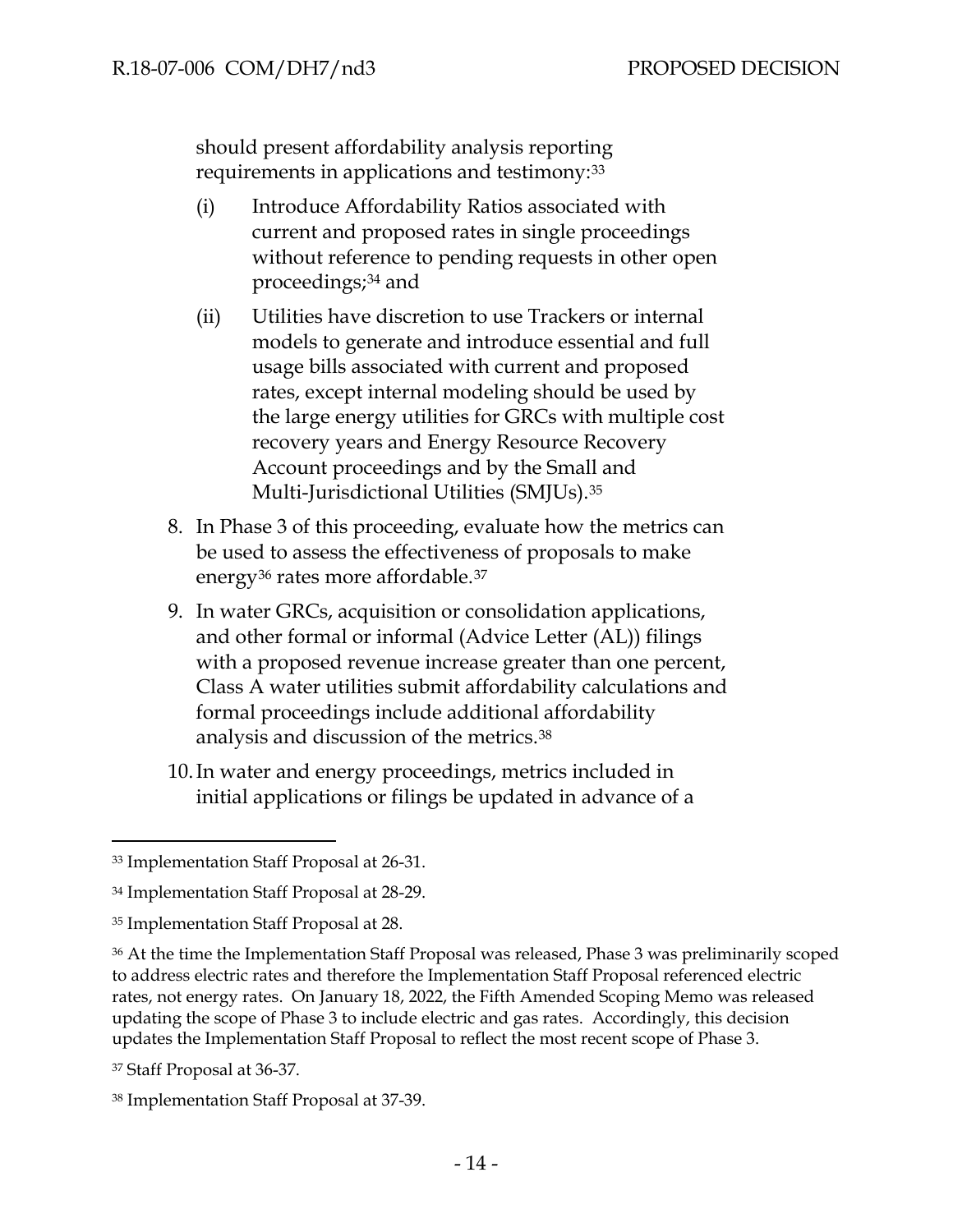Proposed Decision, draft Resolution, or proposed Settlement Agreement to reflect the proposed final authorized revenue[.39](#page-17-1)

- 11.In energy and communications proceedings, utilize the metrics and affordability framework in proceedings allocating public funds for certain programs, and in particular distributing funds through the broadband initiative and based on the model of the energy low-income assistance program proceeding.<sup>[40](#page-17-2)</sup>
- 12.In communications proceedings considering the communications public purpose programs, apply the metrics to measure effectiveness of the programs.<sup>41</sup>

As noted above, parties were invited to submit comments and reply

comments on those recommendations.

# <span id="page-17-0"></span>**4. Technical Refinements**

In response to party comments and discussions at the workshops in

November 2021 and December 2021, the following changes to the technical

recommendations in the Implementation Staff Proposal are made:

- The adopted Water Tracker is a hybrid version of the version proposed in the Implementation Staff Proposal and the California Water Service Company (Cal Water) alternate version;
- Submission of the Water Tracker is reduced to quarterly and generally conforms to practices followed for the Energy Tracker;
- An itemized list and tally of all revenues pending incorporation into current rates, whether approved or requested, and recently implemented revenues, is required

<span id="page-17-1"></span><sup>39</sup> Implementation Staff Proposal at 31-32, 38.

<span id="page-17-2"></span><sup>40</sup> Implementation Staff Proposal at 32-36, 40-42.

<span id="page-17-3"></span><sup>41</sup> Implementation Staff Proposal at 6, 40.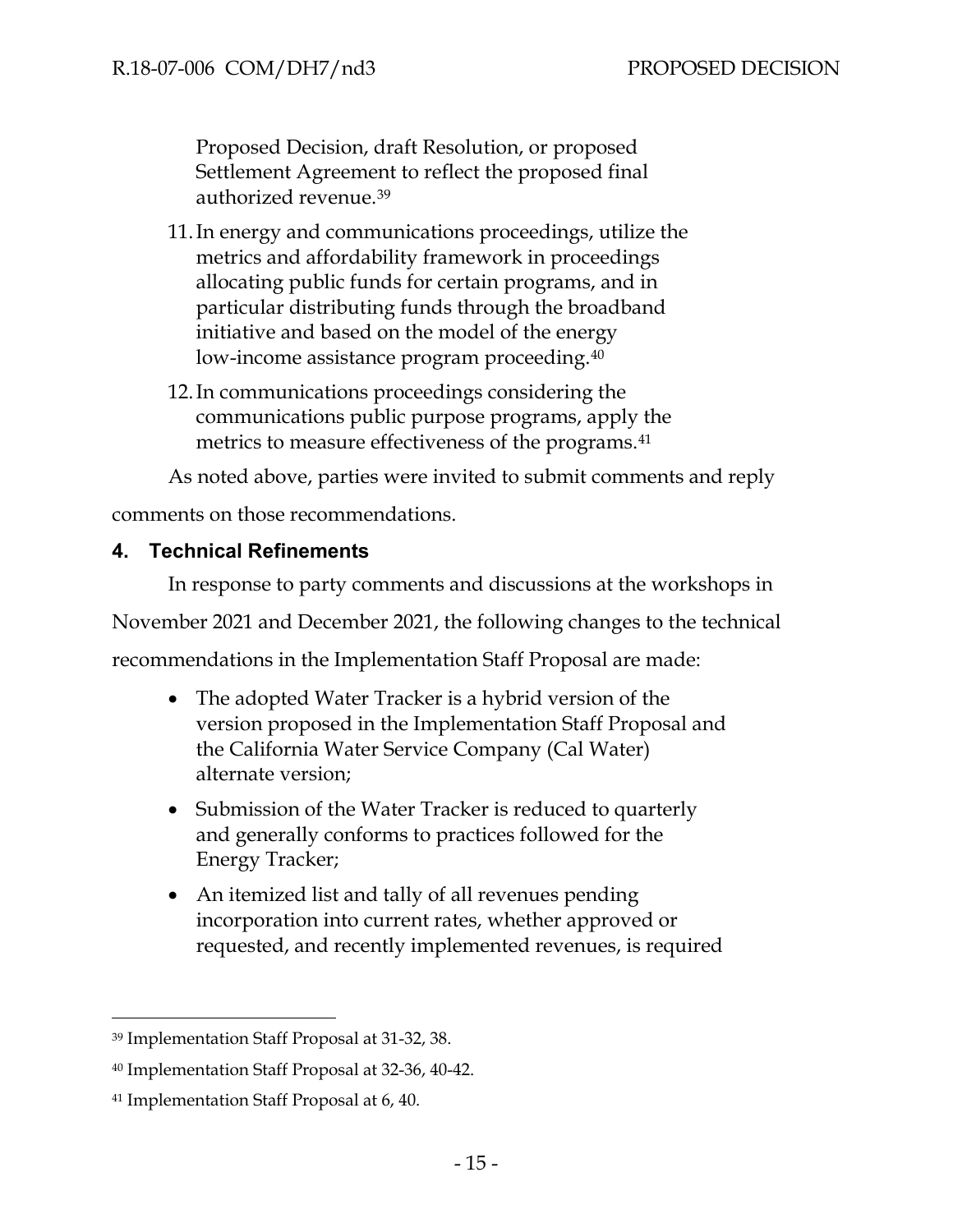to be made public quarterly concurrent with submission of the Energy and Water Trackers; and

• To score and rank census tracts for the third metric, rely on the most recent version of the CalEnviroScreen tool<sup>[42](#page-18-1)</sup> and CalEPA's definition of DACs instead of the SEVI, which is an extract of the CalEnviroScreen tool.

Other technical refinements suggested by parties are not ordered today. Rather, this decision solicits additional feedback after parties have hands-on experiences with the tools and methodologies. Furthermore, the versatility and functionality of the affordability tools<sup>[43](#page-18-2)</sup> as refined today allows stakeholders to adapt and generate alternatives that they deem relevant.

#### **4.1. Affordability Ratio Calculator**

<span id="page-18-0"></span>Staff released an AR Calculator in November 2021 containing the data and calculations underlying the 2019 Affordability Report. In the future, staff proposes releasing the AR Calculator in conjunction with the annual Affordability Report. The AR Calculator allows for the calculation of the Affordability Ratio associated with an essential usage/service bill. The AR Calculator also generates forecasts of the Affordability Ratio associated with

<span id="page-18-1"></span><sup>42</sup> CalEnviroScreen 4.0 is the most recent version as of the issuance of this decision.

<span id="page-18-2"></span><sup>43</sup> Affordability tools refers to the AR Calculator, the maps and the tables available on the Commission's webpage, as well as the Trackers and corresponding itemized list and tally of revenues.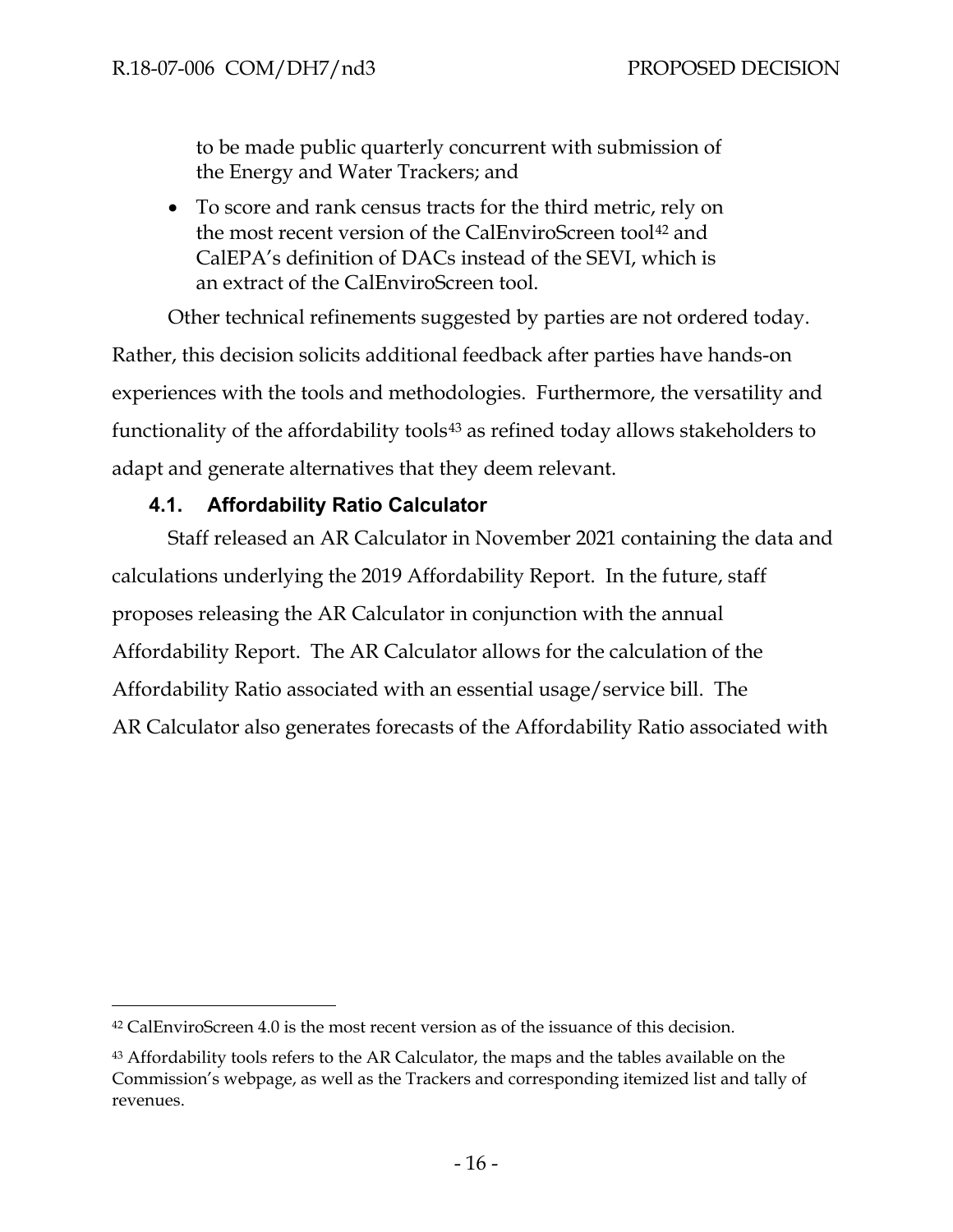a hypothetical essential usage/service bill for seven years.[44](#page-19-0) The values of the essential usage/service bills and forecast factors are customizable by the user.<sup>[45](#page-19-1)</sup>

Generally, the data to calculate the essential usage/service bill comes from the essential service providers, and the data to calculate the non-utility-specific, resource levels by geographies comes from the U.S. Census Bureau or California Department of Finance. The forecast factors are based on California Department of Finance projections of the Consumer Price Index (CPI) for different regions within the state. CPI is measured at the national level by the U.S. Bureau of Labor Statistics and is described as a "widely used proxy for income growth for the general public." The Implementation Staff Proposal proposes five California-specific regional variations[46](#page-19-2) of the CPI be applied to forecast income for the Affordability Ratio.[47](#page-19-3)

The Implementation Staff Proposal identifies one component of the CPI, the shelter component, with the five California-specific regional variations<sup>[48](#page-19-4)</sup> to

<span id="page-19-0"></span><sup>44</sup> The AR Calculator forecasts for seven years in order to generously account for one rate case cycle beyond the time the AR Calculator is released. For example, for a GRC filed in 2021 with a 2023 test year and three years of attrition, we would need the forecast to go out to 2026. The AR Calculator that was available in 2021 had a base analysis year of 2019 and a seven-year forecast that extended to 2026.

<span id="page-19-1"></span><sup>45</sup> Beyond the annual report including associated data tables and maps and publishing on the Commission website, the Commission staff also provide upon request additional data and files such as shapefiles and large datasets as noted in the 2019 Affordability Report at 13 (footnotes 12 and 13).

<span id="page-19-2"></span><sup>46</sup> The five California regions are grouped by county: (1) San Diego; (2) Riverside and San Bernardino; (3) Los Angeles and Orange; (4) Alameda, Contra Costa, Marin, San Francisco and San Mateo; and (5) all other California counties.

<span id="page-19-3"></span><sup>&</sup>lt;sup>47</sup> For more detail on the regional variations and variations to apply to middle-resourced households and lower-resourced households, see Implementation Staff Proposal at 11-12.

<span id="page-19-4"></span><sup>48</sup> The five California regions are grouped by county: (1) San Diego; (2) Riverside and San Bernardino; (3) Los Angeles and Orange; (4) Alameda, Contra Costa, Marin, San Francisco and San Mateo; and (5) all other California counties.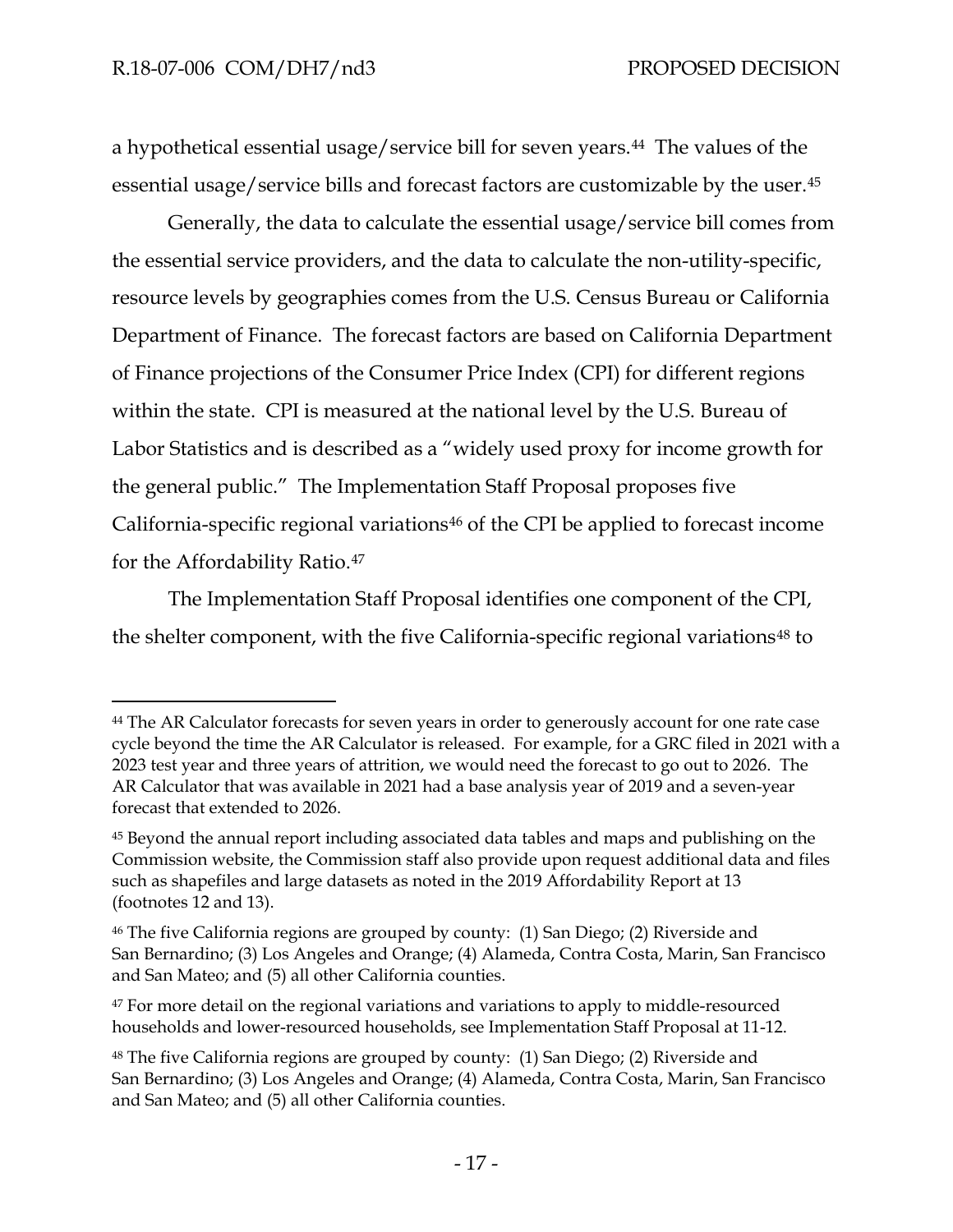forecast changes in housing costs for the Affordability Ratio. The forecast factor for essential usage/service bills is the U.S. average CPI for all urban consumers (CPI-U).

Forecasts of the California-specific regional variations of the CPI are produced only for five years. For the sixth- and seventh-years' income and housing cost estimates, the AR Calculator extrapolates the five-year averages of CPI forecasts for the California-specific regional variations.[49](#page-20-0)

Parties generally supported the packaging of inputs to the metrics in the AR Calculator, and recommended additions or adaptations to the AR Calculator. However, San Diego Gas & Electric Company (SDG&E)/Southern California Gas Company (SoCalGas) and small Local Exchange Carriers (Small LECs) argue that errors, problems and lack of vetting in the AR Calculator render it unreliable for assessing affordability. Utility Consumers Action Network (UCAN) argues that omitting disconnection data from the AR Calculator limits its usefulness.[50](#page-20-1)

California Water Association (CWA) sees value in the standardized collection and publishing of inputs through the AR Calculator but recommends vetting the outputs.[51](#page-20-2) The Utility Reform Network (TURN), Public Advocates Office at the California Public Utilities Commission (Cal Advocates), the Greenlining Institute (Greenlining) and Center for Accessible Technology (CforAT) request minor modifications. TURN requests functionality to create

<span id="page-20-0"></span><sup>&</sup>lt;sup>49</sup> "For the years that fall outside the Department of Finance's 5-year forecast period, the CPI and shelter escalator values will be assumed to be equal to the average values for those escalators during the 5-year forecast period." Implementation Staff Proposal at 13.

<span id="page-20-1"></span><sup>50</sup> Some disconnection data are reported by IOUs in Rulemaking 18-07-005 based on zip code boundaries while other disconnection data are reported at the geographic unit of service territory overall.

<span id="page-20-2"></span><sup>51</sup> CWA Opening Comments at 2-3.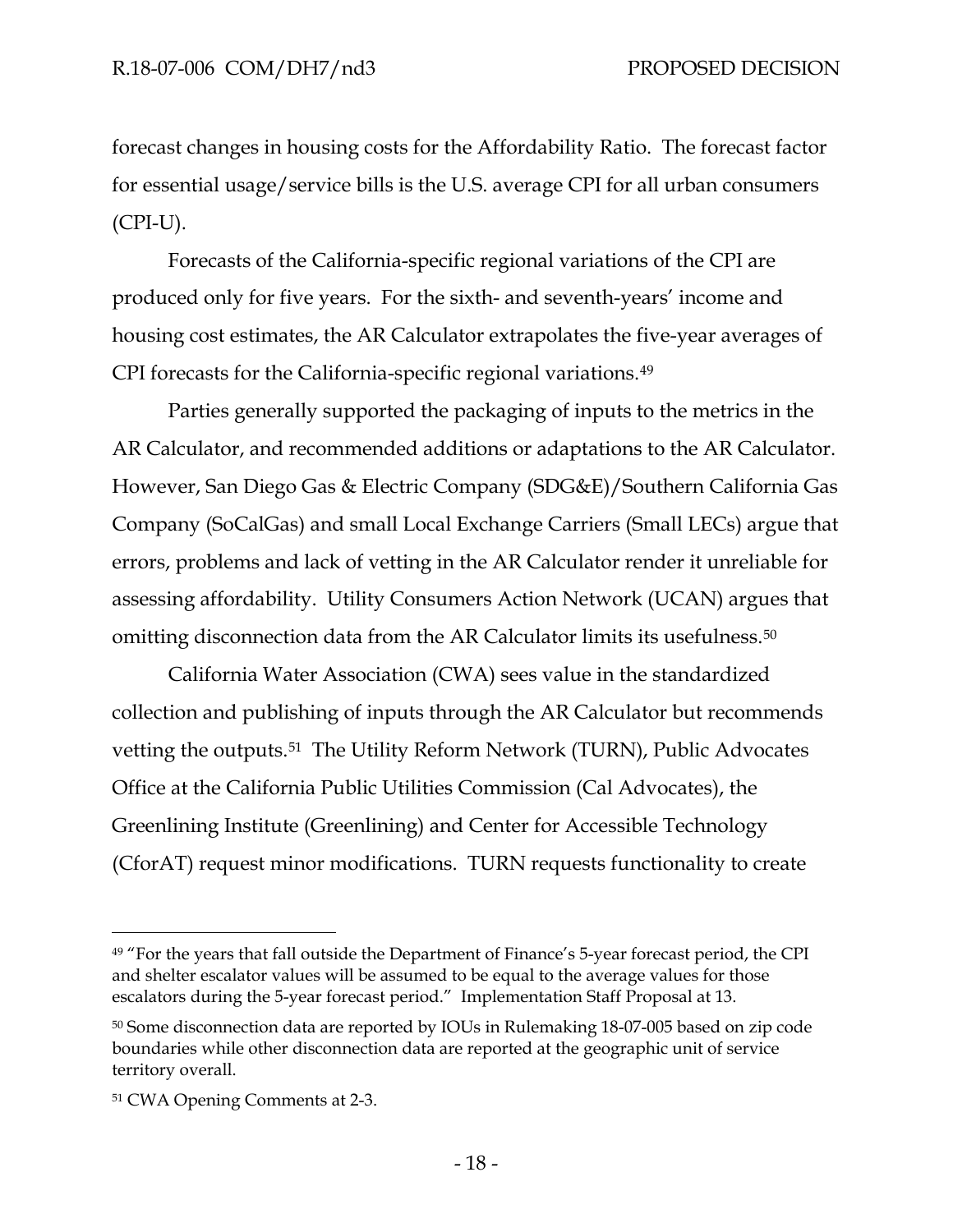and save scenarios side-by-side and Greenlining requests an Affordability Ratio at a lower point than the 20th percentile along the income and housing cost distribution, to capture the burden of the most needy households.<sup>52</sup>

Specific recommendations about AR Calculator inputs are discussed in more detail in the subsections below.

#### **4.1.1. Input: Essential Usage/ Service Bills From Providers**

<span id="page-21-0"></span>The essential service/usage bill is at the heart of the affordability framework, and generally involves multiplying two variables: a quantity (or service) by a rate. This sounds simpler than it is, because both variables change and the choice of which values to fix and input into the AR Calculator affects the picture of affordability. D.20-07-032 fixed one of the two variables, the essential quantity.[53](#page-21-2) The second variable, the rate (and other charges) is fixed only for the annual Affordability Report and the associated AR Calculator. However, rates change on a rolling basis, as the approved revenue to be collected is folded into the rate or the bill depending on Commission determinations.[54](#page-21-3)

The method of accounting for the rolling changes to revenue and rates in order to calculate the essential usage/service bill varies.[55](#page-21-4) In the AR Calculator

<span id="page-21-1"></span><sup>52</sup> TURN Opening Comments at 1-2; Greenlining Opening Comments at 2-3.

<span id="page-21-2"></span><sup>53</sup> The 2019 Annual Affordability Report at 16-19 explains the choices made in D.20-07-032 regarding essential service quantities. *See also* D.20-07-032, FoF 11-15. D.20-07-032 fixes the essential quantity of electricity with the caveat that the essential usage study under consideration in PG&E's GRC Phase 2 A.19-11-019 may be used to refine the value in a later phase of this proceeding (D.20-07-032, CoL 17). D.20-07-032 also allows that the quantities fixed in D.20-07-032 for water essential usage and communications essential service may be refined in the future.

<span id="page-21-3"></span><sup>&</sup>lt;sup>54</sup> For example, the question of time period over which to collect an amount is usually part of the same proceeding deciding whether or not recovery is warranted.

<span id="page-21-4"></span><sup>55</sup> Energy and Water Trackers, described in Section 4.3, are one method used to calculate an energy or water essential usage bill.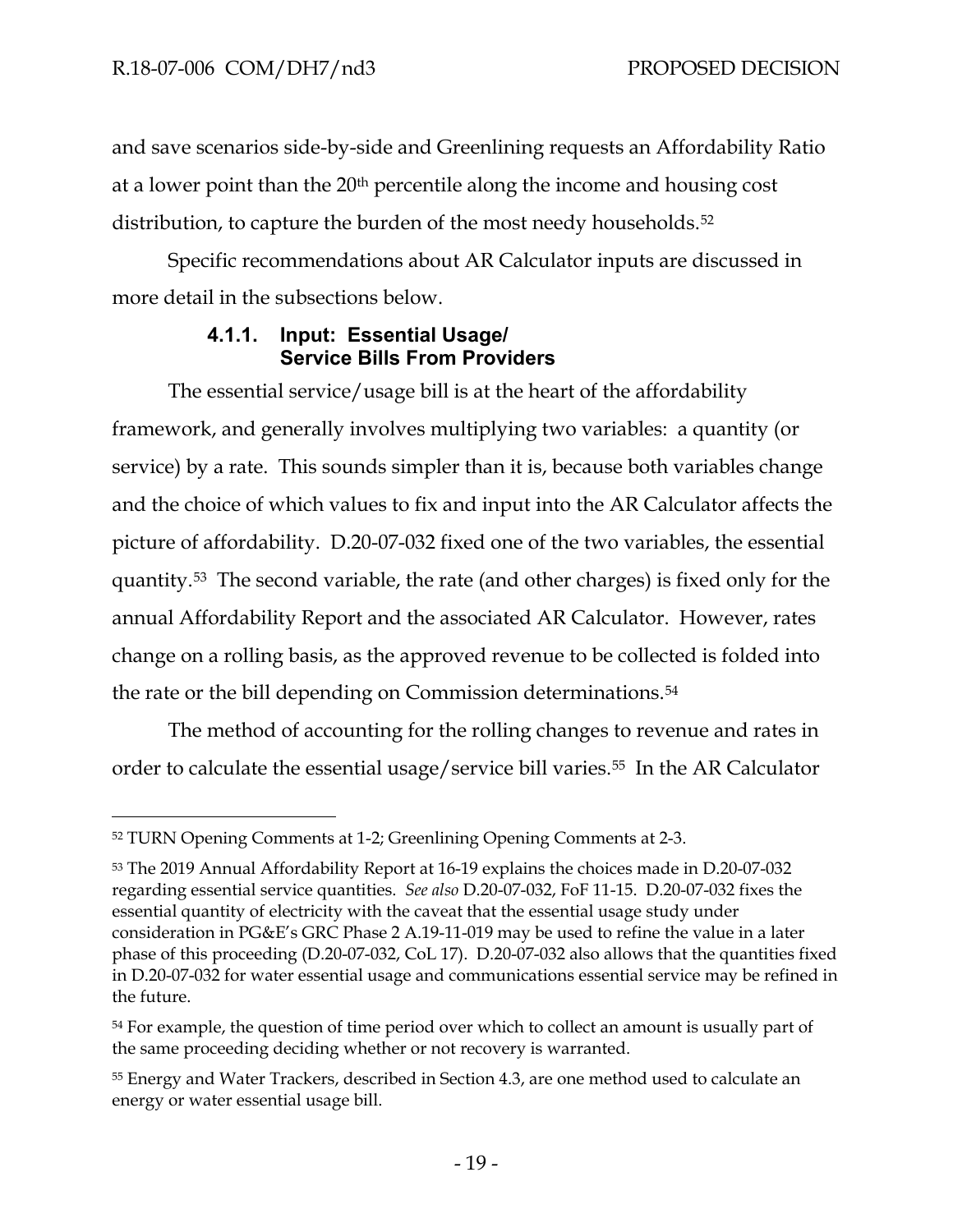associated with the 2019 Affordability Report, the water and energy essential usage bill are calculated based on an average rate of the calendar year, with surcharges included.<sup>56</sup> In the AR Calculator associated with the 2020 Affordability Report, the water essential usage bill is calculated based on December 2020 in order to maintain consistency statewide with water data reporting.[57](#page-22-1) The Implementation Staff Proposal identifies an advantage of using the Tracker to generate the water essential usage bill, in turn used to generate the affordability metrics, as "providing greater insight to the source of each line item of the bill. This will allow the CPUC to better track the impacts of its decisionmaking process on affordability."[58](#page-22-2) The communications essential service bill is calculated based on the price on the last day of the calendar year, and surcharges on the bill are not included.[59](#page-22-3)

California Community Choice Association (CalCCA) recommends the Commission require an essential usage bill specific to Medical Baseline customers, and National Diversity Coalition (NDC) recommends against calculating an essential usage bill with the rate available to Electric Vehicle owners, reasoning several variables in the calculation, not just the rate, may

<span id="page-22-0"></span><sup>56 &</sup>quot;Historical annual average" describes the time period underlying the essential usage/service bills refreshed in annual Report. In contrast, the Water and Energy Trackers described in Section 3.1 may produce prospective (either isolated proceedings or cumulative) rate and bill forecasts.

<span id="page-22-1"></span><sup>57</sup> The State Water Resources Control Board's (State Water Board) Department of Drinking Water collects data from public water systems in its Electronic Annual Report.

<span id="page-22-2"></span><sup>58</sup> Implementation Staff Proposal at 39.

<span id="page-22-3"></span><sup>59</sup> Providers submit rate and bill data to the Commission staff as ordered in D.20-07-032 OP 2. The 2019 Affordability Report at 17-18 describes how Commission staff collect rates of non-regulated water and energy companies.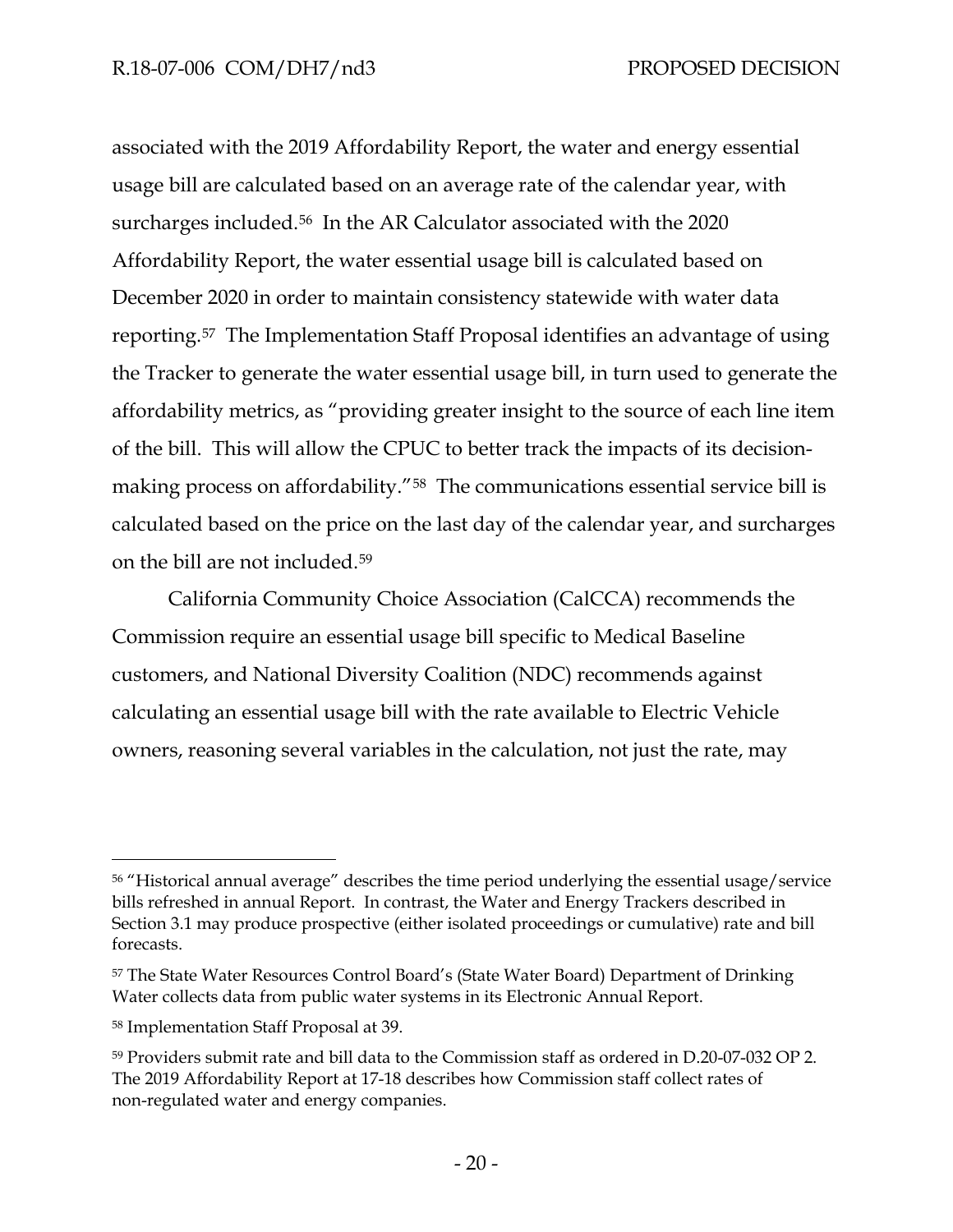differ for this subset of customers (*e.g.,* accounting for free versus paid charging, and reduction in gasoline purchases).<sup>[60](#page-23-0)</sup>

The major concern expressed by Pacific Gas and Electric Company (PG&E), SDG&E/SoCalGas and Southern California Edison Company (SCE) with the AR Calculator is the exclusion of the discounted CARE/FERA rate from the AR Calculator. Similarly, California Cable and Telecommunications Association (CCTA) disagrees with the exclusion of subsidized broadband prices from the AR Calculator.<sup>61</sup> TURN disagreed with the recommendation to calculate the metrics based on rates discounted for eligible low-income customers.[62](#page-23-2)

This decision allows stakeholders to develop and introduce additional essential usage bills specific to certain populations but does not adopt staff production of these variations. The calculations particular to each specific population are best considered in other proceedings. The NDC reasoning regarding potential usage bills for Electric Vehicle owners applies to other customer subsets as well, as the calculation would need to capture several differences. With regard to representing essential usage bills of CARE/FERA customers, for example, the SDG&E/SoCalGas position that the AR20 and HM rates should be CARE/FERA rates, assume all customers at the 20<sup>th</sup> percentile of their community's income distribution and minimum wage earners are eligible for and enrolled in an assistance program.[63](#page-23-3) Similarly, CCTA's recommendation

<span id="page-23-0"></span><sup>60</sup> CalCCA Opening Comments at 4; NDC Opening Comments at 13.

<span id="page-23-1"></span><sup>61</sup> CCTA Opening Comments at 3-7.

<span id="page-23-2"></span><sup>62</sup> TURN Reply Comments at 6.

<span id="page-23-3"></span><sup>63</sup> SDG&E/SoCalGas Opening Comments at 12-13.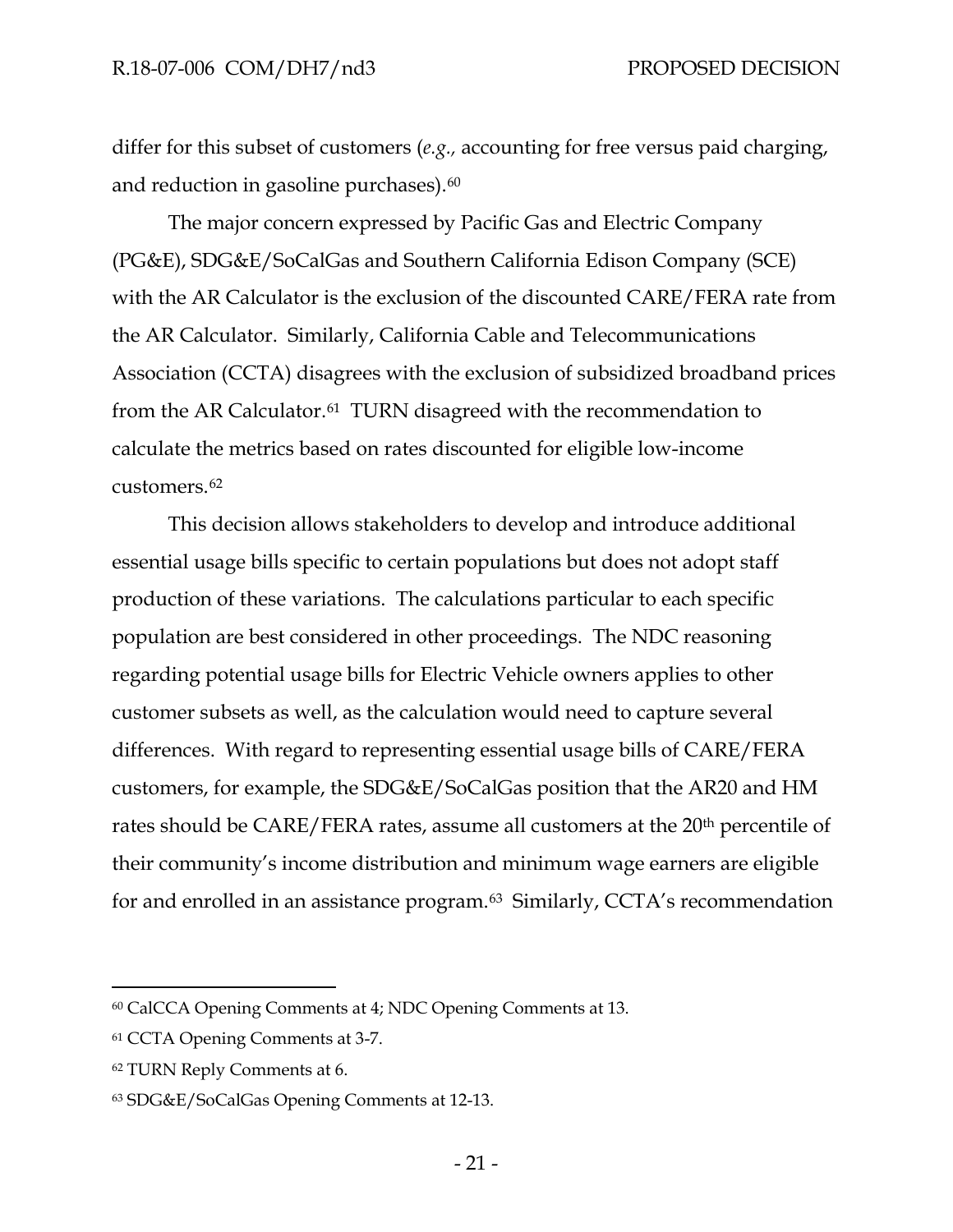of more outreach efforts about discounts suggests not all eligible customers utilize the discounts.

Indeed, the 2020 Affordability Report examines the correspondence between households at the 20<sup>th</sup> percentile of their community's income distribution and CARE eligibility, and it does not always hold. CCTA asserts that household incomes at the  $20<sup>th</sup>$  percentile are generally lower than the income corresponding to 185 percent of the Federal Poverty Guideline (FPG), and because households are eligible the low-income discount should be incorporated.[64](#page-24-0) Yet CCTA reference to three different eligibility standards for households to access subsidized broadband: 135 percent, 185 percent, and 200 percent of FPG[,65](#page-24-1) highlights a compelling reason for the default broadband price to remain the unqualified price, available to all customers: broadband subsidies have changing eligibility standards and access to discounted rates are not a given.<sup>[66](#page-24-2)</sup>

The AR Calculator validity is not compromised by omission of discounted rates available to subsets of customers. Variations in rates, with consideration of adjustments to other variables in the calculation as necessary, may occur in specific program proceedings. The specific program proceedings, rather than the annual Commission-sponsored updates to the metrics, are the appropriate venue because they allow stakeholders to examine the value and structure of various discounts as necessary.

As expressed in D.20-07-32, the metrics must primarily represent the default rates and bills for the broadest base of customers, the same groups for

<span id="page-24-0"></span><sup>64</sup> CCTA Opening Comments at 6.

<span id="page-24-1"></span><sup>65</sup> CCTA Opening Comments at 6, 8.

<span id="page-24-2"></span><sup>66</sup> CCTA Opening Comments at 8-10.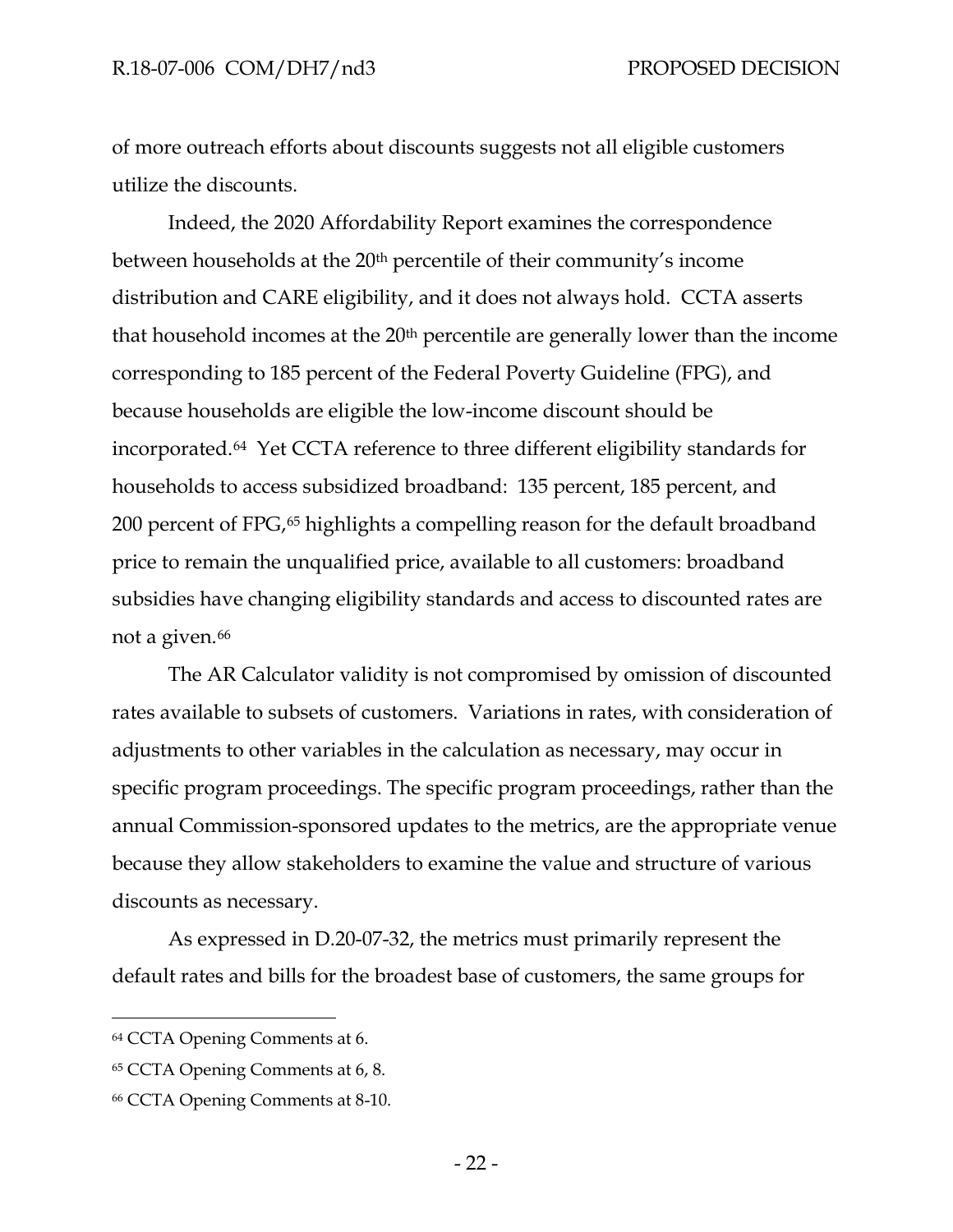which rates are designed.<sup>[67](#page-25-0)</sup> The current inputs satisfy this direction. Additionally, the AR Calculator includes a function permitting stakeholders to themselves generate the requested variations, making it possible for stakeholders to change the value of the essential usage/service bill to reflect any subset of customers.

The AR Calculator forecast factor for essential usage/service bills is the CPI-U. Cal Advocates expressed concern that the default factors included in the AR Calculator to forecast essential usage bills are not reflective of historic trends in rate and price increases. The 2019 AR Calculator shows an annual increase in electric essential usage bills of 1.2 percent to 3.4 percent annually, according to Cal Advocates. Cal Advocates compares the forecasted electric essential usage bills to four years of actual electric increases between 2017-2020, which shows annual average increases between 7.2 percent to 8.1 percent. [68](#page-25-1)  SDG&E/SoCalGas also challenges the CPI-U as a forecast factor for essential usage bills, referencing the Commission's preference expressed in SDG&E/SoCalGas 2019 GRC D.19-09-051 for IHS/Market Global Insights' utility-specific cost indices.[69](#page-25-2) The IHS/Market Global Insight escalation rates are very detailed by cost category (broken down into various labor and non-labor Operations and Maintenance categories, as well as Capital Cost escalation rates). In order to apply the IHS/Market Global Insight factors to escalate the utility rates underlying the calculation of essential energy usage bills, staff would require a detailed breakdown of utility costs for every utility, with this analysis performed annually. This decision, by adopting a two-year assessment period,

<span id="page-25-0"></span><sup>67</sup> D.20-07-032 at 41-42.

<span id="page-25-1"></span><sup>68</sup> Cal Advocates Opening Comments at 35-36.

<span id="page-25-2"></span><sup>69</sup> SDG&E/SoCalGas Opening Comments at 17.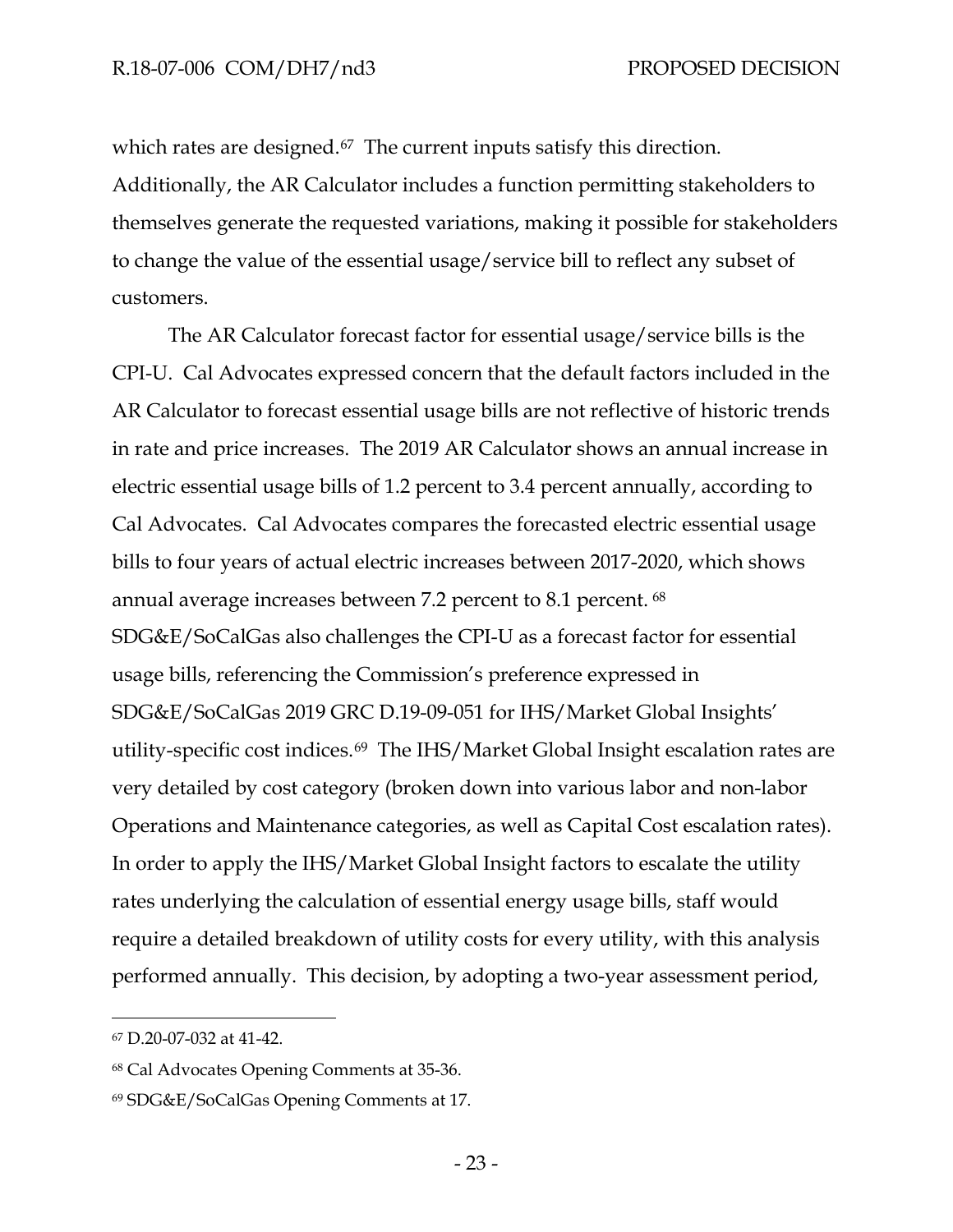allows time for the forecast factors for essential usage/service bills to receive additional review.

# **4.1.2. Input: Water Proxy Values**

<span id="page-26-0"></span>By estimating electricity costs for private water wells, staff developed a value for water costs in areas unserved by a public water system. The annual costs are de minimis. Accordingly, staff recommends excluding from the metrics water costs in areas unserved by a public water system.

The only commenter on this topic, the CWA, is in agreement with the staff recommendation. Future updates to the affordability metrics will continue to exclude water proxy values.

#### **4.1.3. Input: Income and Housing Costs From U.S. Census Bureau**

<span id="page-26-1"></span>The Commission determined that the calculation of resource level for the Affordability Ratio should be represented by subtracting housing costs, including utility costs, from income. D.20-07-032 considered including other variables in the calculation but ultimately determined these three variables most parsimonious. Some parties, however, continue to recommend more variables for the calculation. In particular, TURN argues that taxes should be added to represent households at the middle resource level, and UCAN recommends sewer and wastewater charges be included in utility costs.[70](#page-26-2) There is no indication that sewer and wastewater charges are a significant factor worth including. Taxes are likely more significant, particularly for median income households with state and federal income tax liabilities. While taxes are not currently included in the calculation of the Affordability Ratio or HM, they will likely play a more significant role when considering some of the energy rate

<span id="page-26-2"></span><sup>70</sup> TURN Opening Comments at 5; UCAN Opening Comments at 6.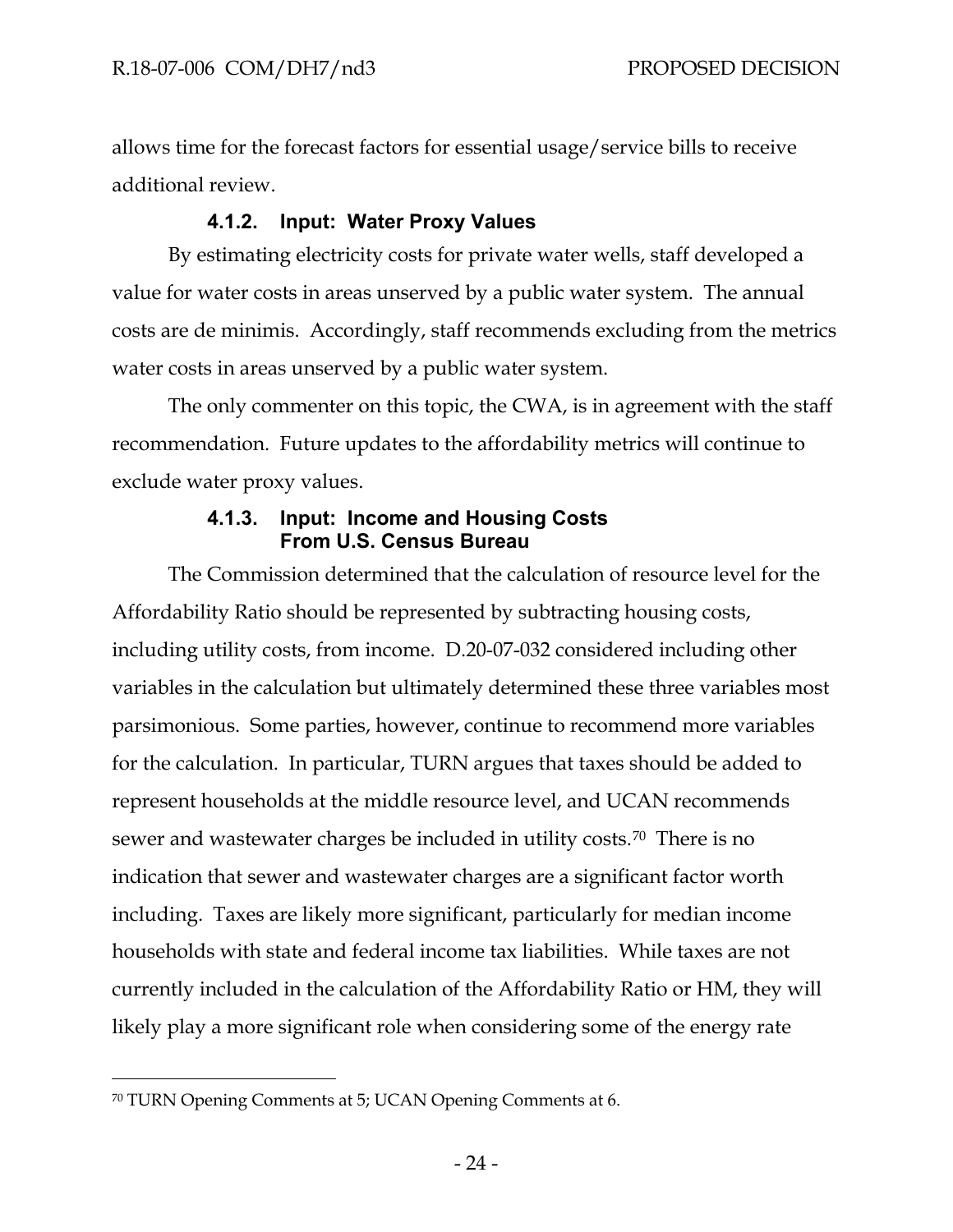mitigation proposals that have been discussed in Phase 3 of this proceeding. Specifically, the proposals that may shift funding of programs from ratepayers to taxpayers may need to explicitly account for household tax liabilities in order to fully characterize the affordability impacts of those proposals. The question of how to best include taxes in non-discretionary expenses may be considered in Phase 3 of this proceeding.

#### **4.1.4. Data Not Included: Minimum Wage**

<span id="page-27-0"></span>While the AR Calculator does not calculate the second metric, HM, it provides one of the two variables necessary to calculate the HM: essential usage/service bill. The calculation requires division of an essential usage/service bill by the second variable: minimum wage, which is a static variable, with a statewide default and a few municipalities choosing their own minimum wage.[71](#page-27-2) 

The Commission staff will continue to annually produce and publish the HM, but will not forecast changes to the minimum wage. Stakeholders may update or forecast the minimum wage, or generate the HM for differing levels of usage or rates at their discretion.

# **4.1.5. Outputs: Geographic Levels**

<span id="page-27-1"></span>The AR Calculator generates metrics at multiple geographic levels. To reflect as much variation of living in California as possible, the metrics are calculated for California's population divided up in a couple of different ways. Primarily, California's population of approximately 40 million people is divided into 265 standard size communities of around 150,000 people each, technically

<span id="page-27-2"></span><sup>71</sup> *See* 2019 Affordability Report at 20.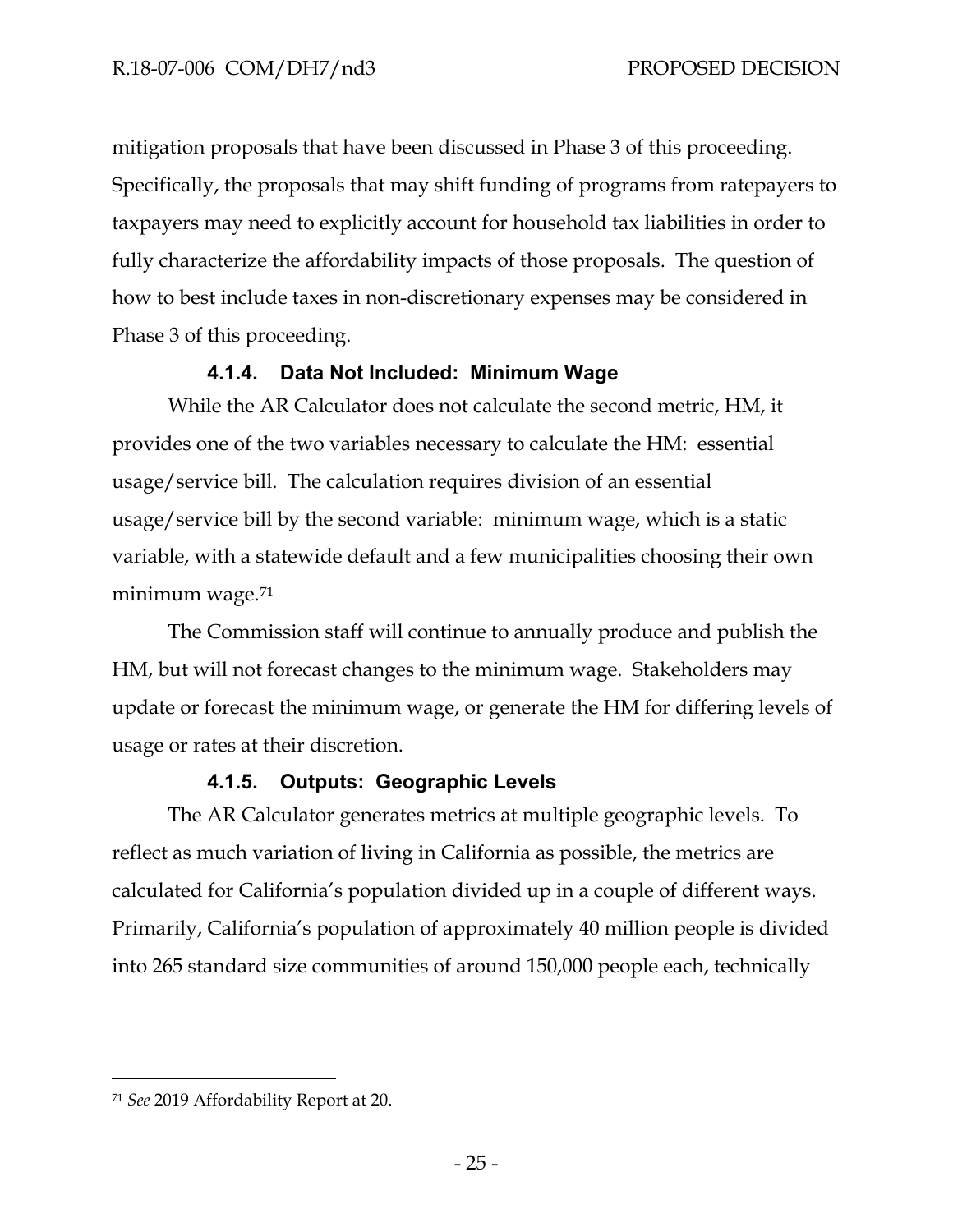defined as PUMAs.[72](#page-28-0) These groupings don't line up with the types of local markers one references in daily life – neighborhood, town, roads, or zip codes — no more than an area served by a utility or broadband provider does. To account for the boundary mismatches, and translate them across communities, the calculations break the underlying data down further to the census tract level, then rebuild the results for different-sized communities of non-standard units but unique to each industry:

- Electric service area subdivided by climate zone, further subdivided by PUMA (698 communities in 2020);
- Gas service area subdivided by climate zone, further subdivided by PUMA (474 communities in 2020);
- Water service area subdivided by water service ratemaking area (1,954 communities in 2020); and
- For communications services, at least at the PUMA level, and subdivided by communications service provider(s) areas offering the lowest price for the essential service (2,721 communities in 2020).[73](#page-28-1)

PG&E recommends, and TURN agrees, that metrics be produced for communities defined at city and county levels, because the foundational geographic unit of the metrics, the census tract, is not used in the design and delivery of customer assistance programs. Alignment of metrics with familiar geographic units such as city, county, and even zip code boundaries have value. However, in order to strike a balance between maintaining and updating the metrics efficiently and the effort required to generate so many variations, this

<span id="page-28-0"></span><sup>72</sup> California is divided into 265 PUMAs containing 148,000 people each, on average. With one exception, all PUMAs contain at least 100,000 people and the maximum is 243,355: PUMA 5904 — Orange County (Central) — Irvine City (Central).

<span id="page-28-1"></span><sup>73</sup> Implementation Staff Proposal at 13.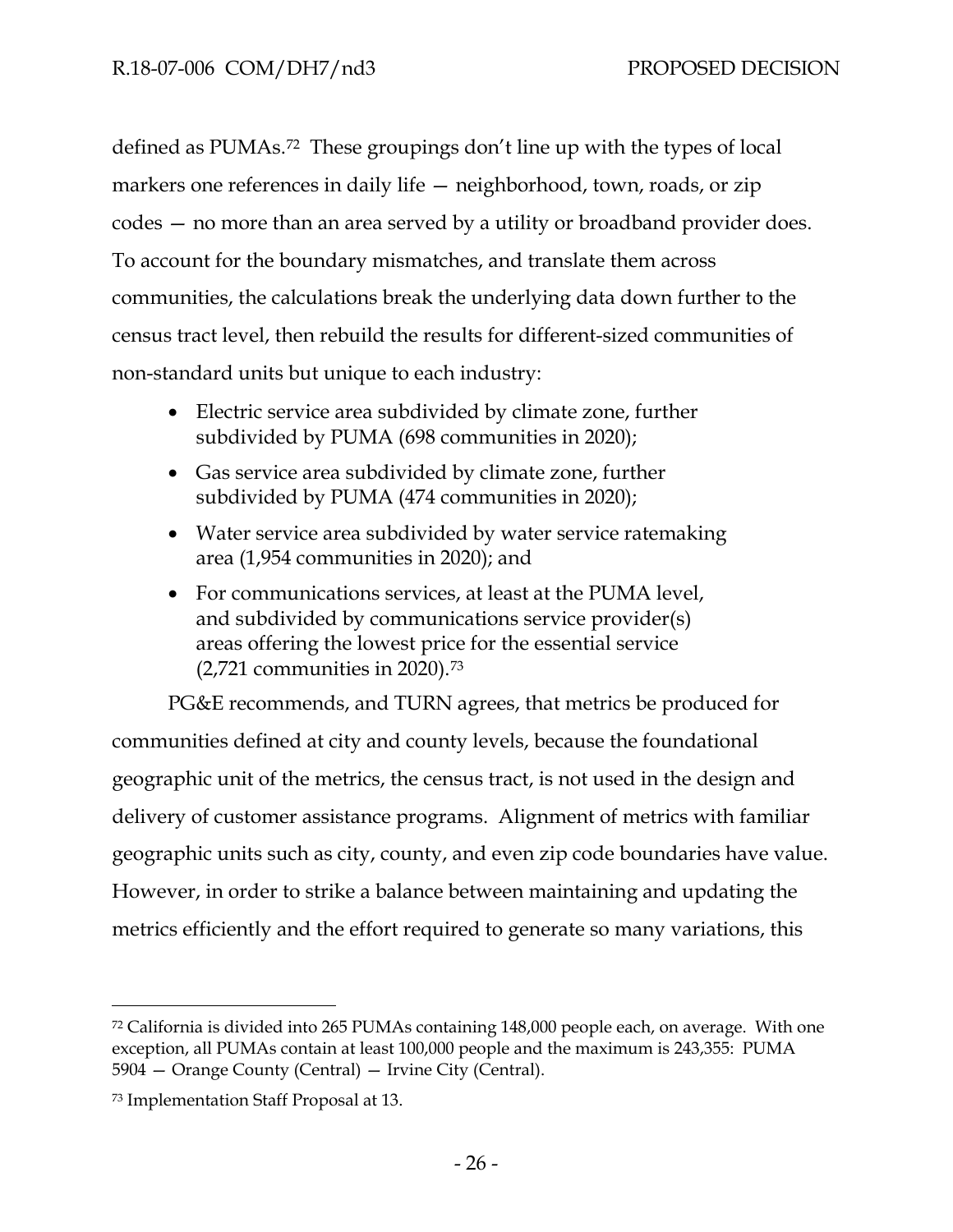decision preserves Commission effort for the existing outputs. The AR Calculator as presented is consistent with D.20-07-032, and the versatility of the tool permits stakeholders to generate supplemental variations of metrics.[74](#page-29-1)

The Small LECs assert the methods of weighting data to translate data from one geographic unit to an overlapping but differing geographic unit create large margins of error particularly for rural geographies.<sup>[75](#page-29-2)</sup> In fact, the sampling error for rural areas and urban areas in the Public Use Microdata Sample dataset is not different; the PUMA boundaries are selected such that roughly the same number of people live in each PUMA and the sample sizes are similar within each PUMA.

#### **4.1.6. Outputs: Resource Levels**

<span id="page-29-0"></span>Greenlining and SDG&E/SoCalGas assert the AR does not represent households at appropriate resource levels. SDG&E/SoCalGas requests an assessment of median income impacts, arguing this intention is stated in D.20-07-032 "to consider household-scale impacts and affordability concerns for a given geographic area as a whole."[76](#page-29-3) SDG&E/SoCalGas accurately characterizes the Commission's expectation for affordability metrics to represent households broadly but fails to address this exact function of the AR50. Furthermore, the AR Calculator allows for the calculation of the energy burden

<span id="page-29-1"></span> $74$  Implementation Staff Proposal at 6. Depending on the technical capability of the user, they may choose different values for any one of the variables in the calculation of the essential usage bill: usage amount, rate, or bill. 2019 Affordability Report interactive maps are found at the bottom of this webpage: [https://www.cpuc.ca.gov/industries-and-topics/electrical](https://www.cpuc.ca.gov/industries-and-topics/electrical-energy/affordability/2019-annual-affordability-report)[energy/affordability/2019-annual-affordability-report.](https://www.cpuc.ca.gov/industries-and-topics/electrical-energy/affordability/2019-annual-affordability-report)

<span id="page-29-2"></span><sup>75</sup> Small LECs Opening Comment at 5-7.

<span id="page-29-3"></span><sup>76</sup> D.20-07-032 at 10.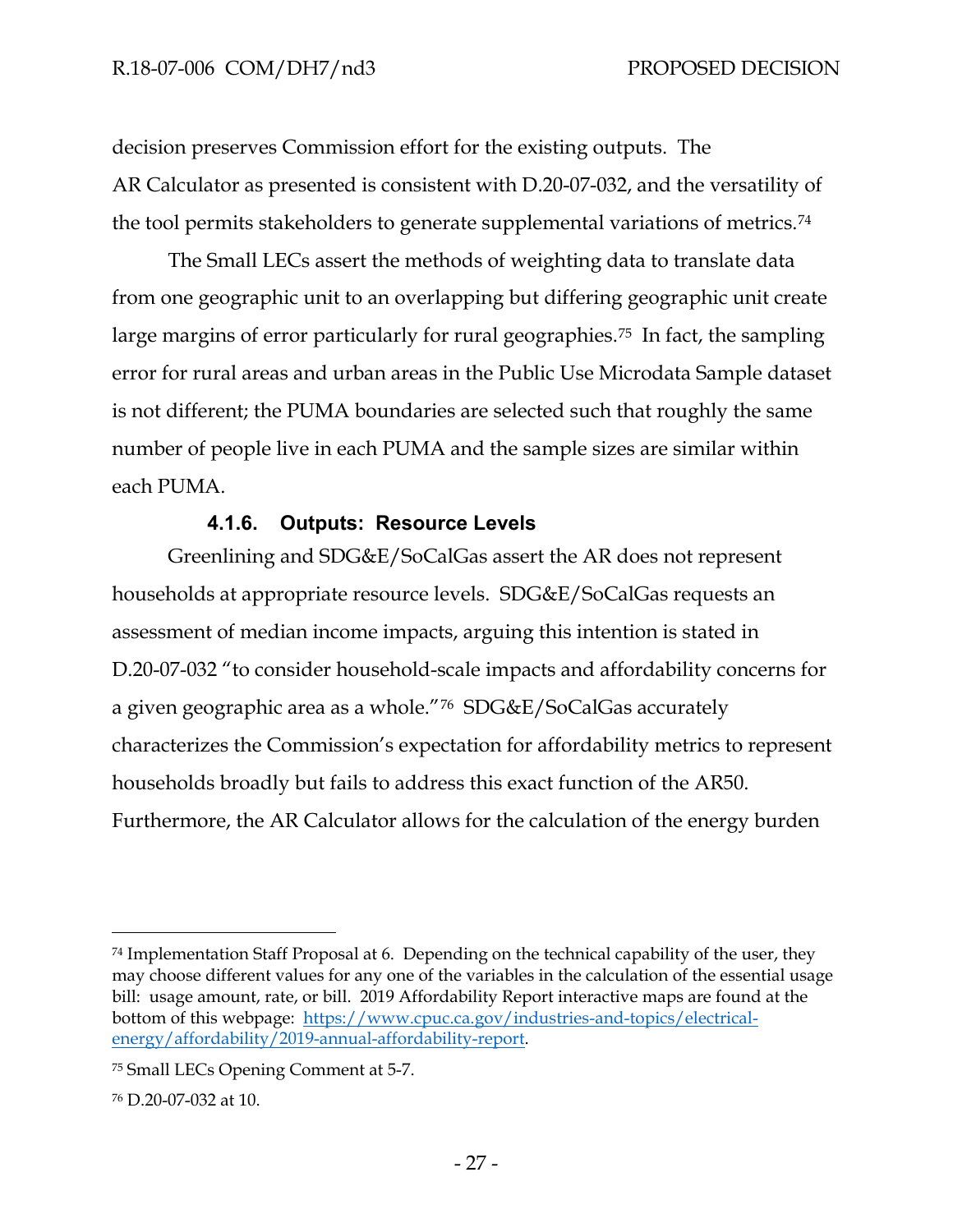preferred by SDG&E/SoCalGas.[77](#page-30-1) While this decision does not endorse the energy burden, any stakeholder can make an apples-to-apples comparison of energy burden to AR50 through the AR Calculator. Greenlining also recommends the AR represent additional resource levels, lower than the 20th percentile, on the basis that 15.9 percent of Californians earn less than \$25,000 in 2019. Since the AR Calculator displays income levels associated with 20th and 50th percentile households for each of the 265 PUMAs, any stakeholder may compare these income levels to any absolute income threshold they deem relevant. As the adopted affordability metrics already capture multiple resource levels,[78](#page-30-2) this decision defers adding additional representations. The instant decision provides for feedback and interpretation during the two-year assessment period to provide more perspective on whether more resource level representations are merited in the future.

#### **4.2. Replacing SEVI with CalEnviroScreen**

<span id="page-30-0"></span>The Implementation Staff Proposal outlined two new definitions of vulnerable communities, one of which was the SocioEconomic Vulnerability Index Disadvantaged Communities (SEVI-DAC). In response to party concerns over the proliferation of definitions of vulnerable communities, this decision finds that replacing the SEVI index with the CalEnviroScreen tool will allow the Commission to leverage a more consistent designation of DAC, minimize complexity and confusion, and serve a similar purpose within the affordability framework.

<span id="page-30-1"></span> $77$  The energy burden is comprised of two variables; the median household income, which is embedded in the AR Calculator, and the bill, a value which may be input by the user.

<span id="page-30-2"></span><sup>78</sup> Refer to the explanation in Section 1.1 *Factual Background* above of the various resource levels captured by the adopted metrics.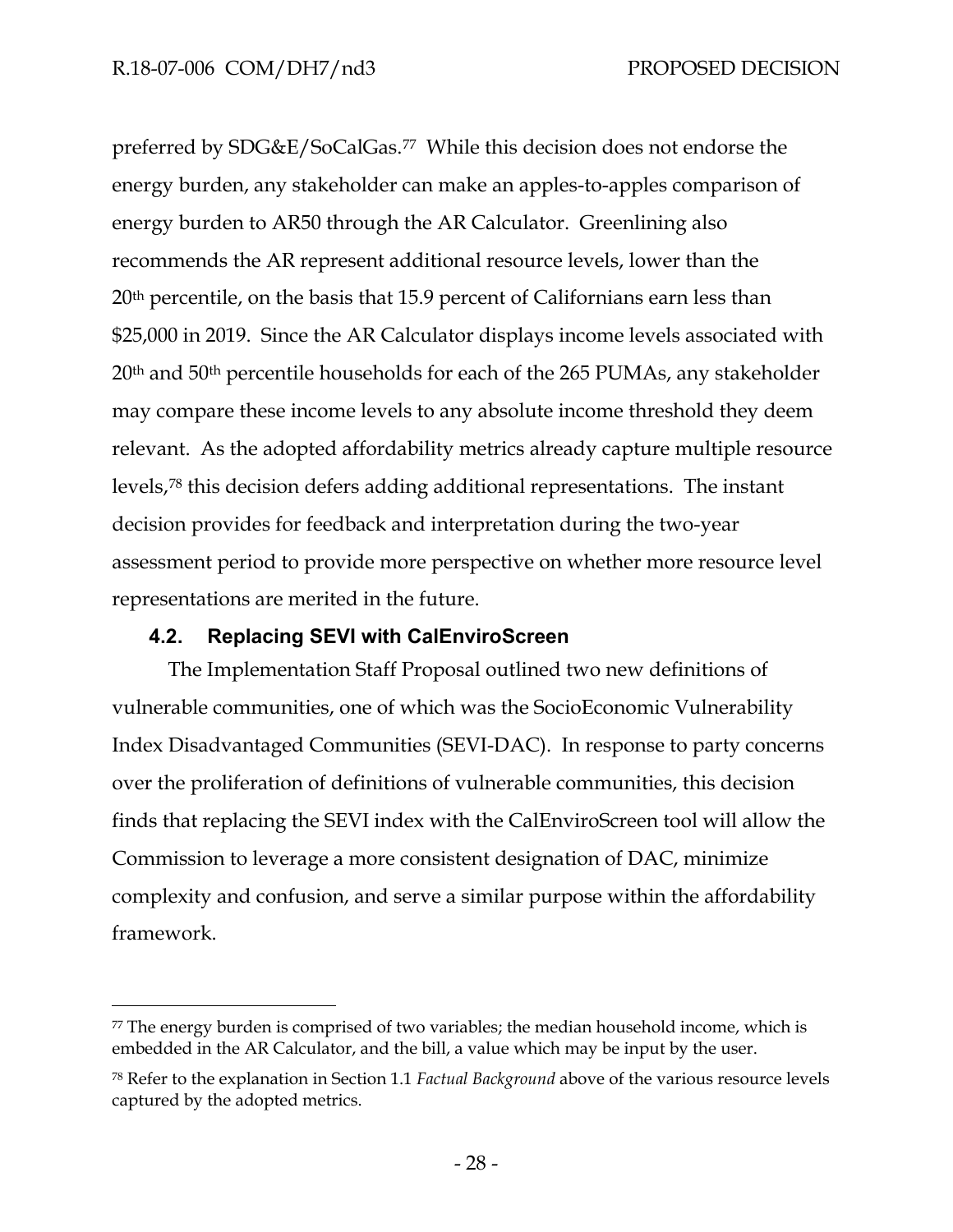The difference between CalEnviroScreen and the SEVI can be understood as representing resource levels differently, ". . . because SEVI does not consider factors such as pollution levels, they highlight slightly different communities . . . [displayed in Figure 6 of Implementation Staff Proposal]"[79](#page-31-0) A similarity of CalEnviroScreen and the SEVI is that, unlike the Affordability Ratios and HM, they omit utility bill charges from their bundle of indicators capturing resource levels.

PG&E recommended the Commission use CalEnviroScreen 4.0 to update the SEVI metric.[80](#page-31-1) Cal Advocates recommended the Commission rely upon the CalEnviroScreen as well as SEVI to designate both DACs and SEVI-DACs, as did Greenlining, stating, "CalEnviroScreen incorporates economic, environmental, and social factors into its score."[81](#page-31-2)

CalEnviroScreen's inclusion of environmental and health indicators, weighted, is more reflective of the Commission's emphasis on ESJ Communities, and is consistent with the definitions provided in the Commission's ESJ Action Plan. As described above*,* CalEnviroScreen's division of communities at the census tract level provides the same geographic granularity boost as the SEVI. The final reason to replace SEVI with CalEnviroScreen is to improve familiarity and lessen confusion.

<span id="page-31-0"></span><sup>79</sup> Implementation Staff Proposal at 19-20.

<span id="page-31-1"></span><sup>80</sup> PG&E Opening Comments at 6.

<span id="page-31-2"></span><sup>81</sup> Cal Advocates Opening Comments at 7; Greenlining Opening Comments at 5.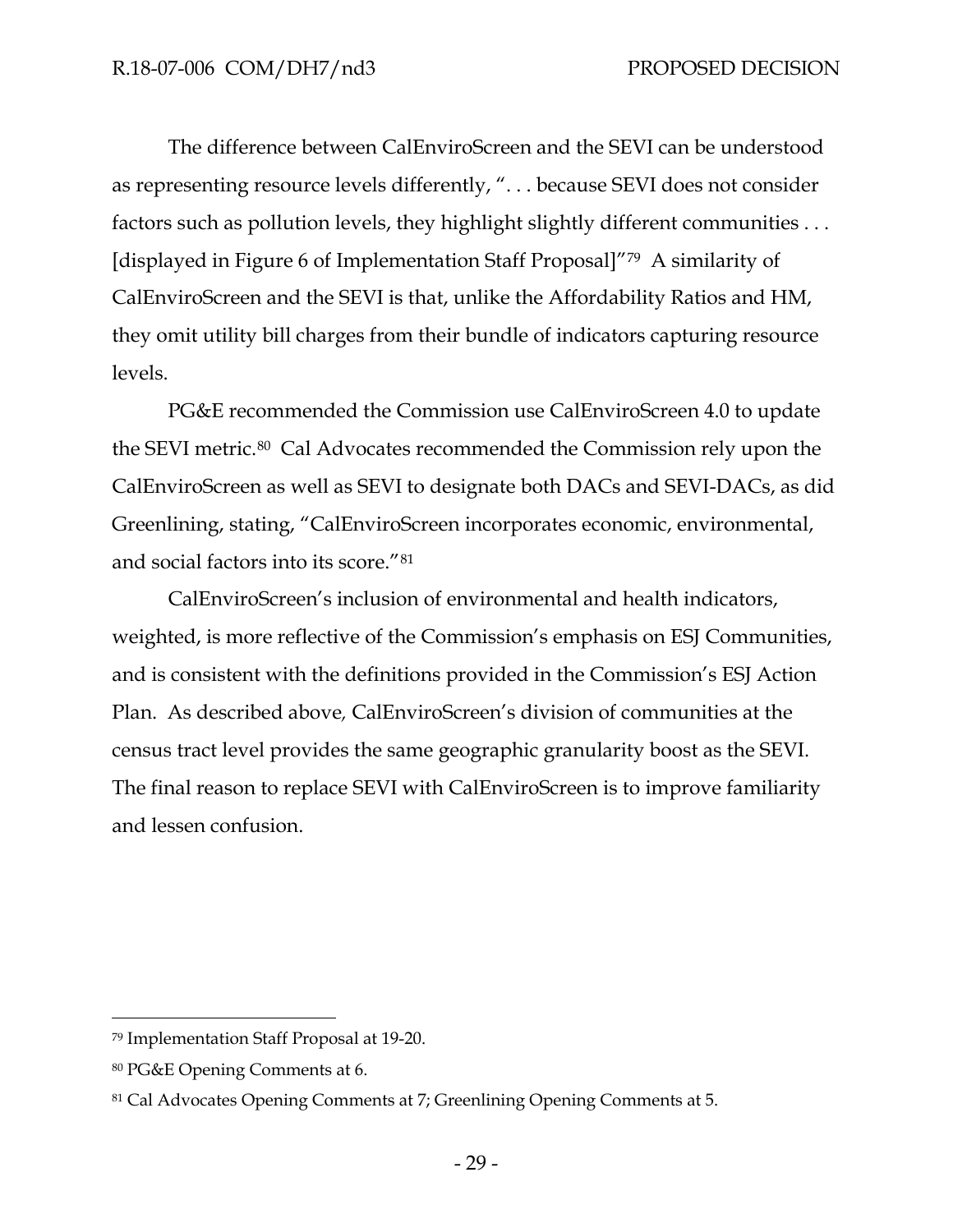#### <span id="page-32-0"></span>**4.3. Forecasting Cumulative Impacts Simultaneously Across Multiple Proceedings**

Parties identify a need to comprehensively analyze the cumulative impact of rate requests and programs, both approved and potential, across proceedings and industries. This need was raised in the first phase of this proceeding.[82](#page-32-1) In response, the Commission identified a Tracker under development by the Commission's Energy Division and the large electrical corporations as a method to model forecasted revenue requirements and resulting projected residential rate and bill impacts.<sup>83</sup> As forecasted revenue and projected rates and bills are generally additive to the status quo, the Tracker also presents current rates and bills based on the cumulative, historical rates in effect as of a specified date.<sup>[84](#page-32-3)</sup> The Electric Tracker is the basis for cumulative revenue and rate forecasts and projected bill impacts displayed in the Commission's *2022 Senate Bill 695 Report: Report to the Governor and Legislature on Actions to Limit Utility Cost and Rate Increases Pursuant to Public Utilities Code Section 913.1.[85](#page-32-4)* D.20-07-032 determined

that forecast methodologies required further development.

It does not appear that forecasting capabilities are sufficiently developed at this time to adopt specific forecasting methodologies in this decision. However, this decision finds that it is reasonable to require some form of a forecasting so that the affordability metrics may be used prospectively in

<span id="page-32-4"></span><sup>85</sup> https://www.cpuc.ca.gov/-/media/cpuc-website/divisions/energydivision/documents/electric-costs/sb-695-reports/2022-sb-695-report-final-w-links.pdf

<span id="page-32-1"></span><sup>82</sup> D.20-07-032 at 62-66.

<span id="page-32-2"></span><sup>83</sup> D.20-07-032, FoF 26.

<span id="page-32-3"></span><sup>84</sup> The current rates in effect and resulting bills must be modeled in the Tracker in order to produce the proposed rates and bills associated with the new revenue request, as the proposed rates and bills are simply one addition to the cumulative current rates effective as of a specified date.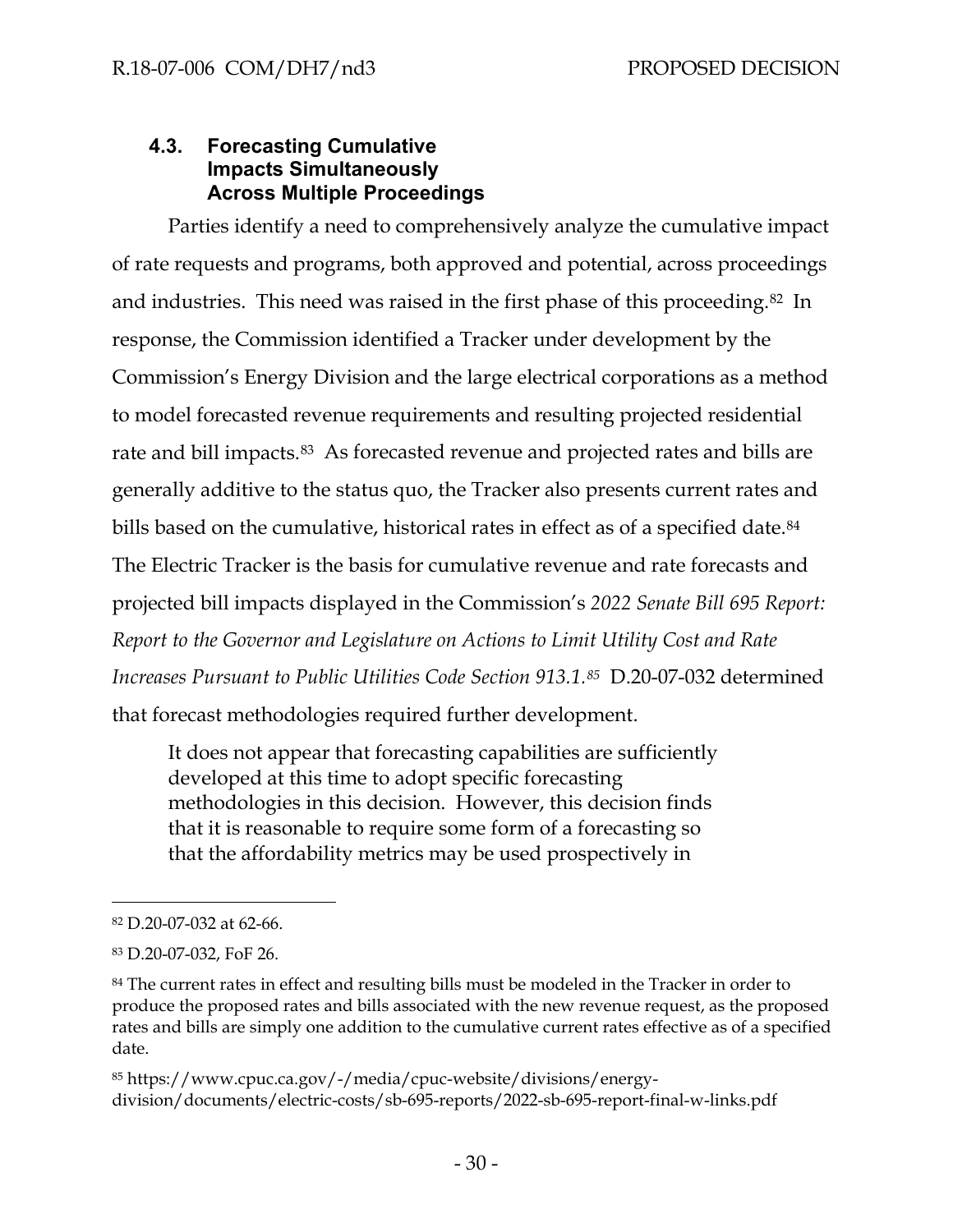Commission proceedings. For example, some forecasting will be required for the affordability metrics to be usefully applied to a ratesetting proceeding setting rates for several years in the future.

Therefore, this decision holds it is reasonable to develop forecasting techniques for the affordability metrics adopted by this decision in a later phase of this proceeding. Parties will have the opportunity to comment on staff proposals for forecasting methodologies at that time[.86](#page-33-1)

Forecasting revenue and rate impacts is distinct from the forecast factors included in the AR Calculator, as described in Section 4.1 above. Below, this decision addresses forecasting necessary to capture all revenue requests outstanding.

# **4.3.1. Energy Tracker**[87](#page-33-2)

<span id="page-33-0"></span>Since ordered by the Commission, SDG&E, SCE and PG&E have been submitting quarterly electric revenue, rate and bill data in the Tracker and developing the Tracker in conjunction with Energy Division staff, under the guidance of the Energy Division Director.[88](#page-33-3) Subsequently, the Commission granted a motion to include in the scope of Phase 2 consideration of the Tracker for ongoing support of the Commission's work and explicitly expanded use of the Tracker for use with energy, not just electric, revenues and rates as well as water. PG&E submitted it first Gas Cost and Rate Tracker (Gas Tracker) in September 2020. SDG&E and SoCalGas anticipate submitting their first Gas Trackers in the third quarter of 2022.

<span id="page-33-1"></span><sup>86</sup> D.20-07-032 at 77.

<span id="page-33-3"></span><span id="page-33-2"></span><sup>87&</sup>quot;... Energy Division changed the name of the tool from Rate and Bill Tracking tool to Cost and Rate Tracking tool." Implementation Staff Proposal at 27. <sup>88</sup> D.20-07-031, OP 1.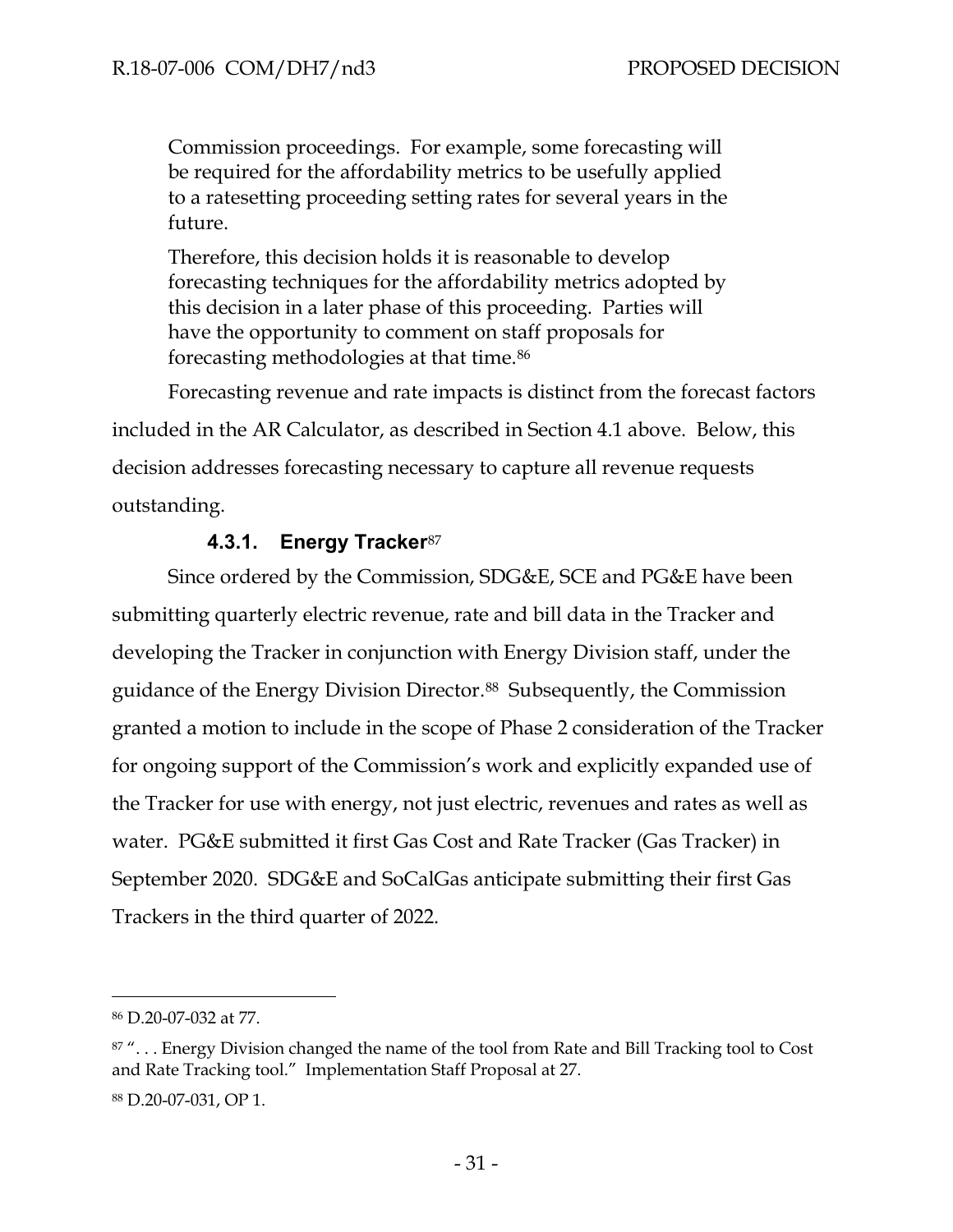For certain energy GRCs and other ratesetting applications, the Implementation Staff Proposal characterizes the Energy Tracker as one option, but not the required model, by which the utilities may model the essential usage bills, current and proposed, as the input to the affordability metrics and framework.<sup>[89](#page-34-0)</sup> The Implementation Staff Proposal refers to a recent proceeding<sup>[90](#page-34-1)</sup> in which SCE produced current and proposed bills associated with its revenue request that matched the results produced by the version of the Energy Tracker in effect at the time the application was filed. In its 2023 GRC, PG&E relied on an internal model to produce current and proposed essential usage bills, and resulting affordability metrics, associated with its revenue request. For the SMJUs and proceedings in which cost-recovery occurs in multiple years, the Implementation Staff Proposal recommends utilities use internal models to produce the essential usage bills.

TURN, NDC, Cal Advocates and CforAT object to modeling the essential usage bills and associated affordability metrics for only individual proceedings, without accounting for pending requests in other open proceedings.<sup>[91](#page-34-2)</sup>

In contrast, the Investor-Owned Utilities (IOUs) support affordability metrics associated with proposed new revenue in one proceeding at a time, for the reasons stated in the Implementation Staff Proposal[.92](#page-34-3)

<span id="page-34-0"></span><sup>89</sup> Implementation Staff Proposal at 27 (footnote 38).

<span id="page-34-1"></span><sup>90</sup> Implementation Staff Proposal at 27-29 provides an example of how the affordability metrics can be calculated using SCE's 2021 Track 3 Request for Recovery of Wildfire Mitigation Memorandum and Balancing Account Balances Application 19-08-013.

<span id="page-34-2"></span><sup>91</sup> NDC Reply Comments at 2; TURN Opening Comments at 4-5; Cal Advocates Opening Comments at 9-10; CforAT Opening Comments at 7–8.

<span id="page-34-3"></span><sup>92</sup> PG&E Opening Comments at 2-3; SDG&E/SoCalGas Opening Comments at 16; SCE Reply Comments at 3.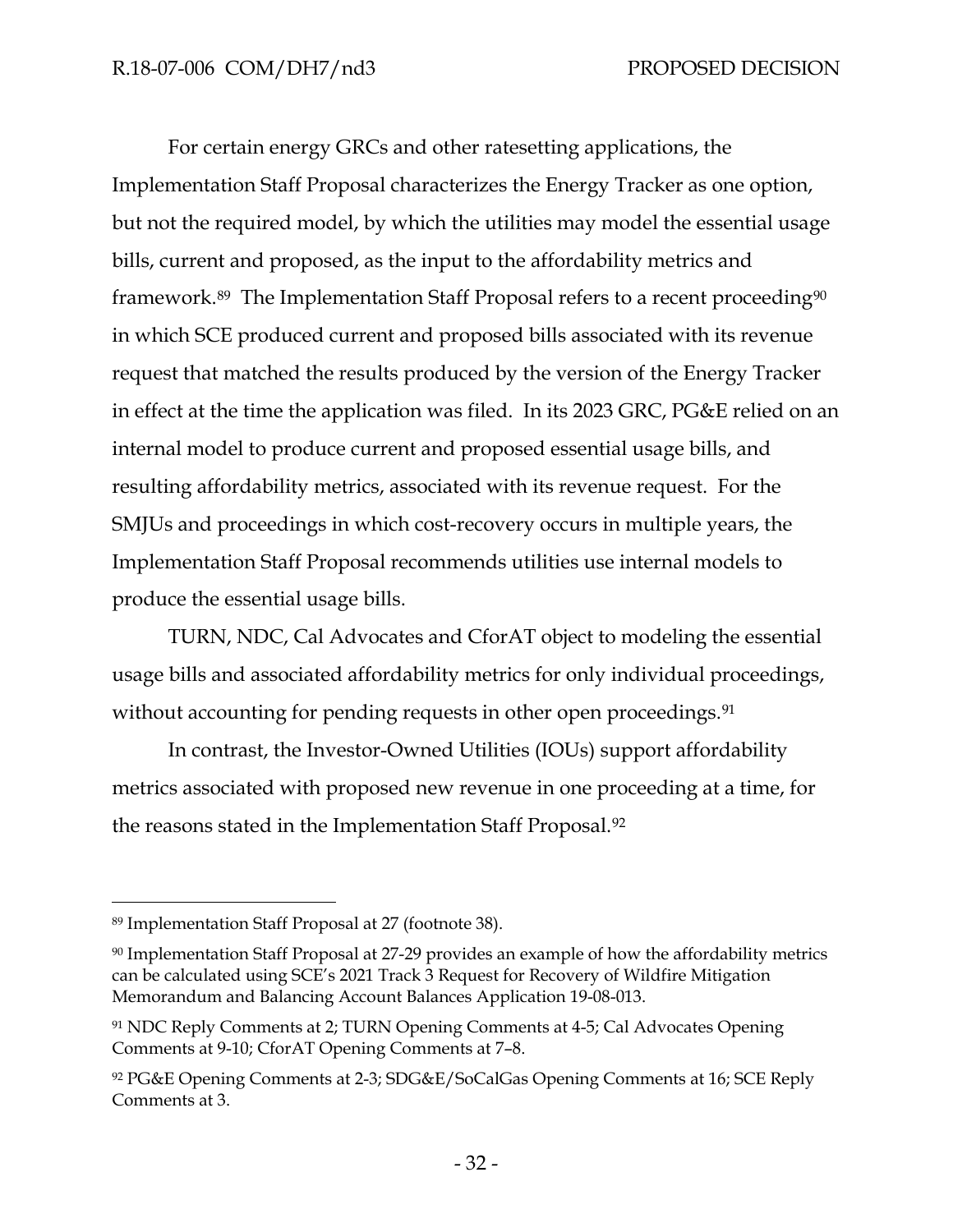There will be a considerable learning curve as the IOUs and other stakeholders learn how to use the Affordability Ratio Calculator which should not be compounded with the use of multiple, cumulative [all open] proceedings. The learning curve involves understanding how proceeding amounts and timing, census data, and economic forecasts all come together to produce affordability ratio data. It will be no small feat for other parties to proceedings to understand and engage meaningfully with the IOUs on this data.<sup>[93](#page-35-1)</sup>

IOU concerns over importing assumptions made in one proceeding into different individual proceedings are valid. However, the Commission has a critical interest in ascertaining how the requests in all open proceedings, cumulatively, will affect rates and impact bills. The Commission has mechanisms to keep a running tally of revenues pending incorporation into rates, whether approved or requested,<sup>94</sup> in individual proceedings. Rather than introducing pending requests in individual proceedings, providing a quarterly itemized list of revenues will facilitate awareness of potential rate changes on the horizon. Concurrent with the utility submissions of Trackers to the Commission, the IOUs shall itemize and tally, by proceeding, all revenues approved but not yet implemented, as well as revenue requests pending. Additionally, the IOUs shall also itemize and tally all revenue requirements in current effective rates and implemented during the prior twelve months. Such lists shall correspond to the revenues modeled in the Trackers.

# **4.3.2. Water Tracker**

<span id="page-35-0"></span>This decision modifies the model of Water Tracker proposed in the Implementation Staff Proposal. Along with designating modifications to the

<span id="page-35-1"></span><sup>93</sup> Implementation Staff Proposal at 28-29.

<span id="page-35-2"></span><sup>&</sup>lt;sup>94</sup> Pending revenue requests refers to revenue requests that have been filed and for which a decision by the Commission is pending.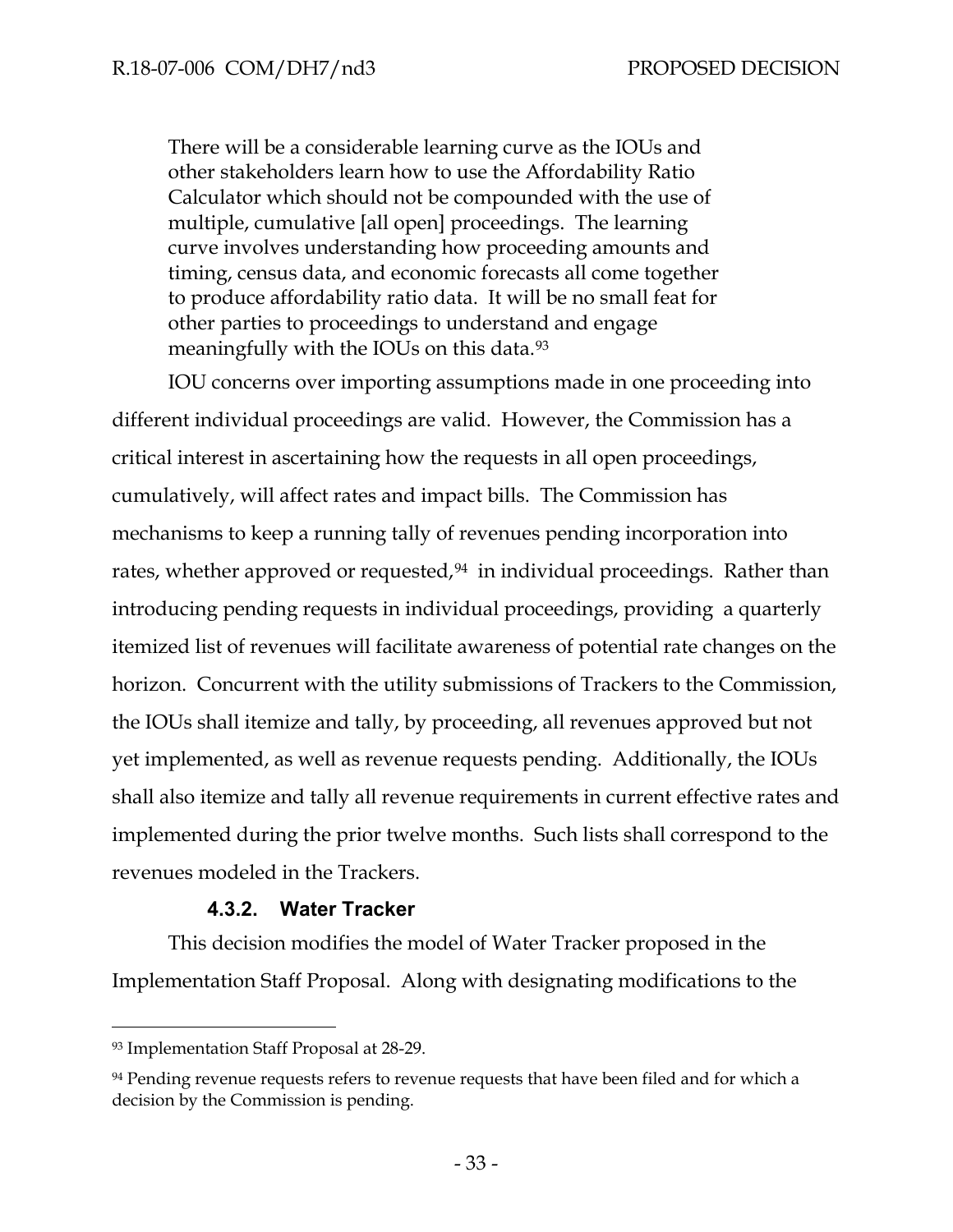Water Tracker, this decision also directs Class A water utilities to follow similar requirements to implement the Water Tracker as that required for electric and gas utilities. Class A water utilities will quarterly submit the Water Tracker to the Commission and continue to develop it, working together with Commission staff under the guidance of the Water Division Director.[95](#page-36-0) The Water Tracker adopted in this decision differs from the Energy Tracker in design by including a listing of all pending and anticipated filings, with an option to forecast the revenue associated with the yet-to-be approved filings. This design allows for cumulative forecasts across multiple proceedings, for any proceeding for which a revenue request is provided.

As represented by CWA and Cal Water,<sup>96</sup> the water utilities unanimously support the Cal Water alternate tool. CWA asserts the Cal Water alternate tool does a better job of meeting the state goals of the Commission to "serve as a bridge between evaluating the incremental, piecemeal one-off decisions and programs and a complete assessment of the consolidated processes," and "all parties and the Commission to evaluate up to several years of revenue, rate and bill impacts based on the total requests by each IOU."[97](#page-36-2) Cal Advocates emphasizes the same goals for the Water Tracker to be cumulative and transparent, but differs by asserting the Cal Water alternate tool is the wrong

<span id="page-36-0"></span><sup>95</sup> The Water Tracker introduced in the Implementation Staff Proposal was modified and augmented collaboratively through a series of informal and Commission-sponsored workshops. Cal Water developed and introduced an alternate tool at the workshop held December 6, 2021, and after many additional iterations, Commission staff created a hybrid version adopted today.

<span id="page-36-1"></span><sup>96</sup> Cal Water Reply Comments at 2; Cal Water Opening Comments at 10-11.

<span id="page-36-2"></span><sup>&</sup>lt;sup>97</sup> CWA Reply Comments at 2-3 citing the Fifth Amended Scoping Memo and Ruling dated January 18, 2022, at 5.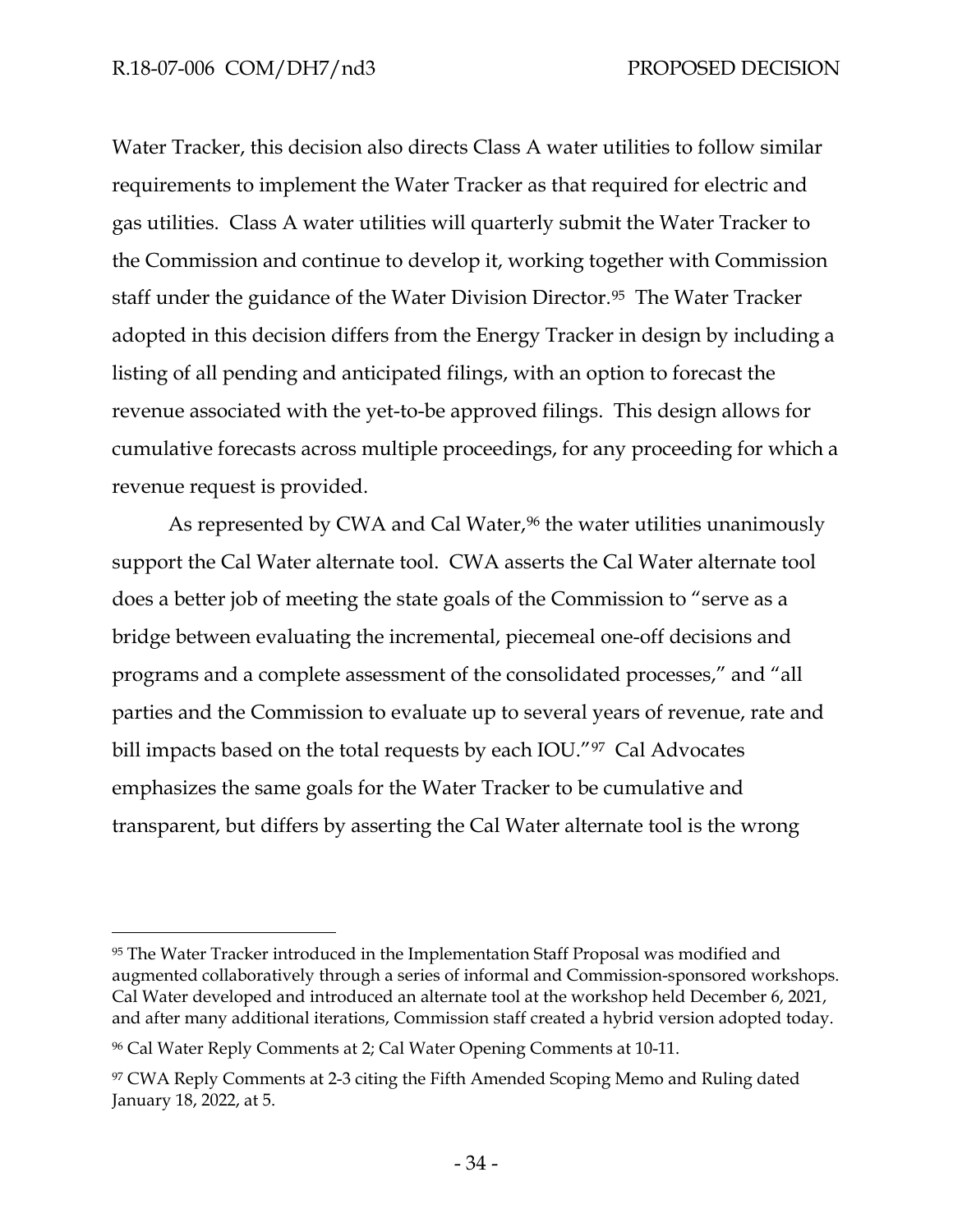means to this end.[98](#page-37-0) The Commission's hybrid version of the tracker addresses the flaws identified by Cal Advocates.<sup>99</sup> Specifically, the hybrid version:

- Addressed the Cal Advocates concern over what it terms a "moving baseline," which is the "as-of" effective date to which incremental revenue impacts are compared. As demonstrated by Golden State Water Company, both comparisons are possible and the hybrid version allows for calculation from the last adopted GRC and from the current (also termed base) rates, with a specified date that the current rates are in effect;
- Clearly displays the individual utility filings upon which the basic water rate is calculated, including identifying each utility filing as effective, pending (as described in the section above, pending refers to a revenue amount already approved by the Commission but yet to be incorporated into the "effective rate" displayed in the Tracker), or anticipated;
- Projects 36 months into the future (rather than 12 months); and
- Permits distinct monthly average water use values for Customer Assistance Program (CAP) and non-CAP residential customers.

Regarding the frequency with which Class A water utilities submit the Tracker, parties represent that they came to agreement at the working sessions to follow the practice of the Energy Tracker to submit an updated Water Tracker quarterly to the Commission.[100](#page-37-2) The Water Tracker should be implemented in a similar manner to what appears to be working for the Energy Tracker, namely a quarterly update to the Water Division and ongoing collaborative development

<span id="page-37-0"></span><sup>98</sup> Cal Advocates Opening Comments at 23.

<span id="page-37-1"></span><sup>99</sup> Cal Advocates Opening Comments at 23 and Attachment A.

<span id="page-37-2"></span><sup>100</sup> Cal Advocates Opening Comments at 14; UCAN Opening Comments at 8; CWA Reply Comments at 7.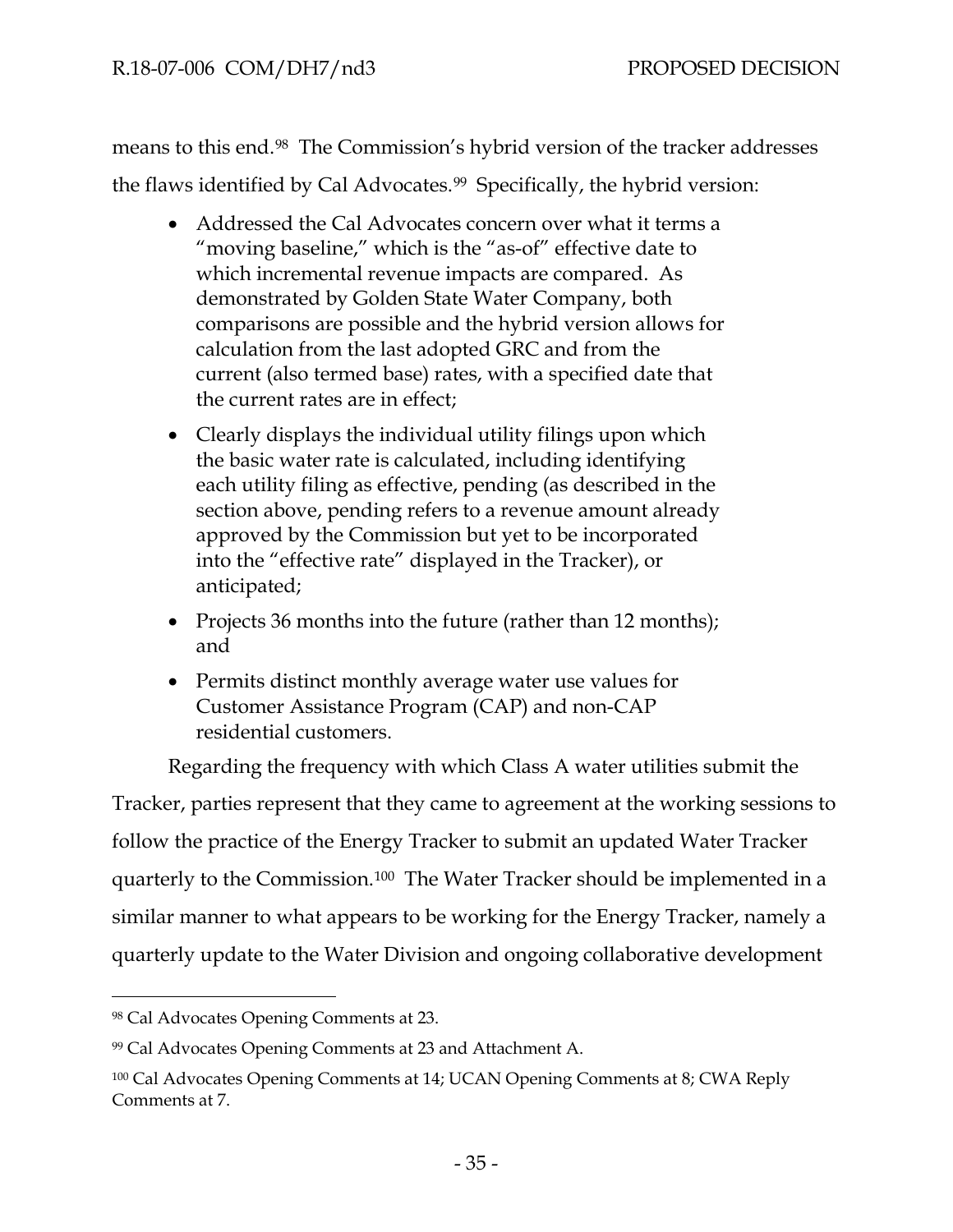between Commission staff[101](#page-38-0) and water utilities. As discussed in Section 5.2. *Using the Affordability Framework in Certain Proceedings*, the Water Tracker may also be used to calculate the essential and average bills required to be presented and projected in individual water proceedings and Tier 3 AL filings.

The unique design of the Water Tracker, particularly the number of months incorporated for listing pending and anticipated proceedings, facilitates the ability to forecast cumulative revenue, rate and bill impacts and calculate the affordability metrics associated with the forecast. Additionally, as highlighted in the Implementation Staff Proposal, using the Water Tracker as the method to generate essential usage bill, in turn input to calculate affordability metrics, will provide insight into the drivers of changes in affordability.[102](#page-38-1)

Rather than submission in quarterly proceedings, as recommended in the Implementation Staff Proposal, this decision requires water utilities to update and submit the Water Tracker quarterly. As represented by CWA, quarterly submission "strikes an appropriate balance between the workload to maintain the tool and informing the Commission about current filings."[103](#page-38-2) 

#### **4.3.3. Public Access to Cumulative Revenues**

Unlike the AR Calculator, the Energy Tracker has not been made publicly available. Cal Advocates and CforAT object to limiting access to the Trackers.[104](#page-38-3) Cal Advocates states, "Widespread accessibility of the completed Water Rate and

<span id="page-38-0"></span><sup>101</sup> Commission staff shall include both Water Division staff and Cal Advocates staff, as Cal Advocates has been instrumental in the development of the Water Tracker.

<span id="page-38-1"></span><sup>102</sup> Implementation Staff Proposal at 39.

<span id="page-38-2"></span><sup>103</sup> CWA Opening Comments at 13-14.

<span id="page-38-3"></span><sup>104</sup> Cal Advocates Opening Comments at 13; CforAT Opening Comments at 8-9.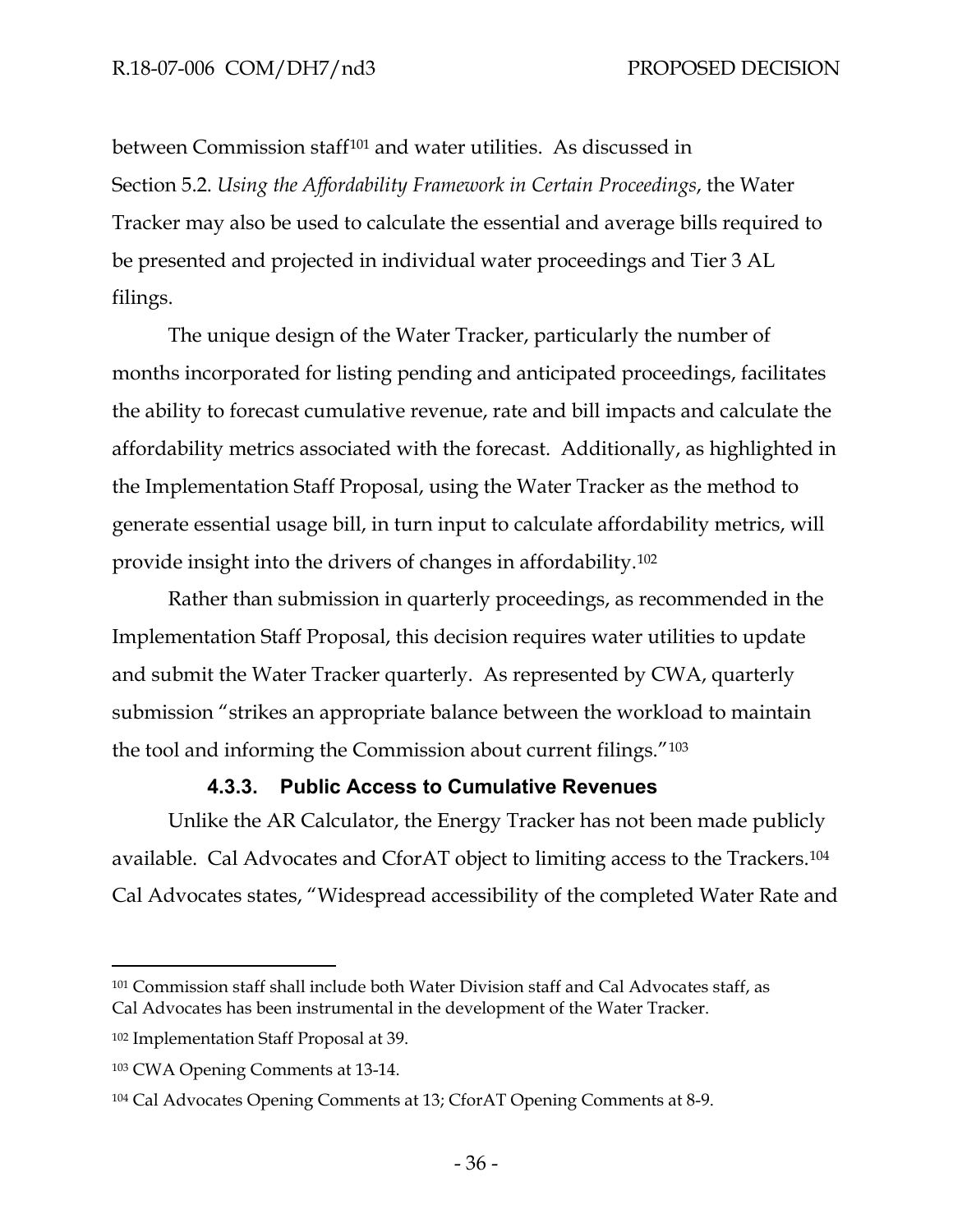Bill Impact Trackers to parties in this proceeding is necessary to allow the parties to analyze the interaction between the affordability metrics and customer rates over time as well as to test the implementation and use of the trackers in the twoyear pilot evaluation period . . ."[105](#page-39-0) CWA and other utilities point out that development of the Trackers may be ongoing,<sup>[106](#page-39-1)</sup> for example with regard to examining the correspondence between bill impacts produced in the Trackers and given in the publicly required notices to customers. CforAT states that Rule 10.3 of the Commission's Rule of Practice and Procedure (Rules) addresses the problem, as it requires utilities to provide to any party upon request supporting documentation, including computer models. The water utilities highlight the confidential aspects of the Trackers and a number of complex and changing assumptions inherent in the forecasted outcomes in the Tracker.

The Trackers serve a function greater than producing a bill impact. The Trackers collect and standardize the individual revenue requests made in individual proceedings, each of which are driven by individual assumptions, with all the complexity inherent in ratemaking. This decision requires utilities to make public all revenues approved but not yet implemented, and pending, quarterly. Such requirement advances the statutory obligation outlined in Pub. Util. Code Section 454(c), for the Commission to make "the form and manner of the presentation of the showing" meaningful to ratepayers.[107](#page-39-2) 

Requiring an itemized list and tally of all revenue requirements approved but not yet implemented as well as pending requests, overcomes a threat to affordability caused by the fragmented nature of revenue approvals, or as put by

<span id="page-39-0"></span><sup>105</sup> Cal Advocates Opening Comments at 22.

<span id="page-39-1"></span><sup>106</sup> CWA Reply Comments at 6.

<span id="page-39-2"></span><sup>107</sup> *See* discussion of Pub. Util. Code Section 454(c) in Section 2 of this decision.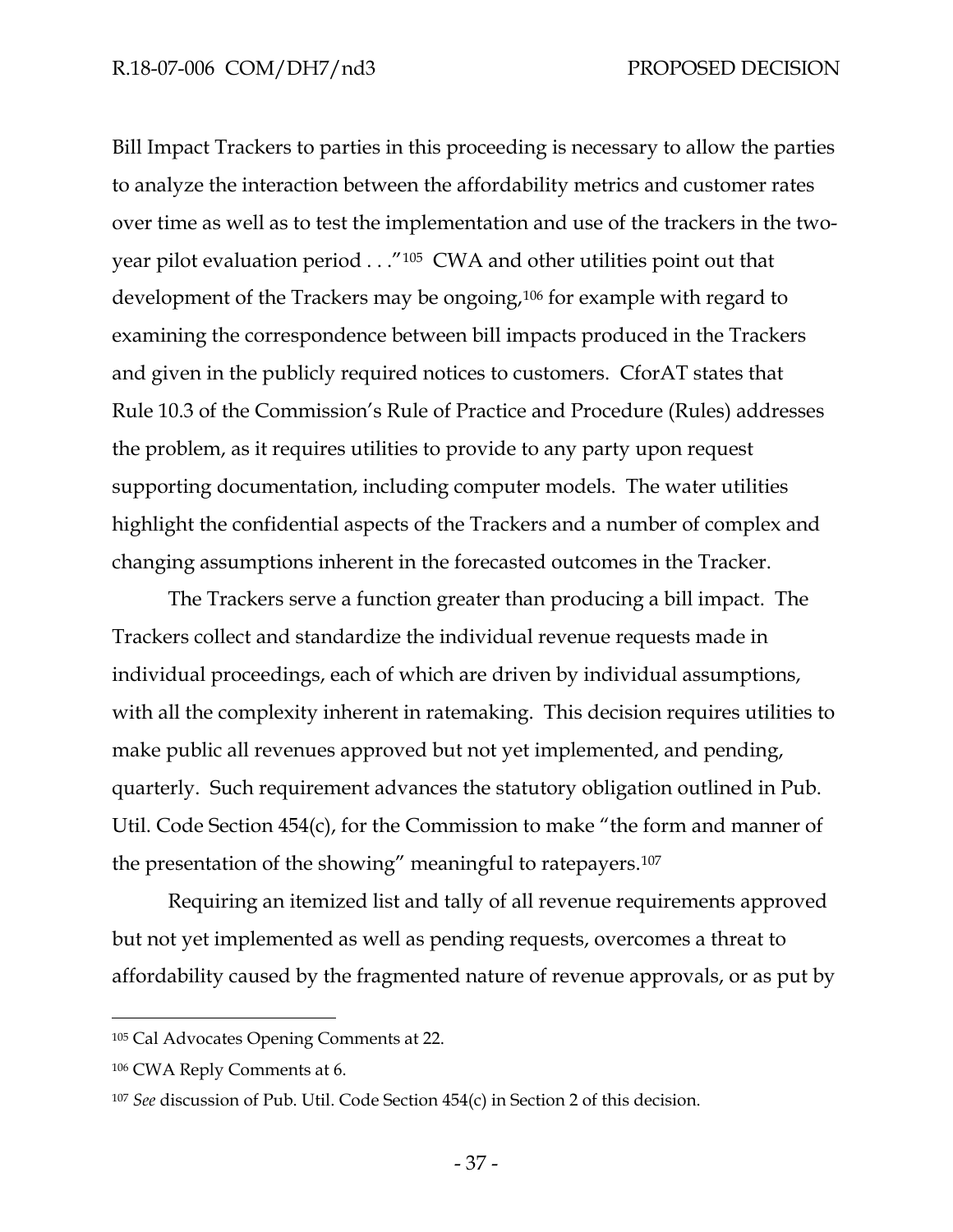TURN "death by a thousand cuts."[108](#page-40-0) This decision allows water and energy utilities two options by which to accomplish the goal of plainly distinguishing the drivers of rate and bill changes on the horizon. The first option requires water and energy utilities to serve on the service list the entire Tracker, redacted as necessary. Should a utility redact any data, it must file a motion requesting confidential treatment consistent with General Order (GO) 66-D, Rule 11.1, and Rule 11.4 pleading requirements.

Alternatively, water and energy utilities may itemize and tally current revenues in effect and in rates implemented during the prior twelve months, as well as revenues pending incorporation into current rates, whether approved or only requested. The itemized list and total must correspond to revenue requirements in effect and revenue requirement requests included in the Tracker, and include:

- 1. Total revenue in effect and implemented in the twelve months prior to the revenue in effect as of a specified date, itemized by proceeding and authority for the revenue requirement;<sup>[109](#page-40-1)</sup>
- 2. By proceeding, revenue approved but not yet included in rates;
- 3. By proceeding, revenue pending Commission consideration; and
- 4. For revenue proposed to be collected over more than one year, the amount forecast for collection in each year must be provided.

CforAT is correct that, upon request, utilities are required to provide models along with clear supporting documentation of how the model is used to support testimony. Parties that have an interest and capability in reviewing the

<span id="page-40-0"></span><sup>108</sup> TURN Opening Comments at 5.

<span id="page-40-1"></span><sup>109</sup> Authority for revenue requirement refers to the Commission decision or resolution authorizing the revenue requirement.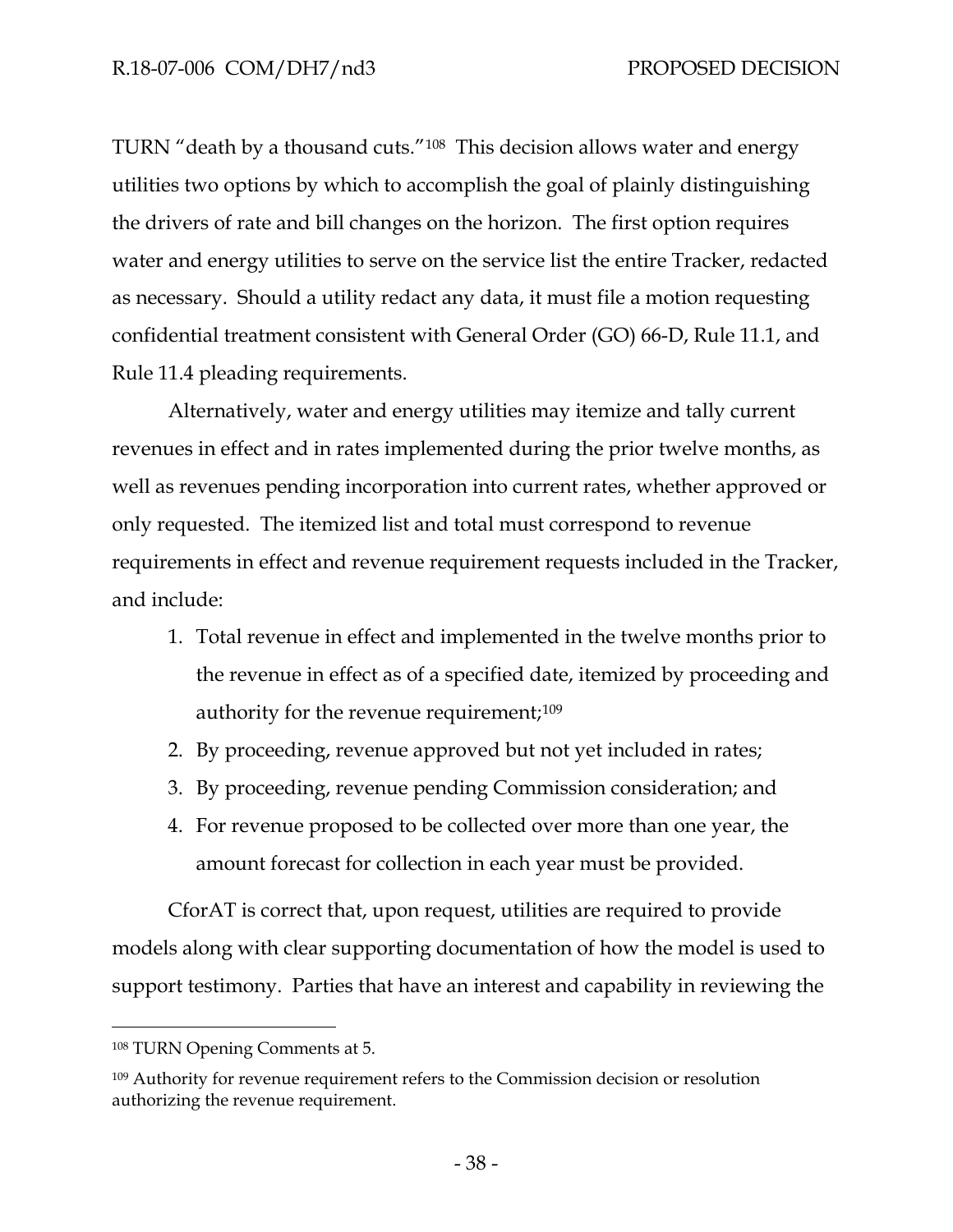modeling occurring in the Tracker may utilize the existing process that requires utilities to share their modeling and assumptions with other parties.

# **4.3.3.1. General Order (GO) 66-D Burden**

GO 66-D governs the process for the Commission to consider requests for confidential treatment of information submitted to the CPUC, the Commission's responses to California Public Records Act (CPRA) requests, and the Commission's determination of whether to release information to the public.[110](#page-41-0) GO 66-D, Section 3.2 sets forth four requirements that an information submitter must comply with when submitting information that is alleged to be confidential. The four requirements require an information submitter to:

- 1. Designate each page, field, or any portion of document for which confidentiality is claimed;
- 2. Specify the basis for the Commission to provide confidential treatment with specific citation to an applicable provision of the CPRA;
- 3. Provide a declaration in support of the legal authority cited in Section 3.2(d), signed by an employee or agent designated by an officer; and
- 4. Provide contact information.

GO 66-D, Section 3.4 addresses preemptive determination of confidentiality, and refers to a process when the Commission has adopted a confidential matrix to preemptively designate certain information as confidential or public. The Commission's Decisions Concerning Confidentiality of Electric Procurement Data<sup>[111](#page-41-1)</sup> adopted matrices applicable to certain energy-related data.

In the event any cumulative revenue data is already covered in the matrices,

<span id="page-41-0"></span><sup>110</sup> *See* D. 17-09-023 at 7.

<span id="page-41-1"></span><sup>111</sup> [D.06-06-066,](http://docs.cpuc.ca.gov/PUBLISHED/FINAL_DECISION/57772.htm) as modified by [D.07-05-032;](http://docs.cpuc.ca.gov/PUBLISHED/FINAL_DECISION/67665.htm) [D.06-12-030;](http://docs.cpuc.ca.gov/PUBLISHED/FINAL_DECISION/62944.htm) [D.08-04-023](http://docs.cpuc.ca.gov/PUBLISHED/FINAL_DECISION/94606.htm)**.**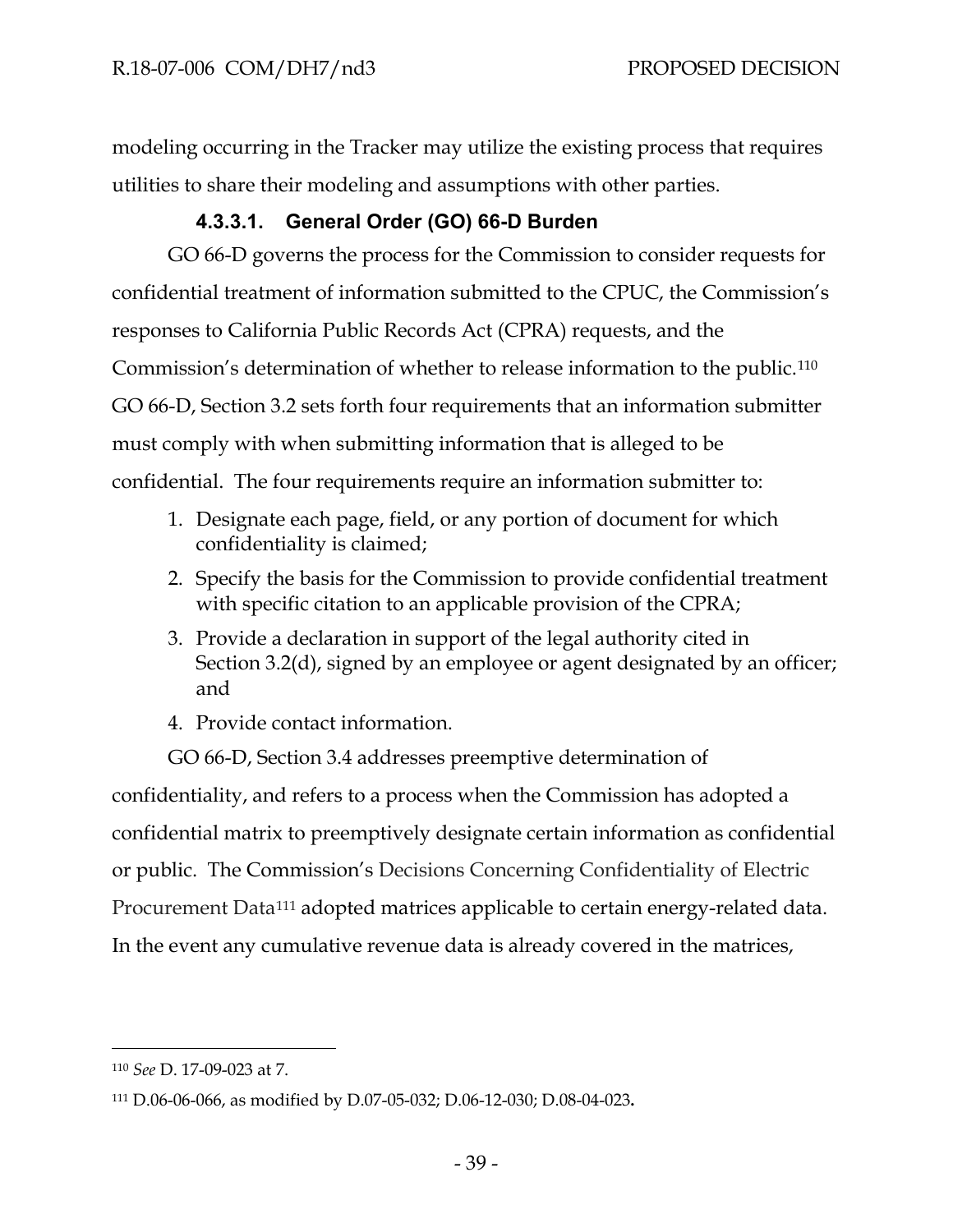utilities shall comply with the process ordered in D.08-04-032 in order to demonstrate the data is applicable.

In all cases, the Commission must comply with the California Constitution's public right of access to government records.[112](#page-42-0) California Constitution, Article 3(b)(2) further states that statutes, court rules, and other authority limiting access to information must be broadly construed if they further the people's right of access, and narrowly construed if they limit the right of access. Further, all authorities have a substantive requirement to prove each confidentiality claim remains for all motions in proceedings. Rule 11.1(d) requires all motions to "concisely state the facts and law supporting the motion and the specific relief requested." Taken together with the requirements of the California Constitution, confidentiality claims made must be proven with specificity by the party requesting confidential treatment of information.

Utilities choosing to redact the Tracker must meet their GO-66 D burden and Rule 11.1 and Rule 11.4 pleading requirements. Blanket assertions of confidentiality will not be accepted without factual justification. Any party submitting a motion to file under seal will be expected to substantiate its confidentiality claims with specificity or the motion shall be denied.

#### **4.4. Frequency of Updates to the Metrics**

The orders in this decision will result in metrics being updated more than annually. The Commission will sponsor an annual refresh of data included with the annual Affordability Report. In addition, the requirement for utilities to introduce the metrics associated with applications for new revenue is likely to generate updates between the annual update, as the introduction of metrics in

<span id="page-42-0"></span><sup>112</sup> *See* Cal. Const. Art. I, § 3(b)(1).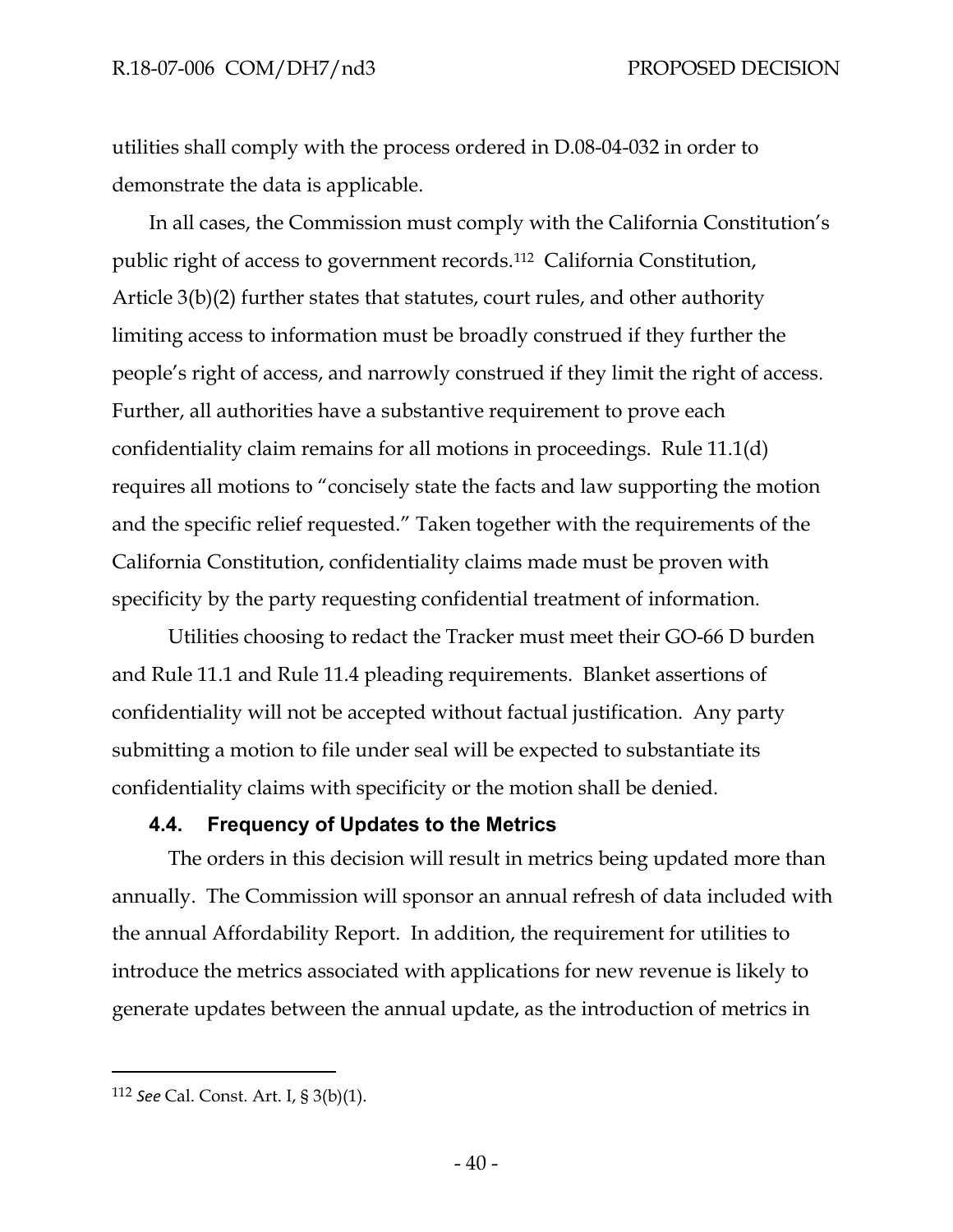individual proceedings requires a comparison of bills currently in effect to impact of the new request on bills.<sup>113</sup> TURN recommends the rate data underlying the essential usage/service bill be updated quarterly to capture the rolling nature of changes, while the non-utility specific data remain static.[114](#page-43-1)

More frequent Commission-sponsored updates would stretch Commission resources too thin. Between the annual Commission-sponsored updates and the utility updates to metrics in select proceedings ordered in this decision, this decision facilitates a gradual increase in updates to the affordability metrics. Furthermore, as revenue changes impact affordability metrics, this decision's requirement for water and energy utilities to quarterly update cumulative revenue requests will provide additional insight into affordability changes between updates.

#### **5. Implementation**

This section describes implementation generally in the annual Affordability Report and new requirements to introduce, update and analyze metrics in certain Commission proceedings. In response to comments, this decision modifies the recommendations in the Implementation Staff Proposal as follows:

• Uses the CalEPA most recent designation of DAC<sup>[115](#page-43-2)</sup> instead of the SEVI-DAC to highlight community-level affordability concerns;

<span id="page-43-0"></span><sup>113</sup> As described in Section 5.3, utilities have discretion as to the methodology used for calculating the metrics in individual proceedings, so the metrics in individual proceedings may not correspond directly to the Commission-sponsored annual Affordability Report.

<span id="page-43-1"></span><sup>114</sup> TURN Opening Comments at 6.

<span id="page-43-2"></span><sup>115</sup> In May 2022, CalEPA finalized an update to its designation of DACs for the purpose of SB 535, in the following four categories: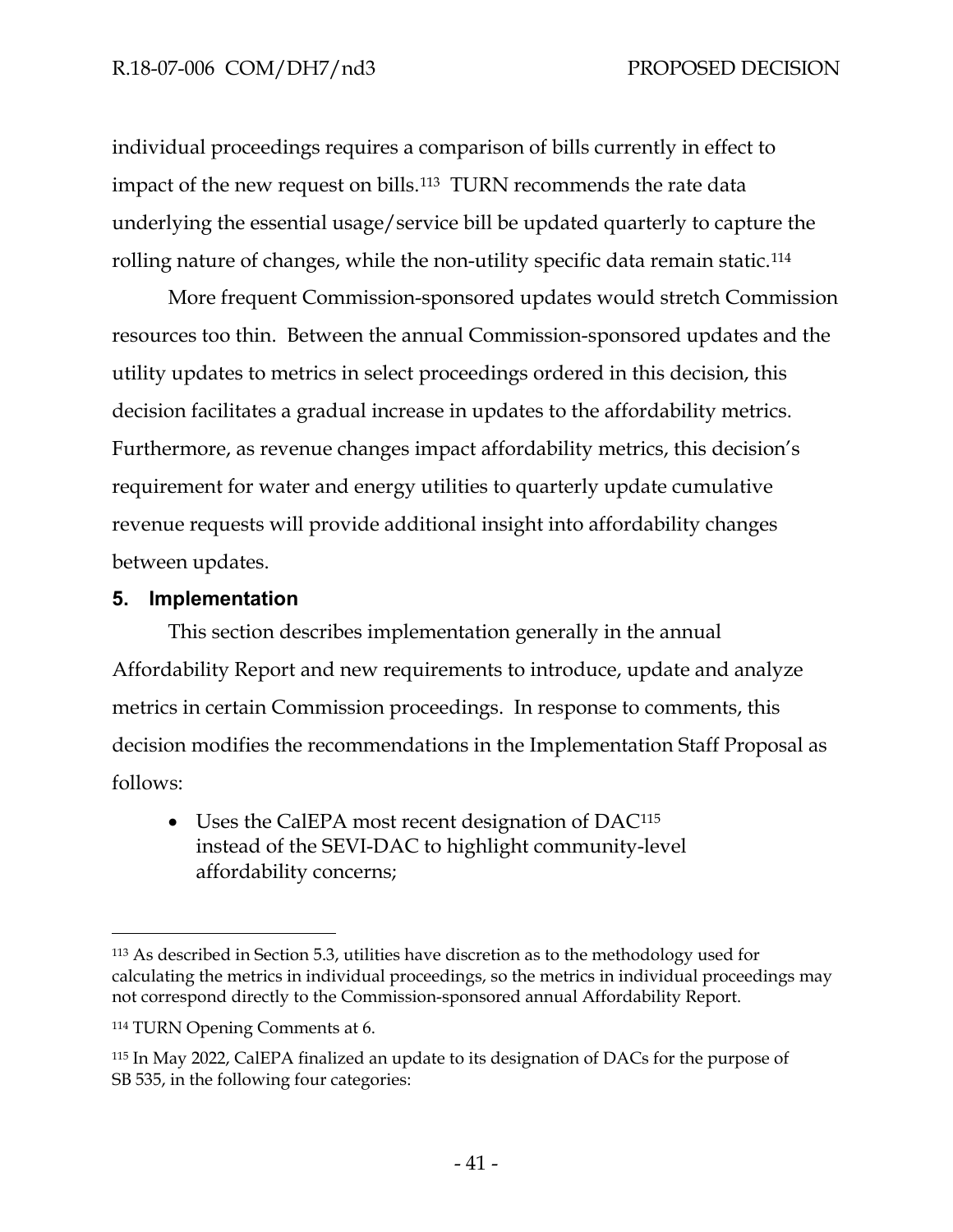- The requirement for Class A water utilities to produce metrics when requesting revenue increases in excess of one percent applies only in applications and Tier 3 (rather than all) ALs;
- The first electric IOU GRC Phase 2 proceeding to begin subsequent to the issuance of this decision, currently scheduled to be SDG&E's 2024 GRC Phase 2, shall introduce the affordability metrics;
- Regarding updating metrics introduced in individual GRC proceedings, instead of requiring energy and water utilities to update metrics in Opening Comments to Proposed Decisions, this decision requires the metrics be updated concurrent with the update of authorized revenue and rates for inclusion in a Proposed Decision, by the entity responsible for calculating the updated metrics;
- A Commission-sponsored forecast of cumulative revenue, rate, and bill impacts and associated affordability metrics will be tested in the 2020 annual Affordability Report; and
- Iterative feedback on implementation will be solicited and considered annually for a two-year assessment period.

## **5.1. Affordability Report**

The Commission's first annual Affordability Report pioneered analysis of the metrics.

- 2. Census tracts lacking overall scores in CalEnviroScreen 4.0 due to data gaps, but receiving the highest five percent of CalEnviroScreen 4.0 cumulative pollution burden scores (19 tracts);
- 3. Census tracts identified in the 2017 DAC designation as disadvantaged, regardless of their scores in CalEnviroScreen 4.0 (305 tracts); and
- 4. Lands under the control of federally recognized tribes, with an option for tribes to consult with CalEPA as necessary.

<sup>1.</sup> Census tracts receiving the highest 25 percent of overall scores in CalEnviroScreen 4.0 (1,984 tracts);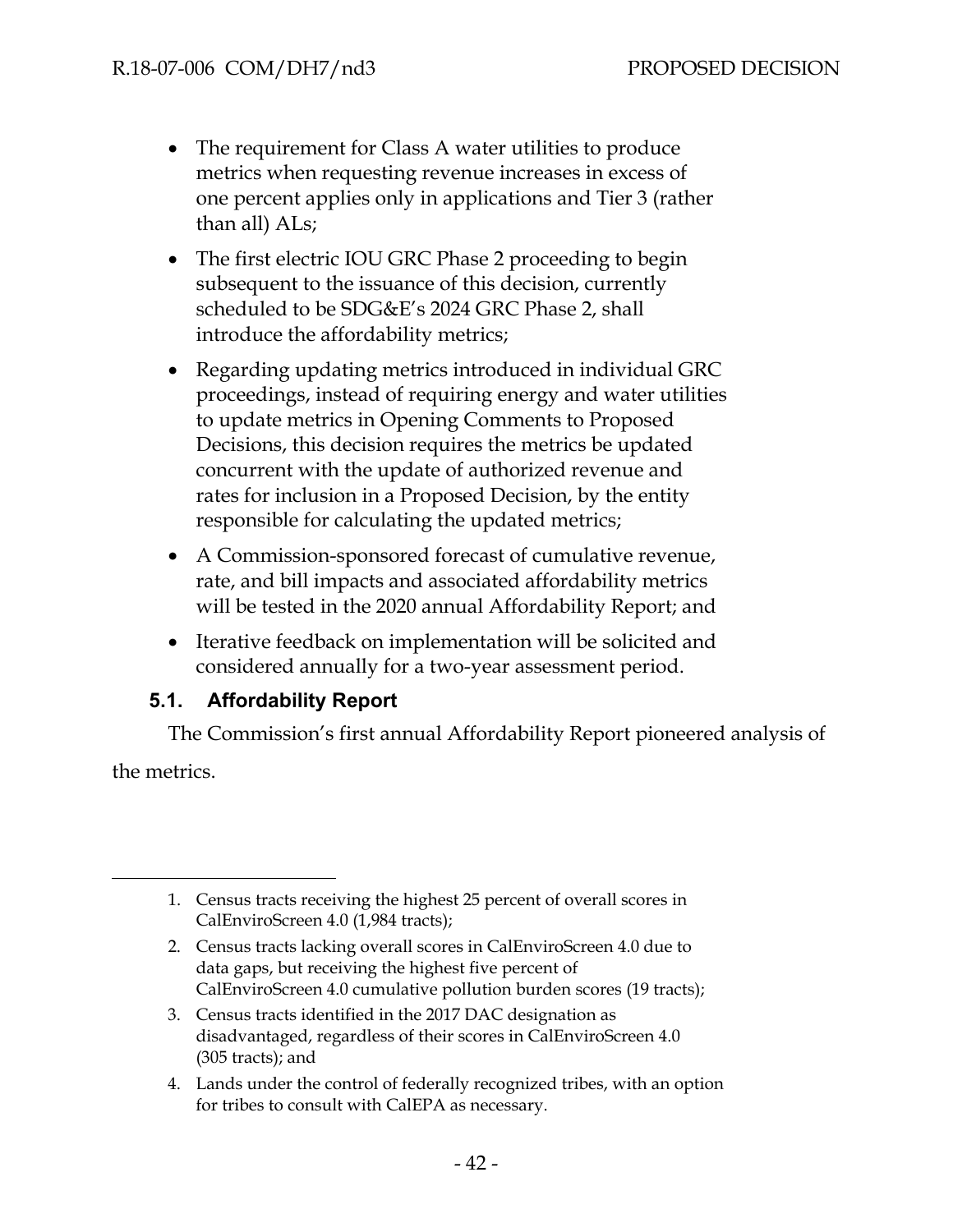Some parties object that interpreting the metrics may lead to unlawful policy changes. SDG&E/SoCalGas question whether a requirement for utility expenditures to be capped at CPI-based rates of increase is lawful.[116](#page-45-0) CTIA asserts that measuring affordability conflicts with the federal prohibition on regulating wireless phone rates. Both parties positions are inconsistent with interpretations set out in the 2019 Affordability Report, which provides a relative assessment of affordability of essential utility services.[117](#page-45-1) The 2019 Affordability Report notes that 11 percent of California households live in communities where those on the lowest rung of the ladder, resource-wise<sup>[118](#page-45-2)</sup> pay more than 35 percent of their available budget for essential utility services.[119](#page-45-3) The 2019 Affordability Report summarized, "The key takeaway is that utility expenses consistently comprise a much smaller portion of household budgets for median income households compared to lower income households, and that there are considerable disparities in ability to pay for utility services among lower income households."[120](#page-45-4)

Cal Advocates recommends the Commission identify the main drivers of rate changes and affordability concerns. Cal Advocates' recommendation appears to reinforce what has already occurred in the 2019 Affordability Report.

<span id="page-45-0"></span><sup>116</sup> SDG&E/SoCalGas Opening Comments at 6; CTIA Opening Comments at 3.

<span id="page-45-1"></span><sup>117</sup> *See,* for example, the maps and interactive tables displaying the (1) Affordability Ratio Deltas and the (2) AR SEVI Analysis of Top 10 and 20 percentile communities. The 2019 Affordability Report was published in April 2021 but uses 2019 data from the Census Bureau and from California utilities.

<sup>117 20&</sup>lt;sup>th</sup> percentile.

<span id="page-45-2"></span><sup>118</sup> 20th percentile.

<span id="page-45-3"></span><sup>119</sup> Note the statewide trends include non-CPUC-regulated utility providers (2019 Affordability Report at 22).

<span id="page-45-4"></span><sup>120</sup> 2019 Affordability Report at 27.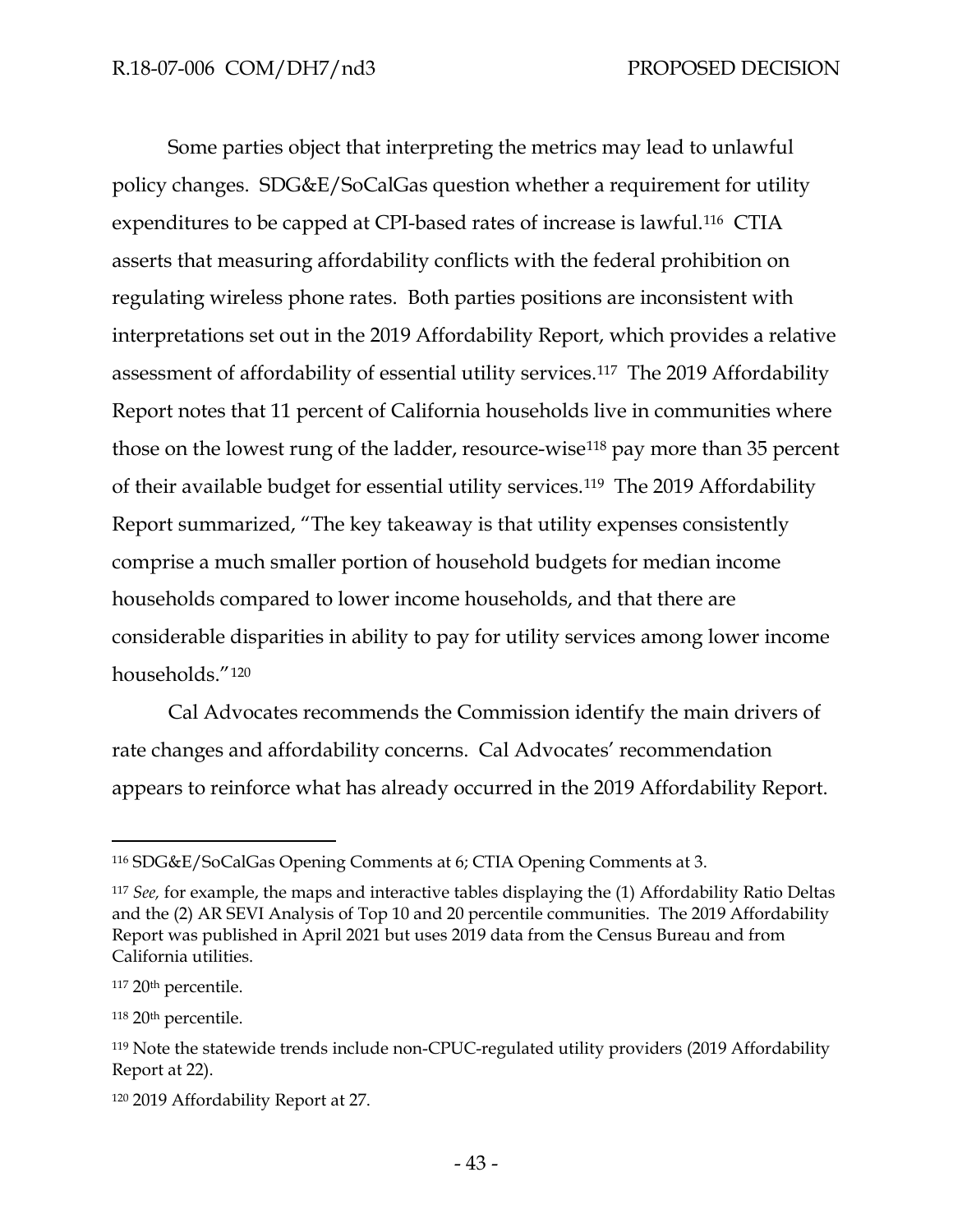For example, for the communications industry, the 2019 Affordability Report attributed communities with the highest Affordability Ratios to having fewer providers to choose among for broadband service. Additionally, for the water industry, the 2019 Affordability Report identified two drivers of water affordability problems: high costs of service spread over communities with very few households, often in rural areas. Even when the households' resources are comparable to the state median resource level, the costs are difficult to absorb. Combining the AR20 and the HM reveals these areas.[121](#page-46-0) The second driver is providing water service in low-income communities. These communities tend to be found in urban areas and the Central Valley, and high Affordability Ratios (both AR20 and AR50) combined with high SEVI scores reveal these areas. For these communities, though the essential service charge may be relatively low, they lack the resources to pay for essential services.[122](#page-46-1)

## **5.1.1. Areas of Affordability Concern**

The AACs are pockets of the state where lower-income Californians spend much more of their available budget than the vast majority of Californians on essential utility service.[123](#page-46-2) In 2019, AACs are communities where households at the 20th percentile of the community's income distribution spend more than 15 percent of their available budget on essential levels of electricity or

<span id="page-46-0"></span><sup>121</sup> 2019 Affordability Report at 67.

<span id="page-46-1"></span><sup>122</sup> 2019 Affordability Report at 66-67.

<span id="page-46-2"></span><sup>123</sup> The pockets of California where communities spend much more than most Californians can be put in numerical terms. For example, the 2019 Affordability Report shows that eleven percent of Californians are spending more than 35 percent of their available budget for all utility services. This means that they spend "much more" on utilities than the vast majority of Californians.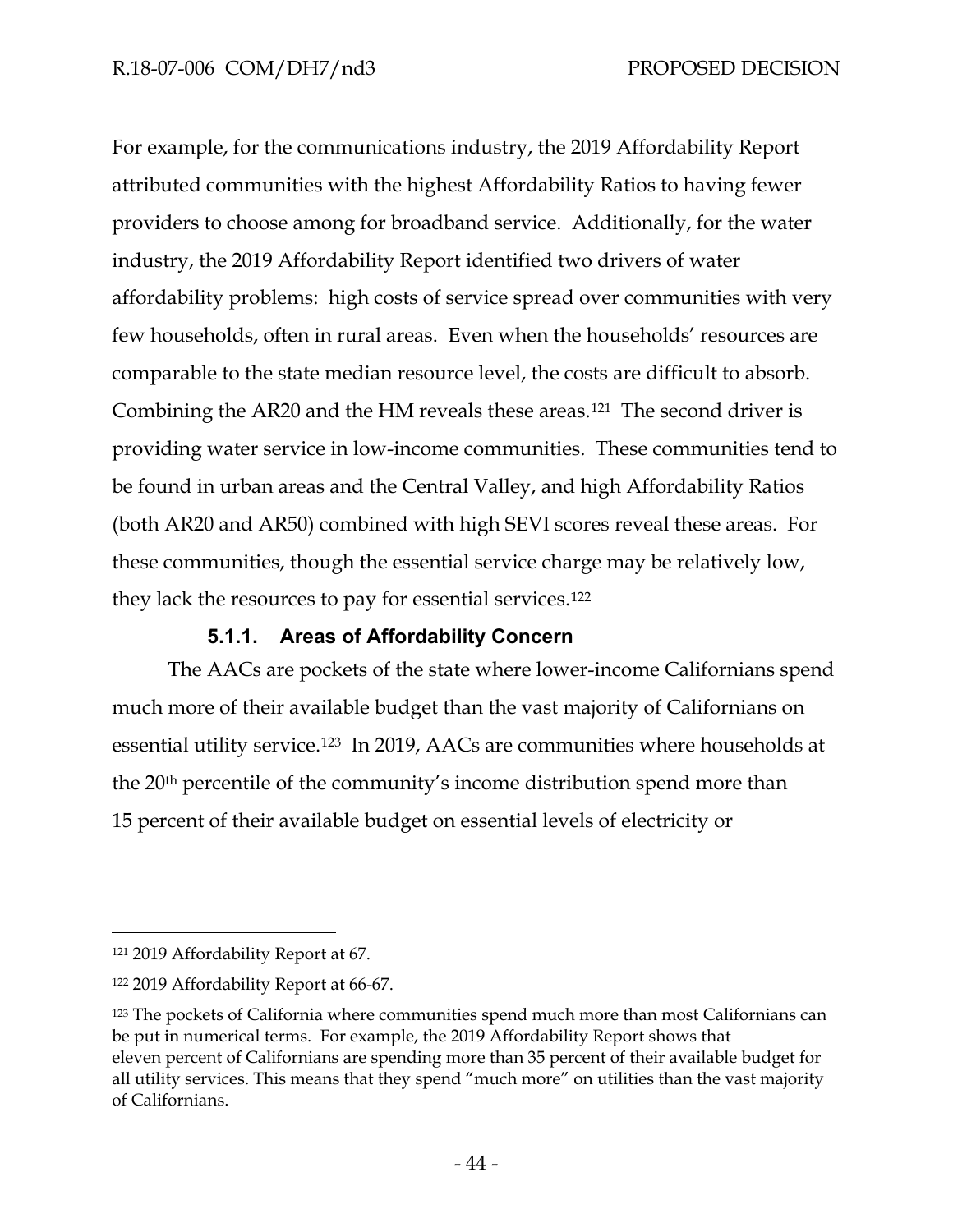communications services, or more than 10 percent of their available budget on either essential levels of gas or water service.

CCTA asserts that the demarcations remain unexplained[.124](#page-47-0) The Implementation Staff Proposal documents three steps taken to find the pockets in California designated as AACs. First, all communities are ranked by spending of an available budget on essential utility service or services, by the AR20. By visual inspection, the communities significantly outspending most others are grouped separately, with a percentage of spending identified as the "demarcation". Visual inspection leads to a range of values, so the round number in the range was chosen, following the overall strategy in the affordability framework of balancing precision with ease of use.

Other parties express concern with the AAC. TURN objects to the demarcation as self-referential, which is another way of saying the demarcation is relative, not absolute. TURN, as well as other parties, argue that the Commission should adopt an external demarcation point. They assert that some communities under the current 15 percent cutoff may still face monthly essential communications bills in excess of one hundred dollars, subjectively arguing such an amount is unaffordable.[125](#page-47-1) At the other extreme, CCTA, CTIA, and AT&T make a subjective argument that broadband is already affordable by virtue of federal subsidies, or because wireless providers offer all types of pricing plans in a competitive market.[126](#page-47-2)

The definition of affordability adopted in D.20-07-032 is relative, not absolute. Designating AACs is similar to designating DACs (or SEVI-DACs):

<span id="page-47-0"></span><sup>124</sup> CCTA Opening Comments at 12-13.

<span id="page-47-1"></span><sup>125</sup> Cal Advocates Opening Comments at 30-31; TURN Opening Comments at 3.

<span id="page-47-2"></span><sup>126</sup> AT&T Opening Comments at 2; CTIA Opening Comments at 1-2; CCTA at 7.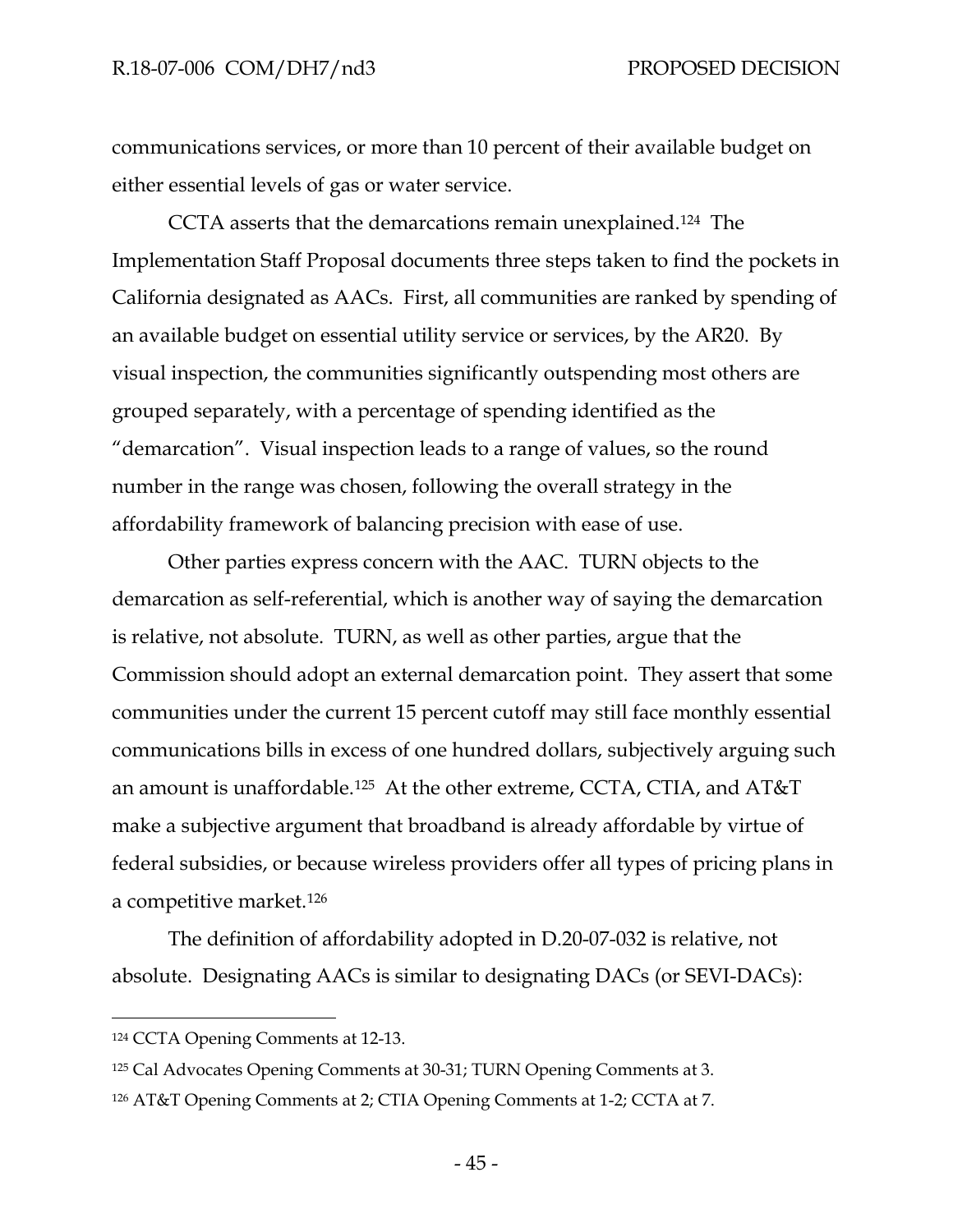first California is divided into communities, ranked by resource level, and those above a demarcation (or cutoff point) are designated relative to the rest of the communities. The DACs/SEVI-DACs designate census tracts as *relatively* most vulnerable. The AAC designate communities as *relatively* most unaffordable.

The AAC's cutoff provides a simplistic reference point, drawing attention to areas with outsize affordability problems.[127](#page-48-0) Setting demarcations at 15 percent and 10 percent is different than setting an affordability standard or "bright-line rule,"[128](#page-48-1) despite the CCTA assertion to the contrary.[129](#page-48-2) The demarcations are responsive to changing conditions and subject to change, rather than remain static and unreflective of new data. While changing values mean more complexity and are more difficult to recall, this relative ranking is necessary to provide good guidance.

The IOUs continue to assert the energy burden is preferable to the demarcation for AAC. As stated in D.20-07-032, "the use of energy burden or ADI metrics may be useful in particular contexts even if they are not adopted for use in this proceeding." Representing the household with middle or average incomes doesn't capture those with the greatest affordability problems.[130](#page-48-3) The median income in the denominator of the energy burden captures half of all

<span id="page-48-0"></span><sup>&</sup>lt;sup>127</sup> Communities where the bottom one-fifth of households spend more than fifteen percent of their available budget on electricity or communications service, or more than 10 percent of their available budget on gas or water service, were outside the norm (in 2019) of California spending on essential utility service.

<span id="page-48-1"></span><sup>128</sup> *See* CWA Opening Comments at 1-2 reminding the Commission of the pitfalls of applying affordability as a bright-line rule.

<span id="page-48-2"></span><sup>129</sup> CCTA Opening Comments at 12-13.

<span id="page-48-3"></span><sup>&</sup>lt;sup>130</sup> This section focuses solely on one inferior aspect of the energy burden, which is representing a household at the middle of the income distribution. Additional reasons the Affordability Ratio improve upon the energy burden are listed in Section 1.1. *Factual Background*.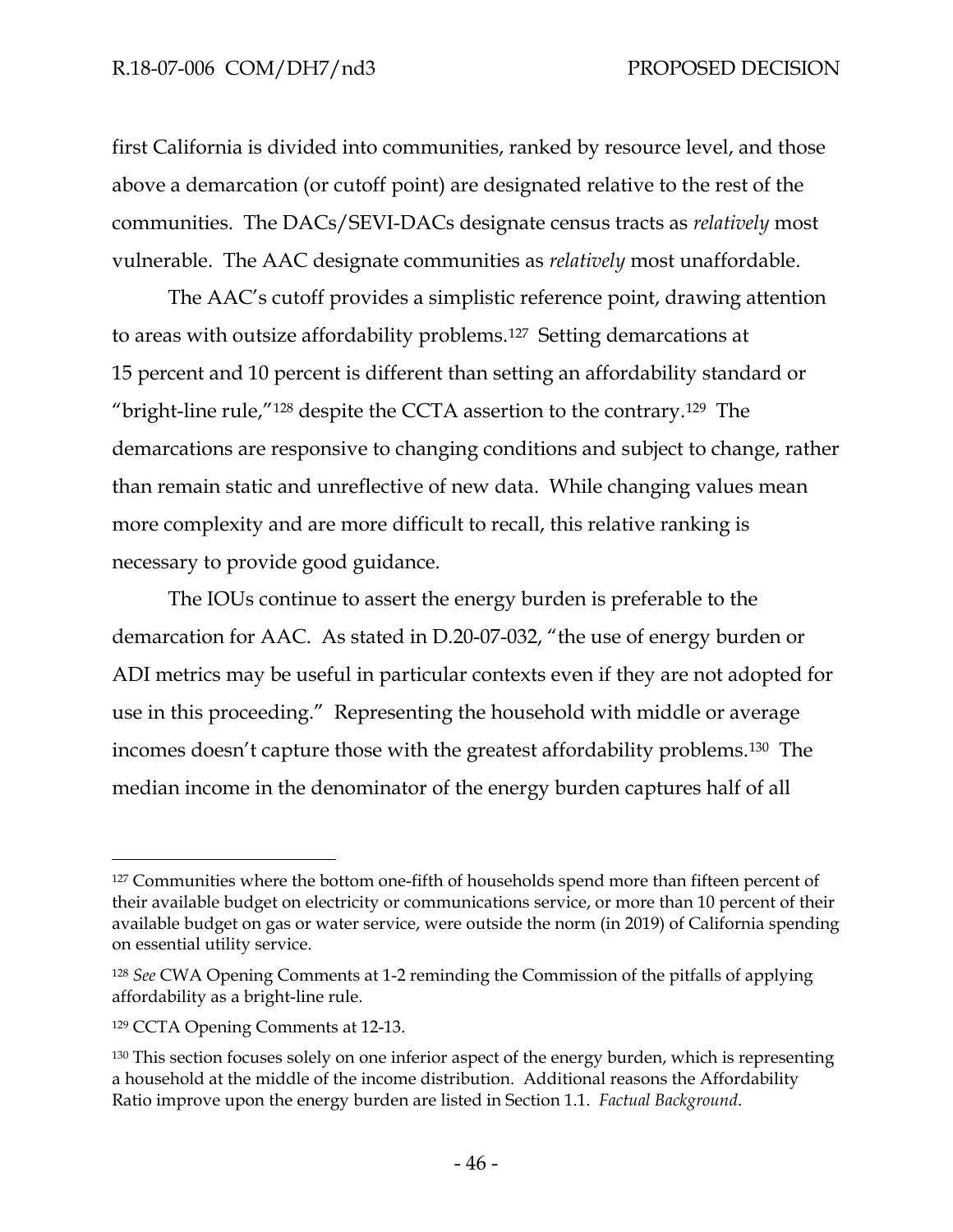households, while the bills in the numerator reflect average consumption, which conflicts with the determination in D.20-07-032 that essential quantities of service are the amounts most relevant to examining affordability. The analytic method behind the AAC teases out a portion of consumption for which affordability is most critical, within the overall context of utility operations. The method also teases out those within the community whose service may be most at risk, by removing the average from consumption. Since the average is more representative of a minority of households with greater resources, the metrics redirect the focus to half of households (AR50), approximately one-quarter of the population by comprehensive disadvantage status (DAC/SEVI-DAC), or one-fifth of households (AR20) with the least resources, highlighted in the AAC.

#### **5.1.2. DAC Designation In Alignment with CalEPA**

This decision finds that utilizing the CalEPA most recent designation of DACs is preferable to adopting the new SEVI-DAC. Relying on the DACs will streamline the many definitions of vulnerable community in use, better align with Commission programs already employing the DAC designation and is fairly neutral with regard to which census tracts are highlighted by this switch.

The SEVI-DAC described in the Implementation Staff Proposal is based on the method used by the CalEPA in 2017 to designate DACs. Both DACs and SEVI-DACs are identified by dividing California into 8,000 smaller communities (census tracts) and designating approximately one-quarter of the census tracts scoring most vulnerable.<sup>[131](#page-49-0)</sup>

<span id="page-49-0"></span><sup>131</sup> *See* Implementation Staff Proposal at 18-20. *See also* CalEPA Report "Final Designation of Disadvantaged Communities Pursuant to Senate Bill 535," May 2022, available at: [https://calepa.ca.gov/wp-content/uploads/sites/6/2022/05/Updated-Disadvantaged-](https://calepa.ca.gov/wp-content/uploads/sites/6/2022/05/Updated-Disadvantaged-Communities-Designation-DAC-May-2022-Eng.a.hp_-1.pdf)[Communities-Designation-DAC-May-2022-Eng.a.hp\\_-1.pdf.](https://calepa.ca.gov/wp-content/uploads/sites/6/2022/05/Updated-Disadvantaged-Communities-Designation-DAC-May-2022-Eng.a.hp_-1.pdf)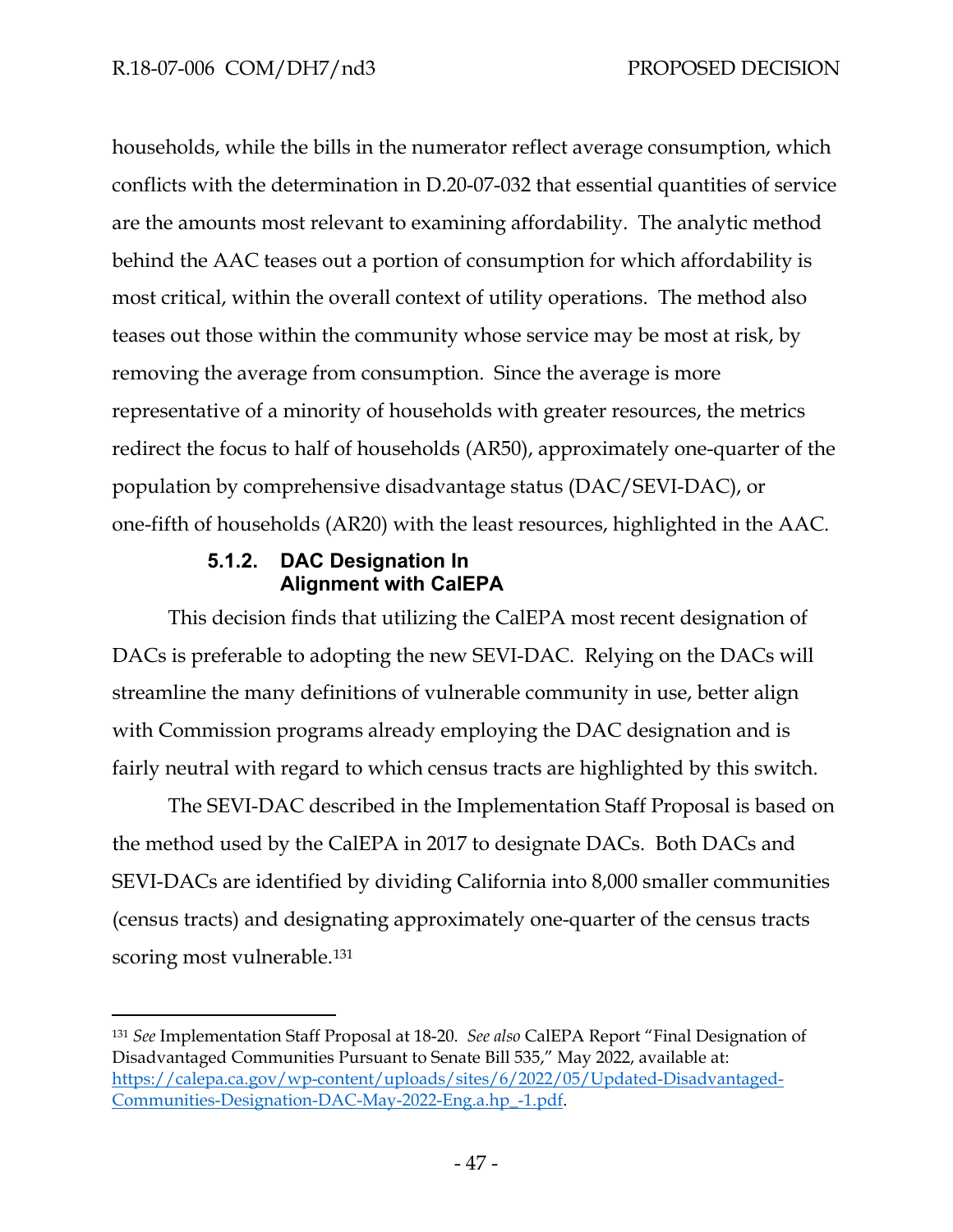As demonstrated in the 2019 Affordability Report and the Implementation Staff Proposal, layering the SEVI-DAC scores on the larger communities defined by the Affordability Ratios or the HM grades affordability for even smaller communities[.132](#page-50-0) The Implementation Staff Proposal also shows the visual overlap between DACs and SEVI-DACs, [133](#page-50-1) as well as overlaps between ESJ Communities (which are DACs plus additional communities), and AAC.

In Opening Comments, PG&E recommended the Commission update the designation of SEVI-DAC to reflect the CalEnviroScreen 4.0 version, and with updates ongoing "so that comparisons with DAC are consistent and current."[134](#page-50-2) Cal Advocates' supports its recommendation to employ both designations of DAC and SEVI-DAC by observing the maps comparing the differences result in "very little territorial overlap" of the communities designated.[135](#page-50-3) At the time comments were filed on the Implementation Staff Proposal displaying the overlap, CalEPA had yet to finalize the update to the DAC designations, which it did in May 2022. Commission staff compared the overlap of household units consistent with the May 2022 update and the overlap is significant, making the practical implications for communities minimal.[136](#page-50-4) 

The May 2022 update to DACs adds to top-scoring 25 percent of census tracts those tracts previously scored in the top 25 percent, accounts for tracts missing data, and is inclusive of federal tribes with an option for all tribes to be

<span id="page-50-0"></span> $132$  "... these metrics ... quantify the affordability of utility services at a geographically granular level so that it is possible to identify where utility affordability concerns are most serious in California." 2019 Affordability Report, Executive Summary.

<span id="page-50-1"></span><sup>133</sup> Figure 7 in Implementation Staff Proposal at 20.

<span id="page-50-2"></span><sup>134</sup> PG&E Opening Comments at 6-7.

<span id="page-50-3"></span><sup>135</sup> Cal Advocates Opening Comments at 7.

<span id="page-50-4"></span><sup>136</sup> *See* visual (map) and numerical comparison of overlap in Appendix D to this decision.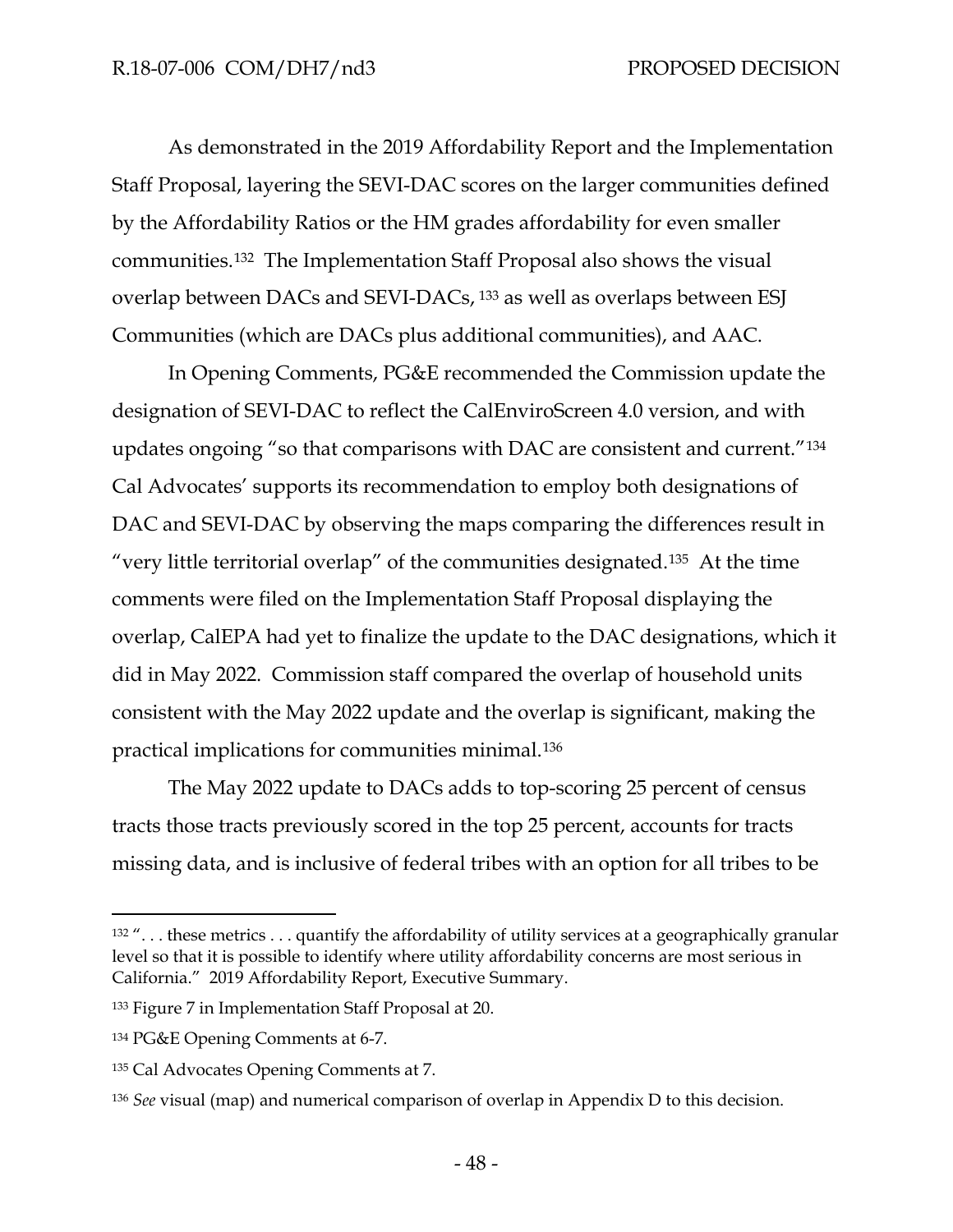evaluated for inclusion. It is more reflective of the Commission's emphasis on ESJ Communities, and is consistent with the definitions provided in the Commission's ESJ Action Plan. For these reasons, this decision utilizes the existing DAC designation as updated by CalEPA rather than adopting a new definition.[137](#page-51-0) 

# **5.1.3. Forecasting Cumulative Impacts in the Affordability Report**

In comments, Cal Advocates, TURN, NDC and CforAT recommend the affordability metrics be calculated for annual cumulative effects of multiple filings, including all pending rate requests and open proceedings.[138](#page-51-1) In contrast, SCE and PG&E argue that such a requirement would add undue complexity and administrative burden, and would risk review of cost-of-service rate proposals being improperly influenced by metrics that are not specific to the underlying proposal being examined[.139](#page-51-2) If the Commission were to pursue an evaluation of the affordability metrics on a cumulative basis, PG&E, as well as SDG&E/SoCalGas, recommend that the cumulative rate impacts could be included in the annual Affordability Report.[140](#page-51-3)

Cal Advocates, TURN, NDC and CforAT are correct that calculating the affordability metrics on a cumulative, forward-looking basis across proceedings would provide a useful and holistic view into incremental rate impacts being

<span id="page-51-0"></span><sup>137</sup> At the time of issuance of this decision, the Commission has not made a uniform response to the May 2022 CalEPA update to the designation of DACs pursuant to SB 535. In the event the Commission makes a uniform response in the future that differs from this determination it shall be noted.

<span id="page-51-1"></span><sup>138</sup> Cal Advocates Opening Comments at 21-25; TURN Opening Comments at 4-5; NDC Opening Comments at 8; CforAT Opening Comments at 14-16.

<span id="page-51-2"></span><sup>139</sup> SCE Reply Comments at 3-5; PG&E Reply Comments at 1-4.

<span id="page-51-3"></span><sup>140</sup> PG&E Reply Comments at 3-4; SDG&E/SoCalGas Reply Comments at 4-5.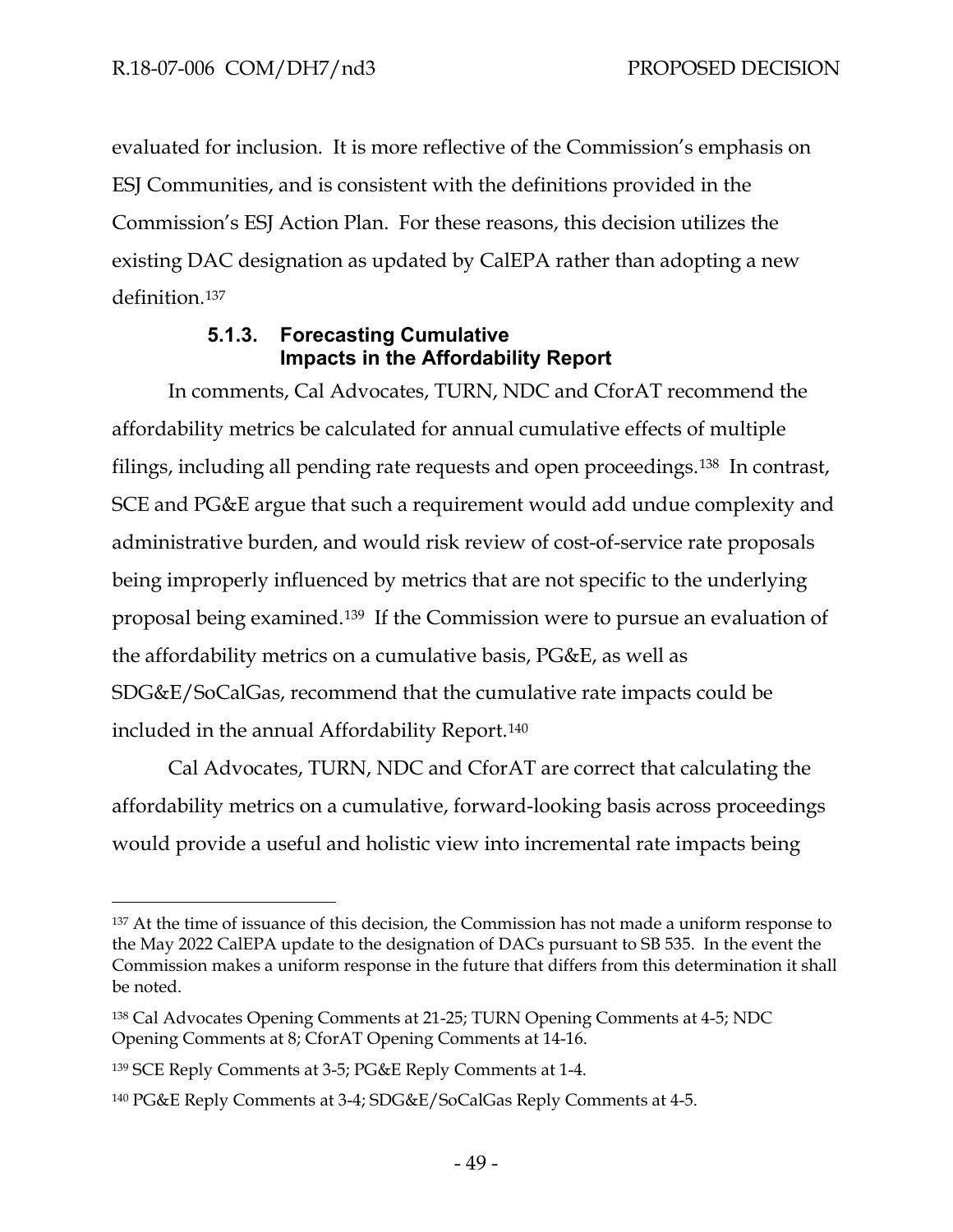considered across Commission proceedings, without which it would be difficult for stakeholders and the Commission to make meaningful structural movement towards addressing the affordability of utility services in California. Further, including this proceeding-wide calculation as part of the annual Affordability Report would address many of the concerns raised by the IOUs, while still enabling intervenors to reference findings from prior Affordability Reports as part of individual proceedings.

The Implementation Staff Proposal notes that "there will be a considerable learning curve as the IOUs and other stakeholders learn how to use the AR Calculator which should not be compounded with use of multiple, cumulative proceedings."[141](#page-52-0) There will be a learning curve to using the affordability metrics and the tools adopted in this decision, and this decision further acknowledges that the calculation of cumulative rate impacts across proceedings requires access to cost and rate data that is just now in the process of being collected. Therefore, this decision authorizes Commission staff to begin the process of incorporating into future annual Affordability Reports the forecast changes in the cumulative impact of multiple pending proceedings, beginning with the electric sector, with the hope that some initial cumulative impact results will be made available prior to the next round of party feedback on the implementation of the affordability metrics, as established by this decision.

## **5.2. Using the Affordability Framework In Certain Proceedings**

In D.20-07-032, the Commission concluded that ratesetting proceedings generally should incorporate the adopted affordability metrics even while

<span id="page-52-0"></span><sup>141</sup> Implementation Staff Proposal at 28.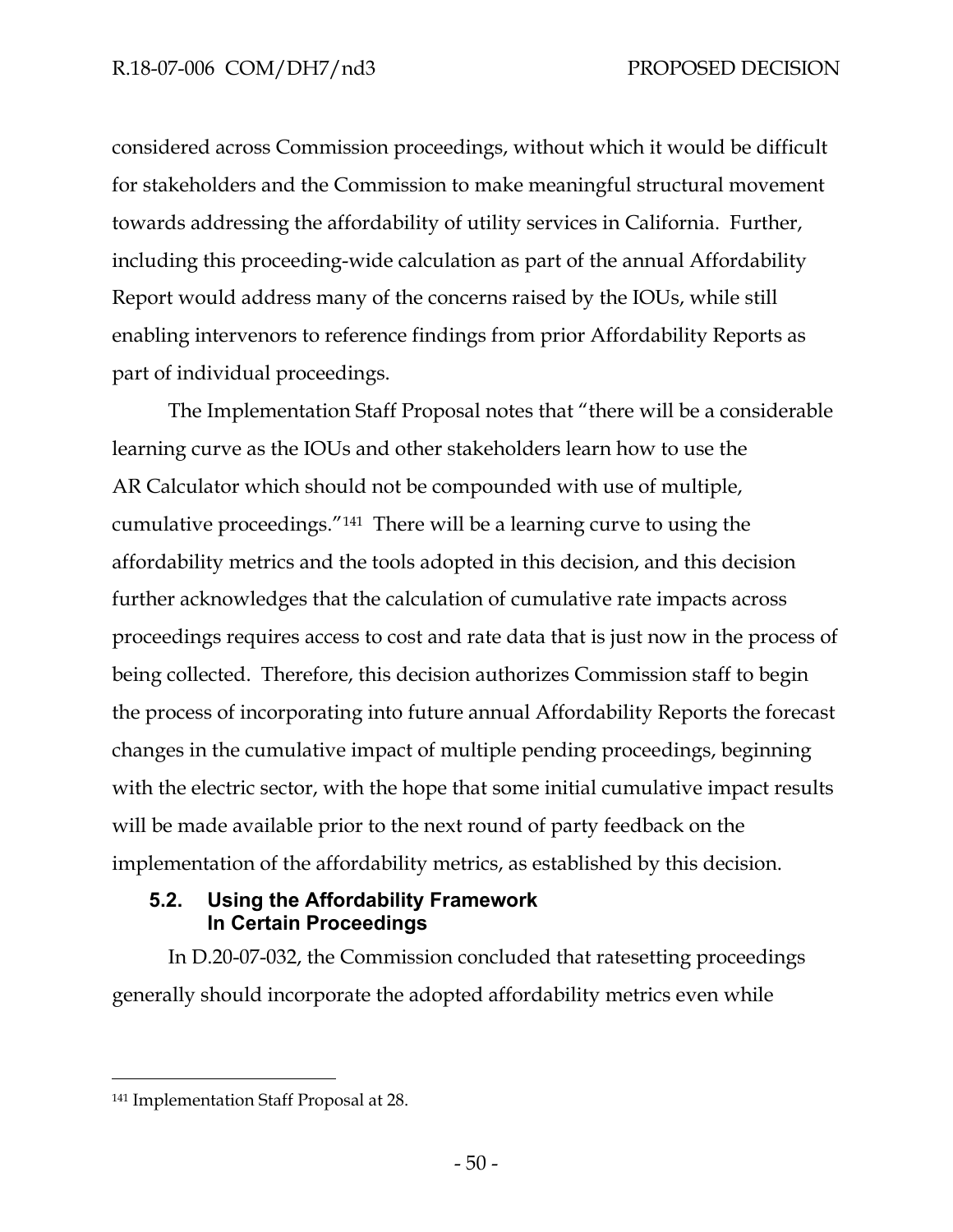development and refinement was ongoing.[142](#page-53-0) The Implementation Staff Proposal identified select energy, water and communications proceedings for initial implementation of the affordability framework. This decision confirms the adopted affordability metrics may be introduced in the proceedings identified in the Implementation Staff Proposal, with a few modifications.

## **5.2.1. Affordability Metrics in Electric and Gas Applications for Revenue Increases of At Least One Percent Over Current System-Level Revenues**

The Implementation Staff Proposal recommends that electric and gas utilities include affordability metrics in applications that seek to increase revenues by at least one percent.[143](#page-53-1) Regulated utilities are legally obligated to present revenue and rate impacts by customer classification in applications requesting revenue increases in excess of one percent.[144](#page-53-2) The Implementation Staff Proposal introduces affordability impacts as an addition to the existing requirements to present revenue and rate impacts.

For electricity and gas utility applications, the Implementation Staff Proposal would require the utilities to include the current and proposed AR50, AR20, and HM at the climate zone level. The Implementation Staff Proposal would also require the utilities to present the current and proposed essential usage bills as well as bills associated with average customer usage. The Implementation Staff Proposal would require metrics only at the climate zone level unless the AR20 for a climate zone is above the affordability demarcation in

<span id="page-53-0"></span><sup>142</sup> D.20-07-032 at 63, CoL 29-30.

<span id="page-53-1"></span><sup>&</sup>lt;sup>143</sup> The one percent threshold is to be applied system-level and individually by fuel gas or electric revenues. Implementation Staff Proposal at 26-27, 37.

<span id="page-53-2"></span><sup>&</sup>lt;sup>144</sup> Rule 3.2(a)(3) and also Rule 3.2(d), referencing Pub. Util. Code Section 454.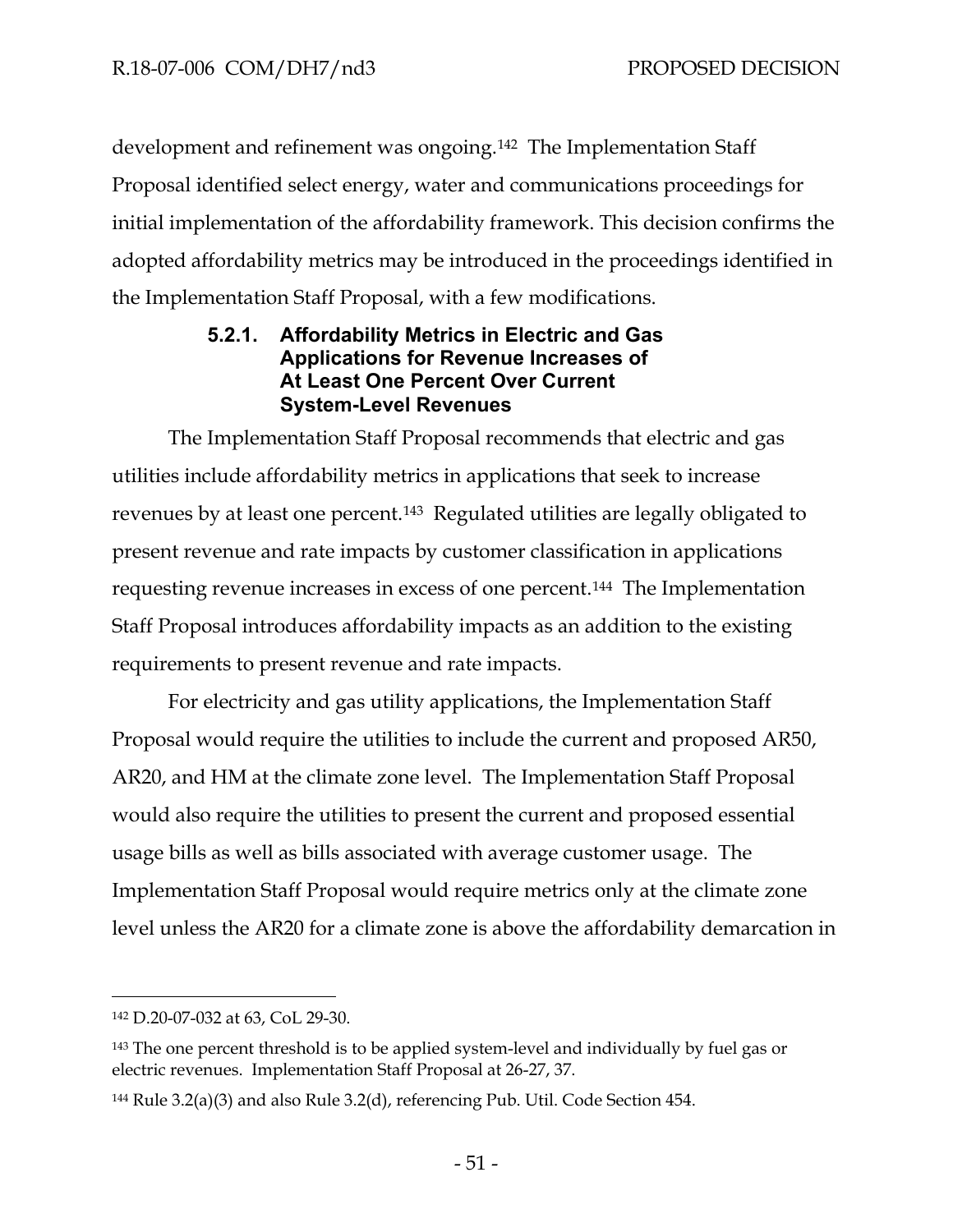the most recent Annual Affordability Report or will be over the affordability demarcation as a result of the revenue request[.145](#page-54-0) The metrics for these climate zones would have further breakdowns of the AR20 metric at the geographic scale of Climate Zone divided by PUMA.[146](#page-54-1)

SCE and SDG&E/SoCalGas recommend a threshold greater than one percent of system-level revenues as a trigger, while PG&E suggests the Commission permit IOUs to file for an exemption of the threshold should the one percent become too onerous.[147](#page-54-2) Similarly, California Association of Small and Multi-Jurisdictional Utilities asserts a one percent revenue threshold is unduly burdensome and request instead a three percent threshold.[148](#page-54-3) In contrast, TURN argues the one percent threshold will omit a significant proportion of rate impacting filings, and Cal Advocates, TURN, CforAT and NDC recommend the threshold be applied to revenue increases no matter whether filed informally as ALs or formally as applications.<sup>[149](#page-54-4)</sup> Additionally, CforAT stated that any threshold for consideration of affordability impacts in a context where each individual request is treated separately, and where cumulative impacts are not considered, increases the risk that a utility will

<span id="page-54-0"></span><sup>145</sup> Demarcations as defined in the Implementation Staff Proposal at 15, ". . . the point of inflection in each industry's AR20 distribution of values across the state, based on the observed data in the . . . Annual Affordability report." To further apply the affordability demarcations, the Implementation Staff Proposal at 17 introduces the concept of AAC, which are defined as "the geographical areas with AR20 scores greater than the affordability demarcations."

<span id="page-54-1"></span><sup>146</sup> Implementation Staff Proposal at 26-27.

<span id="page-54-2"></span><sup>147</sup> PG&E Opening Comments at 14; SCE Opening Comments at 6; SDG&E/SoCalGas Opening Comments at 12-14.

<span id="page-54-3"></span><sup>148</sup> CASMU Opening Comments at 4-5.

<span id="page-54-4"></span><sup>149</sup> Cal Advocates Opening Comments at 21-25; TURN Opening Comments at 4-5; NDC Opening Comments at 8; CforAT Opening Comments at 14-16.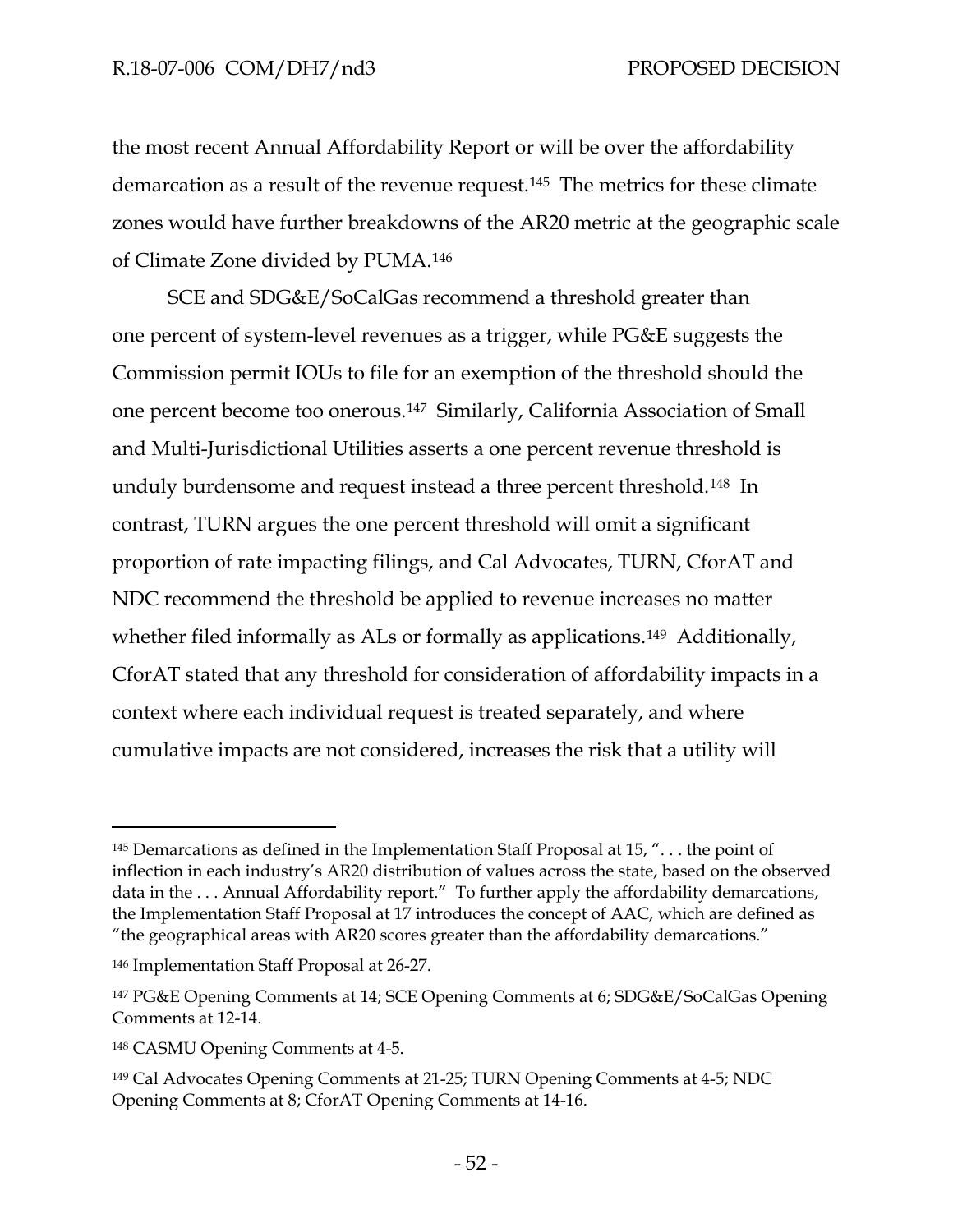strategize to file multiple, smaller requests for increased revenue to avoid triggering review.[150](#page-55-0) 

This decision retains the one percent threshold as it is consistent with Rule 3.2(a)(3). CforAT's concern that utilities may circumvent the threshold is speculative.

The small electric and gas utilities are similar in size to some of the Class A water utilities. Other than recalculating their essential usage bills, which is central to their operations, SMJUs may leverage the Commission's annual refresh of data to meet this requirement. However, comments during the feedback cycle will further inform the Commission on the one percent threshold for SMJUs discussed in Section 5.3 below.

## **5.2.2. Other Energy Proceedings That Do Not Trigger the One Percent Revenue Threshold**

Consumer advocates also favored introducing the metrics in additional ratesetting proceedings that do not increase revenue on a system-level basis and therefore would not trigger the one percent threshold. These proceedings may, however, shift cost recovery of revenue among rate classes and therefore impact affordability by rate class. PG&E disagreed, asserting revenue allocation proceedings are zero sum games between customer classes, and these metrics would only present affordability for residential customers.

Revenue allocation choices are likely to have affordability impacts by customer class, and the application of metrics in a limited number of revenue allocation proceedings is appropriate. SDG&E is the only electric IOU with a GRC Phase 2 proceeding scheduled during the next two years, therefore this

<span id="page-55-0"></span><sup>150</sup> CforAT Reply Comments at 16.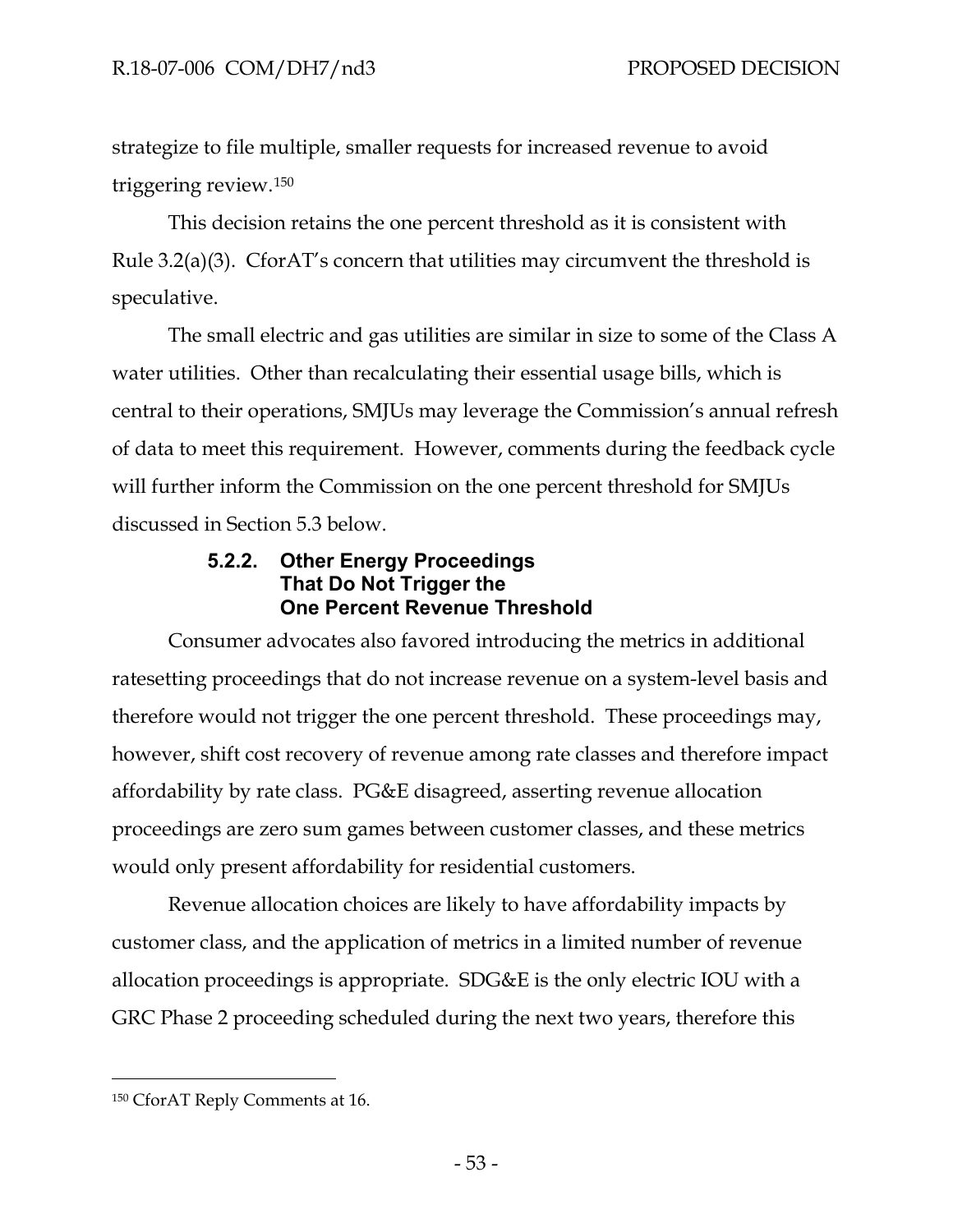decision establishes the next GRC Phase 2 proceeding, at this point scheduled to be SDG&E's 2024 Phase 2, for testing the implementation of the affordability metrics in rate design and revenue allocation.

## **5.2.3. Affordability Metrics in Water Applications for Revenue Increases of At Least One Percent Over Current System-level Revenues**

The Implementation Staff Proposal initially contemplated water GRC applications and applications for acquisitions or consolidation of water systems with no threshold for these types of applications. The Implementation Staff Proposal recommended a one percent revenue threshold to trigger introduction of the affordability metrics for all other Class A water utility filings, whether formal or AL. Cal Advocates, CforAT, and NDC support applying the threshold to advice letter filings, but CWA and Cal Water argue introducing metrics with all advice letter filings will be onerous.[151](#page-56-0) This decision requires Class A water utilities to introduce the affordability metrics only when applications and Tier 3 Advice letter filings exceed the one percent of system-level revenue threshold. During the assessment period, parties can demonstrate whether additional filings should incorporate the affordability framework.

The Implementation Staff Proposal specifies the utility affordability presentation include the AR50, AR20, and HM at the ratemaking level, and each metric at the present year and all proposed future years.[152](#page-56-1) For water, the Implementation Staff Proposal suggests the utility interpret as well as introduce the metrics, recommending discussion of a comparison of AR20 and AR50 to

<span id="page-56-0"></span><sup>151</sup> Cal Advocates Opening Comments at 30-35; NDC Opening Comments at 8; CforAT Opening Comments at 14-16; CWA Opening Comments at 5; Cal Water Opening Comments at 5-6.

<span id="page-56-1"></span><sup>152</sup> Implementation Staff Proposal at 37.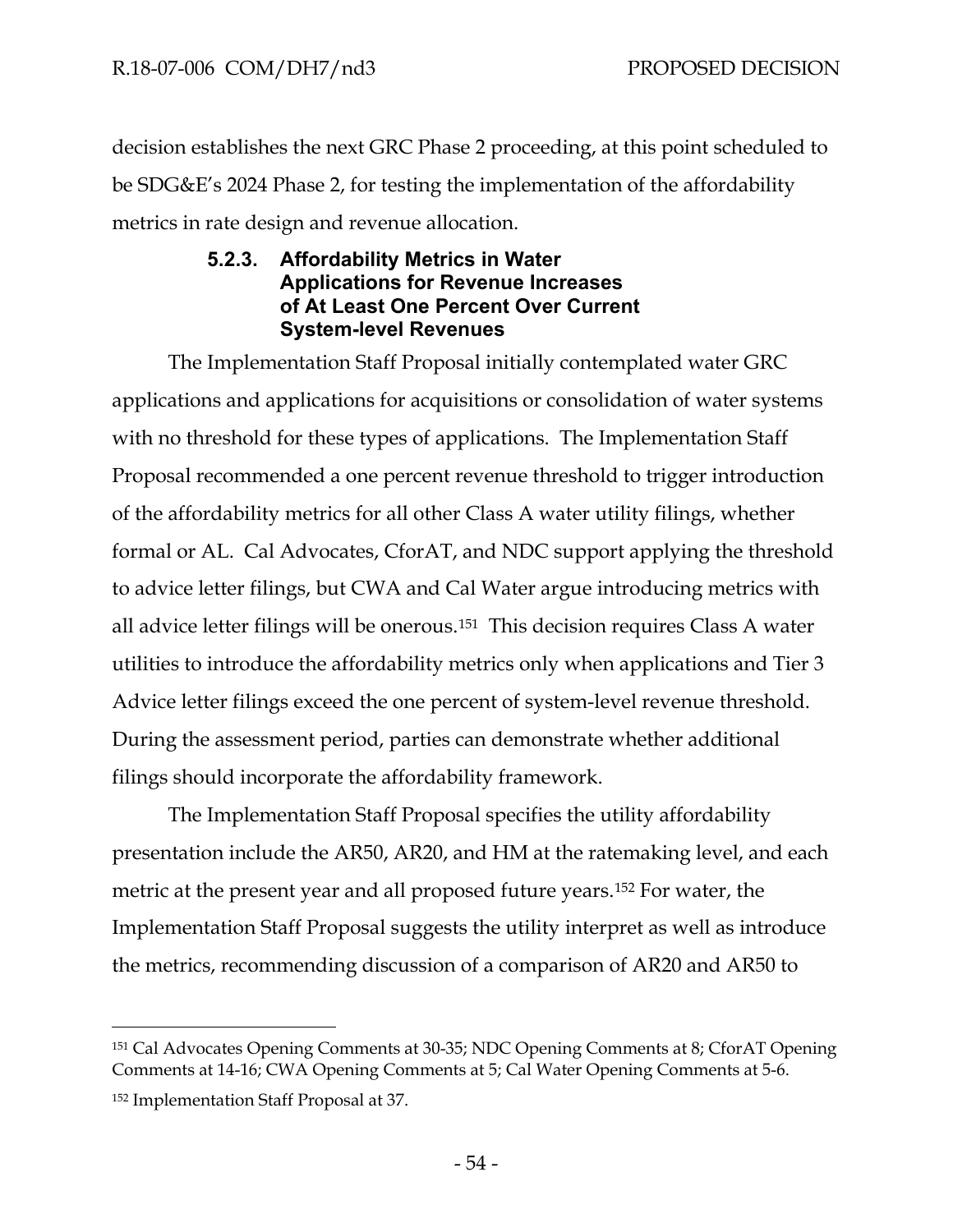those of similar service territories. UCAN further proposed Class A water utilities compare to the nearest municipal water provider, which is opposed by CWA.[153](#page-57-0) Comparisons to municipal water providers would be unworkable, as rates of water systems other than Commission-regulated systems were captured using the data collected by the State Water Board.[154](#page-57-1) This data requires utilities to manually input the rates. Manual data input increases the likelihood of error. In addition, there is no way to compare the closest utility's average usage because the State Water Board does not collect the average usage for each utility, but only defined increments of 6, 9, 12, and 15 hundred cubic feet.

This decision finds that requiring the Class A water utilities to make comparisons and display trends in water affordability is reasonable because the most recent annual Affordability Report will contain the comparative metrics.[155](#page-57-2)

### **5.2.4. Proceedings Allocating Program Funding**

In certain proceedings, the Commission considers prioritizing customers for assistance based on need, or prioritizing funding for investment. The Implementation Staff Proposal selects a few of the Commission proceedings to apply the affordability framework to inform distribution of public funds, whether collected through surcharges on ratepayers or allocated from federal or state budgets and assigned to the Commission to administer and implement. With the exception of communications service providers, other commenters supported the use of affordability metrics to inform program design and target priority communities for assistance.

<span id="page-57-0"></span><sup>153</sup> UCAN Opening Comments at 7; CWA Reply Comments at 9-10.

<span id="page-57-1"></span><sup>154</sup> State Water Board's Division of Drinking Water's Electronic Annual Report.

<span id="page-57-2"></span><sup>155</sup> Implementation Staff Proposal at 38.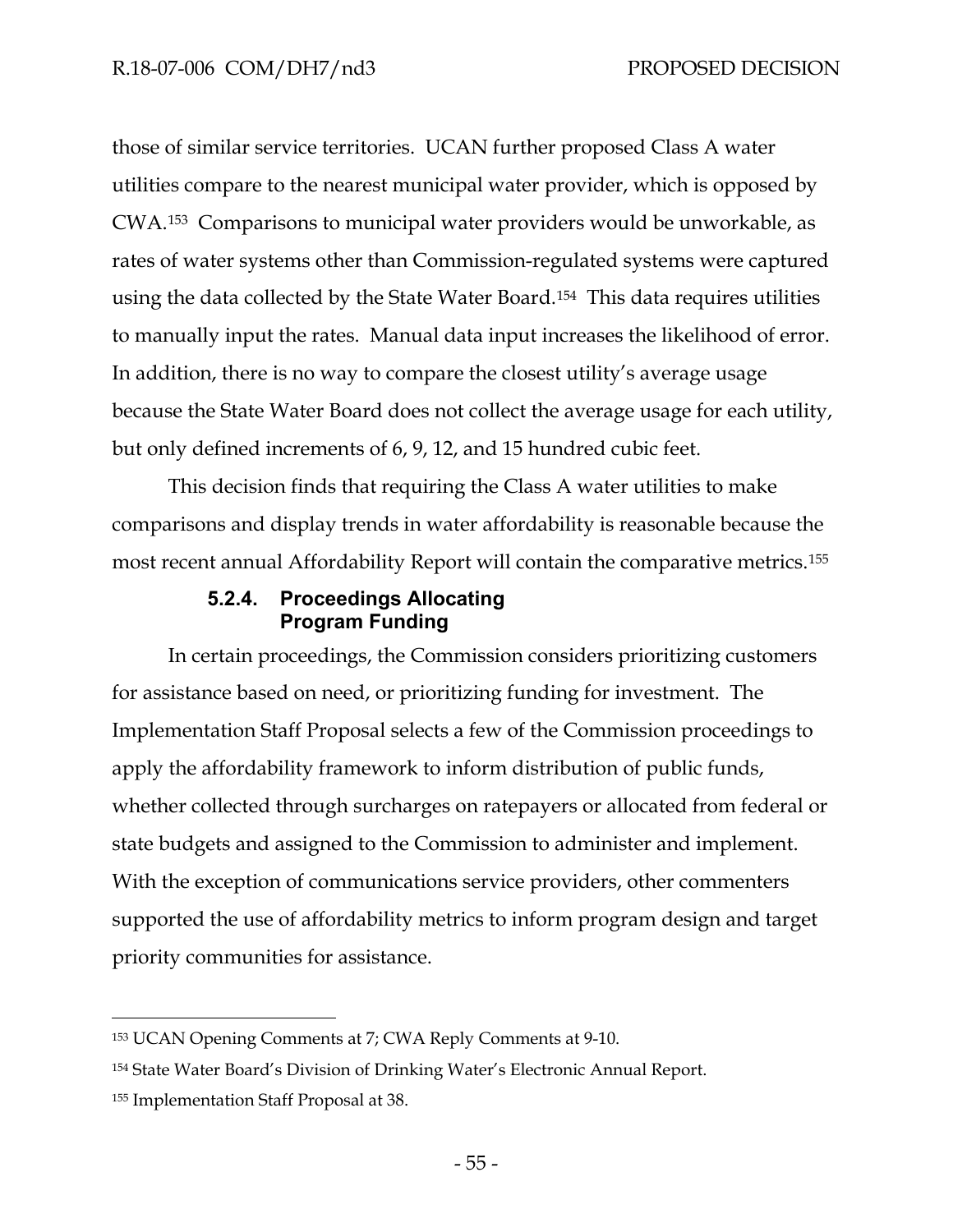# **5.2.4.1. Directing Energy Program Resources**

The Implementation Staff Proposal discusses how "community-scale AR20 and SEVI offer an opportunity to further refine low-income target areas to highly energy-burdened areas such as those indicated by high AR20 values and high socioeconomic vulnerability areas"[156](#page-58-0) and cites as an example Commission direction in A.19-11-003 to consider affordability metrics in providing Energy Savings Assistance services. The Implementation Staff Proposal identifies additional proceedings where program allocations or benefits may be directed with the help of the affordability metrics, including proceedings considering Transportation Electrification or Building Decarbonization.[157](#page-58-1) No party opposed these suggestions, with PG&E, CforAT and NDC registering agreement.

### **5.2.4.2. Directing Communications Program Resources**

In D.20-07-032, the Commission established a combination of basic residential voice service and 25 megabits per second (Mbps) upload/3 Mbps download broadband service (25/3 broadband service) as essential. The adopted metrics allow the Commission "to measure the ability of the ratepayers, especially those in low-income households, to pay for essential communications services."<sup>[158](#page-58-2)</sup>

The Implementation Staff Proposal suggests the metrics be introduced to enhance the current focus<sup>[159](#page-58-3)</sup> on affordability in the California Advanced Services

<span id="page-58-0"></span><sup>156</sup> Implementation Staff Proposal at 34.

<span id="page-58-1"></span><sup>157</sup> Implementation Staff Proposal at 36.

<span id="page-58-2"></span><sup>158</sup> Implementation Staff Proposal at 41.

<span id="page-58-3"></span><sup>159</sup> As identified by many parties, subsidies and discounts are available to qualifying customers to make phone and broadband service affordable. Specifically, the LifeLine public purposes program offers wireless service plans free of charge to qualifying program participants. This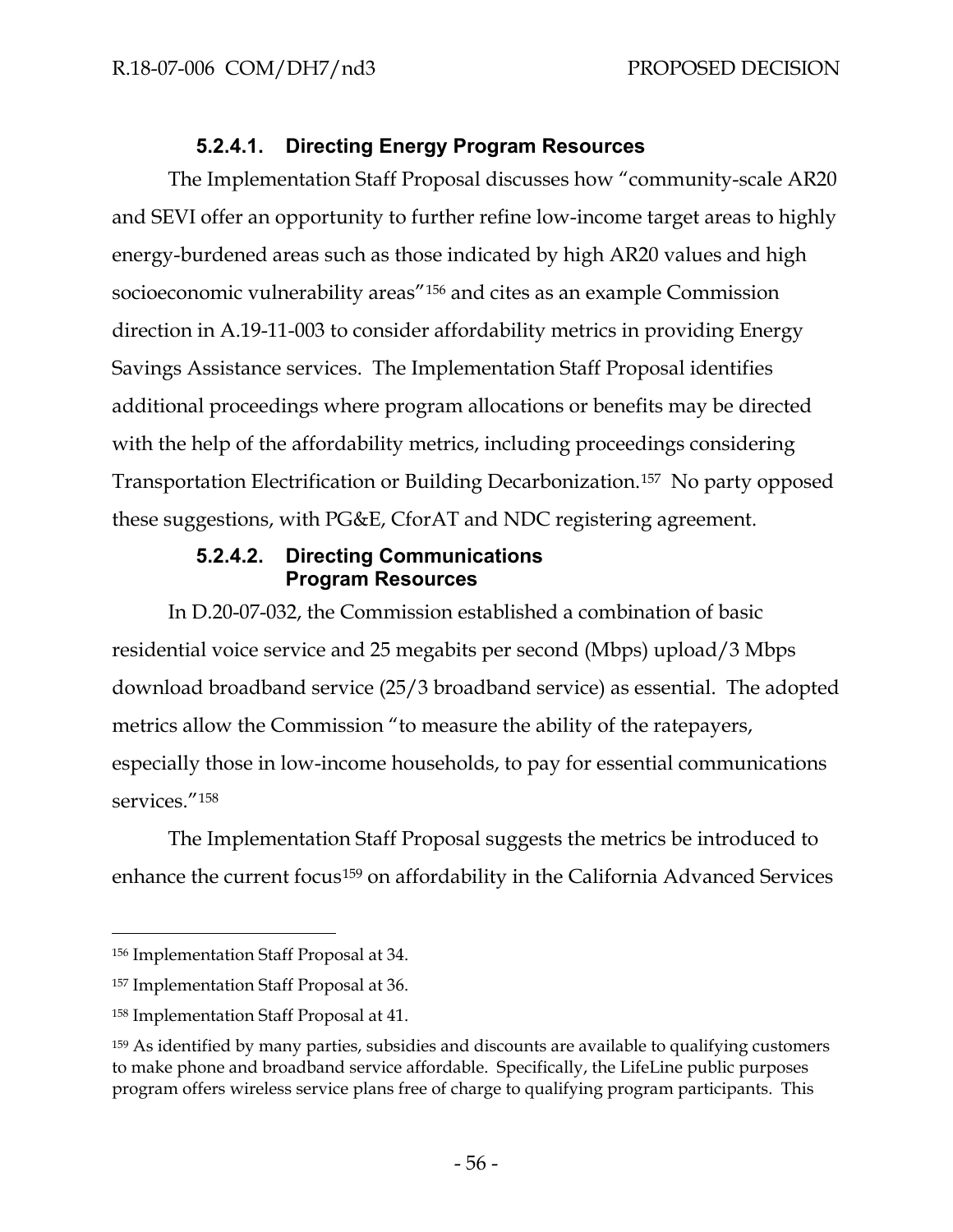Fund (CASF) public purpose program and under the umbrella of Broadband for All. Pursuant to the recently enacted Senate Bill 156,[160](#page-59-0) the Commission is implementing the Federal Funding Account grant program, for which California requires the Commission to allocate \$2 billion by June 30, 2023.[161](#page-59-1) With regard to CASF, the metrics may address questions such as:

- If a service provider receives a CASF grant to build broadband infrastructure, can the community that it intends to serve, especially those at the lower end of the resource ladder in their community, afford its 25/3 broadband service?[162](#page-59-2)
- How has the existence of CASF projects in this area affected affordability of broadband service over time?

California's Broadband for All Action Plan[163](#page-59-3) describes the Commission's

role in closing the digital divide and cites affordability as of one of five

<span id="page-59-1"></span><sup>161</sup> Pub. Util. Code Section 281(n)(3).

comes with 6 gigabytes of data, which is arguably not a substitute for wireline broadband, but it does offer voice and unlimited text. For wireline, the federal Affordable Connectivity Program (ACP) pays up to \$30 per month. AT&T's ACP plan costs users \$0 per month.

<span id="page-59-0"></span><sup>160</sup> SB 156 (Chapter 112, Statutes of 2021), An act to amend Sections 6547.7 and 53167 of, to add Section 26231 to, and to add Chapter 5.8 (commencing with Section 11549.50) to Part 1 of Division 3 of Title 2 of, the Government Code, to add Section 21080.51 to the Public Resources Code, and to amend Section 281, Section 912.2, and 914.7 of, and to add Section 281.2 to, the Public Utilities Code.

<span id="page-59-2"></span><sup>162</sup> CASF program rules, revised most recently in D.21-03-006, address affordability in a number of ways. CASF requires applicants to offer affordable prices for service for low-income customers for two years. CASF program rules increase funding by 30 percent of construction costs for CASF grantees building infrastructure where Census Block Group median household incomes are below the CARE income threshold for a family of four, and increase funding by 10 percent of construction costs when price of service for 10/1 broadband is no more than \$15/month for low-income customers. Appendix A of D.21-03-006 at A-6 to A-8, A-17, A-25, and A-49.

<span id="page-59-3"></span><sup>163</sup> The 2020 Broadband Action Plan was prepared in response to Governor Gavin Newsom's California Executive Order N-73-20 by the California Broadband Council comprised of representatives from the Commission, the Governor's Tribal Advisor and Governor's Office of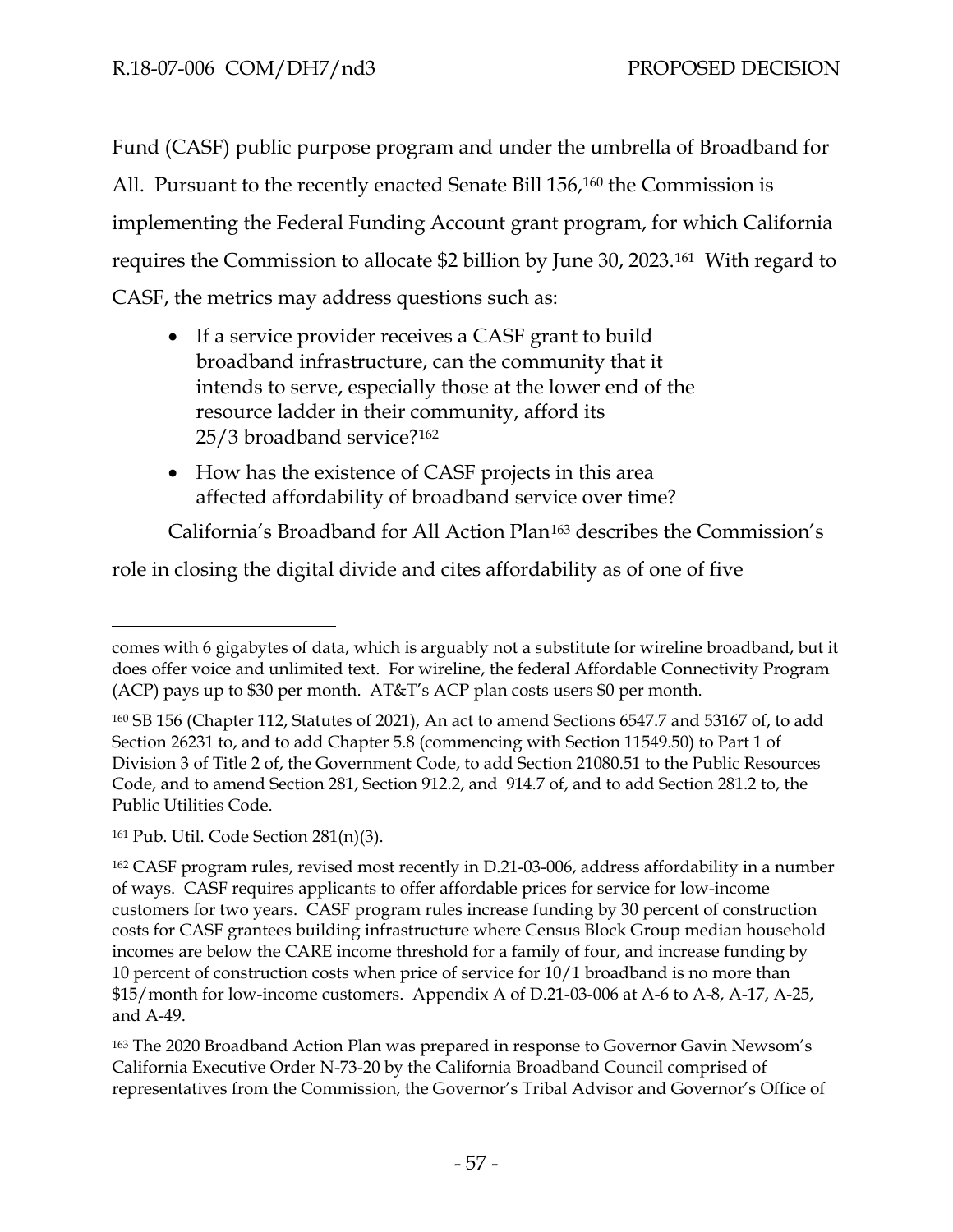challenges to be addressed. In particular, the Broadband for All Action Plan aligns with the Commission's adoption of minimum essential broadband service as 25 Mbps/3 Mbps, for the metrics to account for communications provider service areas, and to equate absence of broadband subscribers to absence of broadband availability.[164](#page-60-0)

Over half of Californians without broadband at home cannot afford market prices or do not own a computer . . . Affordable broadband programs also do not offer broadband at high speeds . . . Competition, which can drive down prices in an open, lightly regulated market, is more [difficult?] to find for a service with such high capital costs.

On April 21, 2022, the Commission issued D.22-04-055 adopting rules for identifying and prioritizing areas that will receive \$2 billion in grant funding for broadband Internet infrastructure projects, including how to implement the federal condition that the funded projects be affordable.[165](#page-60-1)

As emphasized by AT&T, CCTA and CTIA, the Commission generally cannot affect the statutory goals set for communications through setting prices or controlling market entry or exit of communications service providers. No party disagrees or expects the Commission to set rates or regulate communications prices. Instead, TURN, CforAT, Greenlining and Cal Advocates argue the application of the affordability metrics will assist in determinizing if programs

Emergency Services, Department of Education, Emerging Technology Fund, Department of Food and Agriculture, State Library, Transportation Agency, General Services, Department of Technology, and State Senate and Assembly.

<span id="page-60-0"></span><sup>164</sup> CASF Annual Reports and "Broadband Adoption Gap Analysis," CPUC, June 2019, available at:

[https://www.cpuc.ca.gov/-/media/cpuc-website/files/uploadedfiles/cpucwebsite/content/](https://www.cpuc.ca.gov/-/media/cpuc%20website/files/uploadedfiles/cpucwebsite/content/utilitiesindustries/communications/reports_and_presentations/cdvideobb/bagapanalysis.pdf) [utilitiesindustries/communications/reports\\_and\\_presentations/cdvideobb/bagapanalysis.pdf.](https://www.cpuc.ca.gov/-/media/cpuc%20website/files/uploadedfiles/cpucwebsite/content/utilitiesindustries/communications/reports_and_presentations/cdvideobb/bagapanalysis.pdf)

<span id="page-60-1"></span><sup>165</sup> D.22-04-055 at 63.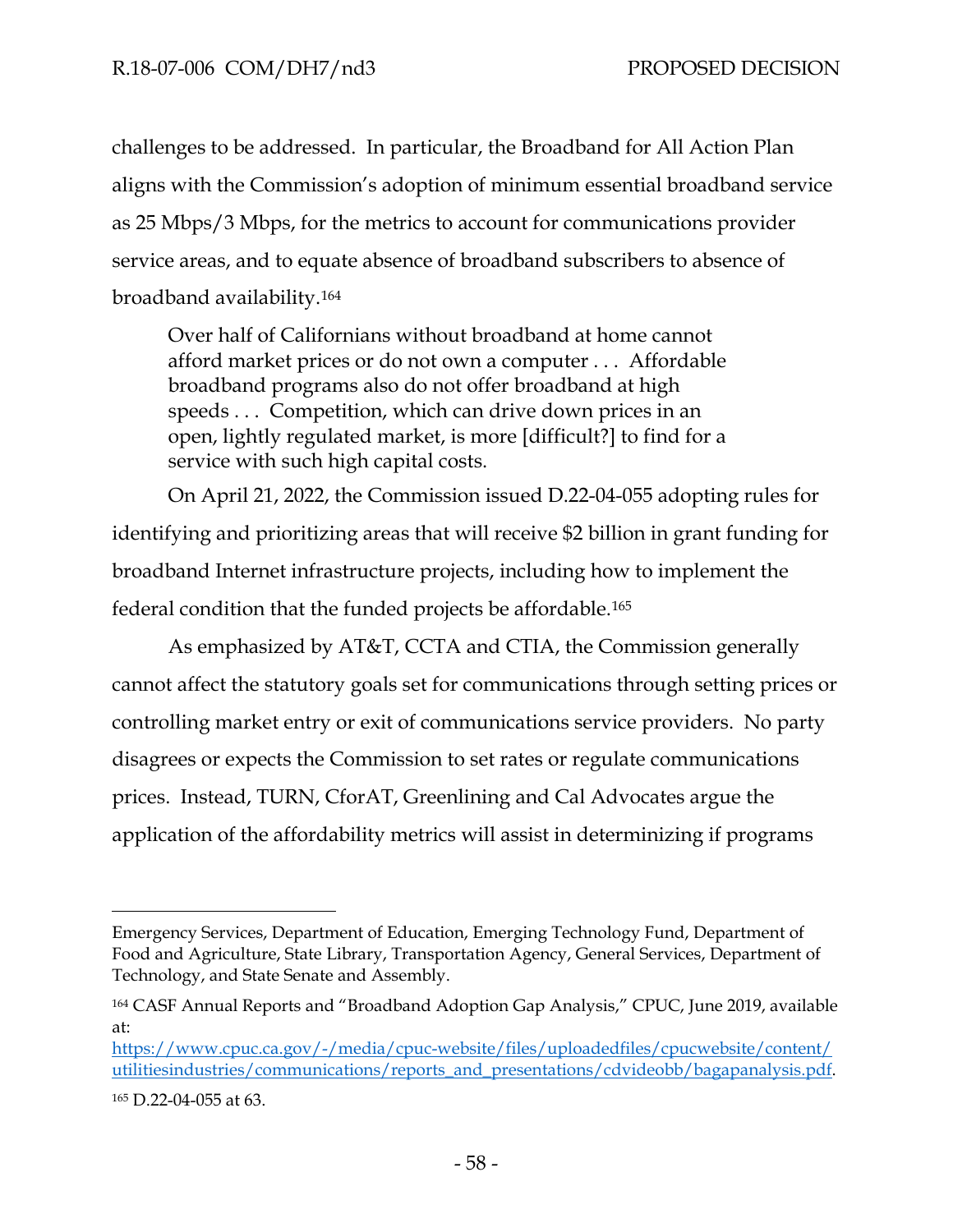are achieving their stated purpose. Greenlining recommends the metrics apply in two more of six legislatively mandated public purpose programs:[166](#page-61-0)

- California High Cost Fund A; and
- California Teleconnect Fund.

TURN and CforAT recommend the metrics also be applied in proceedings considering:

- California High Cost Fund B;
- Deaf and Disabled Telecommunications Program; and
- California Lifeline.

TURN also recommends the metrics be applied in the Incarcerated Persons Calling proceeding and CforAT recommends application to communications services in proceedings considering disaster relief.

This decision requires that affordability metrics be considered in both the CASF (Rulemaking (R.) 20-08-021) and Broadband for All (R.20-09-001) proceedings. In the CASF proceeding, the affordability metrics may be informative and useful for better identifying borderline or "donut hole" areas that are not considered unserved/underserved but where affordability poses a challenge to accessing available broadband service. In the Broadband for All proceeding, new rules<sup>[167](#page-61-1)</sup> specify how the grant applicants may meet the federal condition that requires that the project be affordable for the community. These new rules allow for variation and updates; the affordability metrics can be an available tool the Commission may employ to assess affordability.[168](#page-61-2)

<span id="page-61-0"></span><sup>166</sup> Greenlining Opening Comments at 6; TURN Opening Comments at 6, 8, 11-15.

<span id="page-61-1"></span><sup>167</sup> The new rules were established in D.22-04-055 for the grant money known as the Federal Funding Account.

<span id="page-61-2"></span><sup>168</sup> D.22-04-055 at 64-65.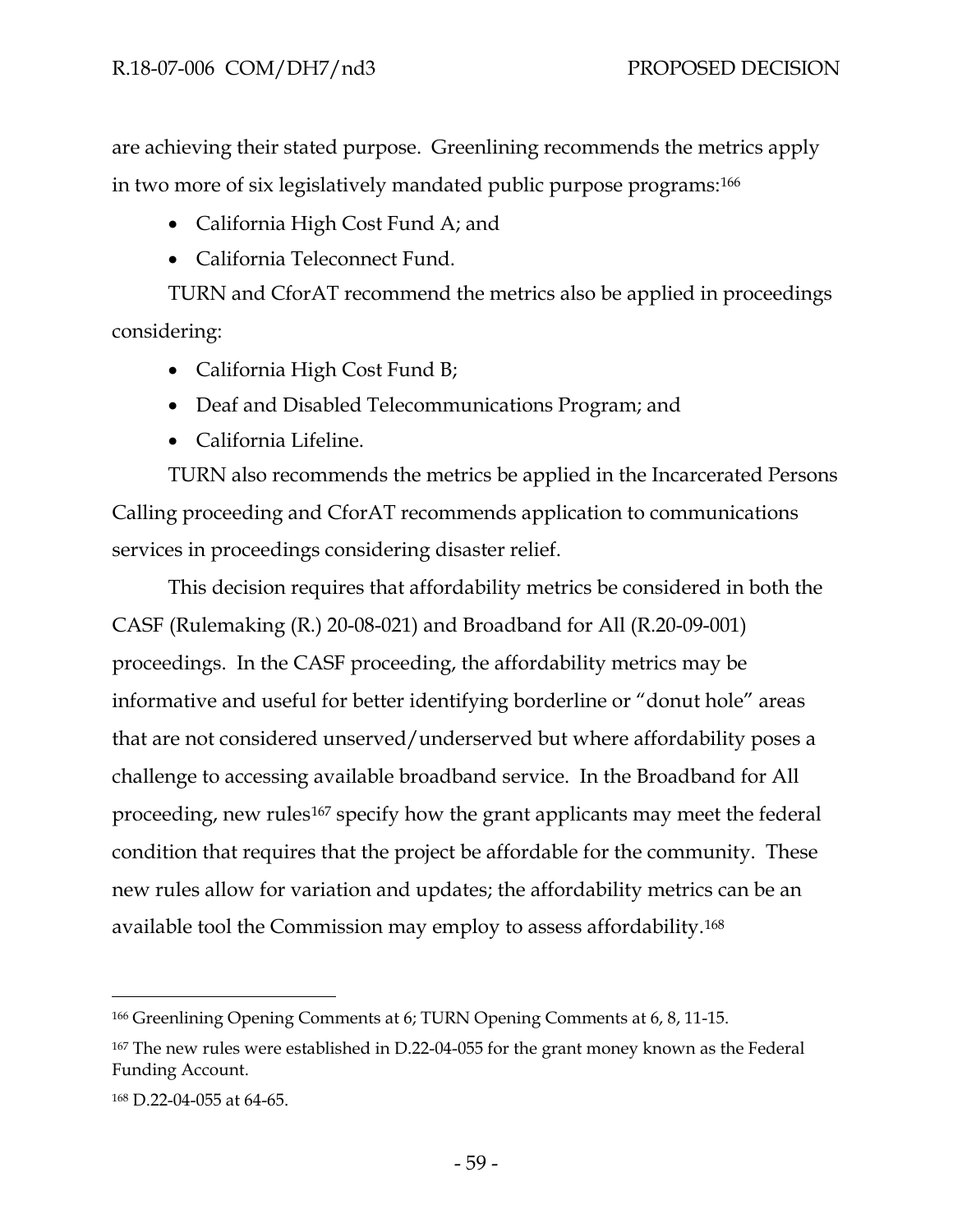As recommended by parties, the metrics may be used in communications proceedings generally for benchmarking and directional insight into the variety of low-income broadband plans offered by grant recipients. For example, Greenlining recommends examining the AR20 values of communities with high and low adoption rates, to provide insight into the impact of affordability on broadband adoption.[169](#page-62-0) TURN suggests that the metrics may be incorporated into the ongoing Broadband For All proceeding, as a factor considered in identifying communities that would benefit from middle-mile deployments[.170](#page-62-1)

Stakeholders and Commission staff are encouraged to implement, display and interpret the affordability metrics from the most recent annual Affordability Report. The Commission and stakeholders may discretionarily produce variations of the metrics more recent than the annual Affordability Report.

Stakeholders may, but are not required to, also introduce affordability metrics into any proceeding distributing public funds through any of the communications public purpose programs administered by the Commission to analyze the impacts of these programs on affordability.

## **5.2.5. Updates To Metrics As Proceedings Near Resolution**

The Implementation Staff Proposal recommended metrics be included with the first filings<sup>[171](#page-62-2)</sup> in proceedings affecting revenues, rates and bills. First filings will usually be utility applications and testimony (and for Class A water utilities, Tier 3 ALs), but in Commission proceedings considering prioritizing

<span id="page-62-0"></span><sup>169</sup> Greenlining Opening Comments at 3-4.

<span id="page-62-1"></span><sup>170</sup> TURN Opening Comments at 11.

<span id="page-62-2"></span><sup>&</sup>lt;sup>171</sup> First filings are typically applications and testimony but may include opening comments in some cases.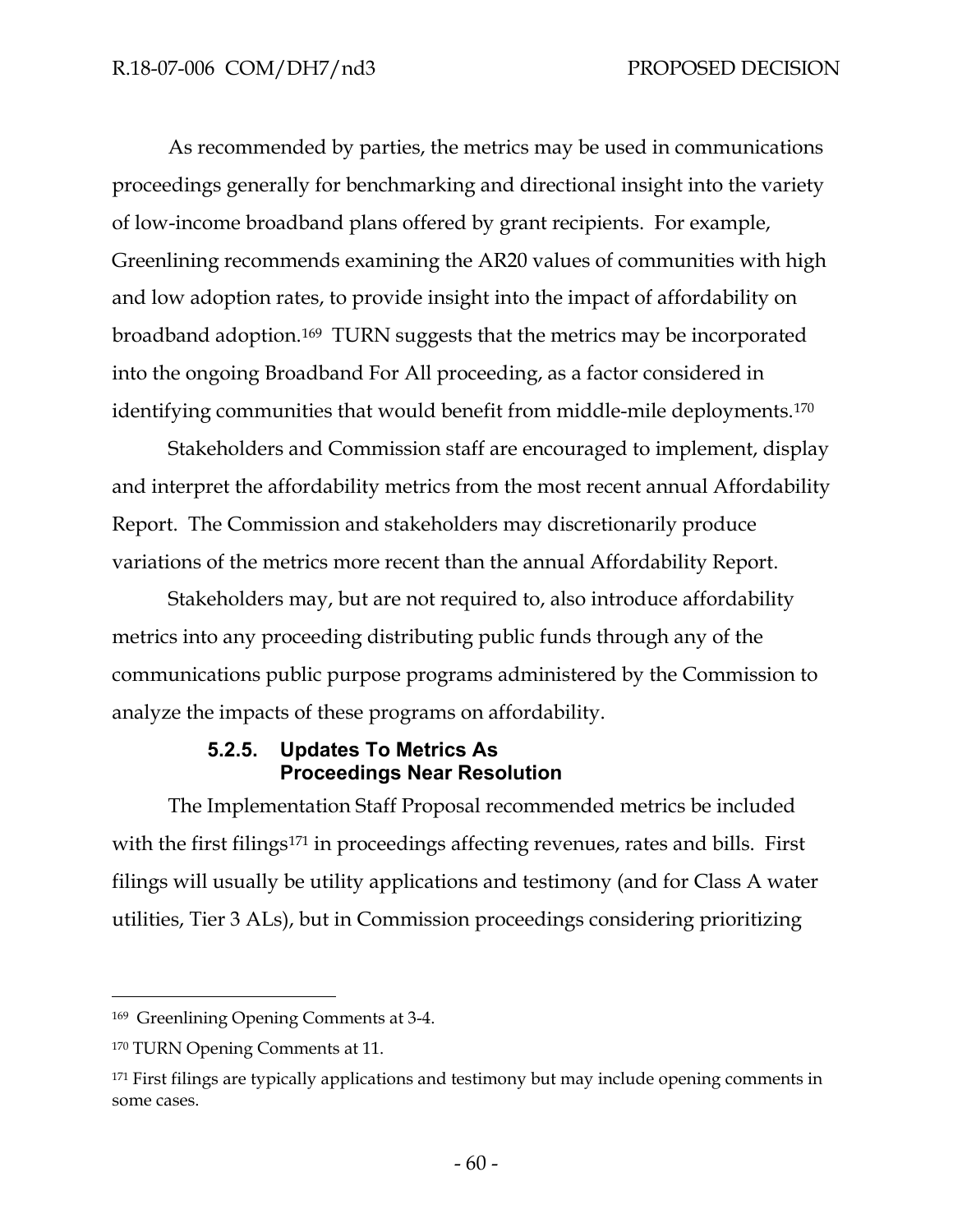public funds, the first filings could include comments. The Implementation Staff Proposal recognizes that Commission decisions rarely adopt requests as proposed and recommends updates to metrics should the final revenue approved differ by at least one percent from the initial requested amount.[172](#page-63-0)

Cal Advocates and the IOUs object to the example in the Implementation Staff Proposal for utilities to update metrics in their Opening Comments on a Proposed Decision, stating due process would be compromised by introducing factual data after the case is submitted.[173](#page-63-1) CalCCA objects to provisions that allow for certain utility staff to have advance access to Commission determinations. CWA recommends an update to the metrics in formal proceedings only in the Proposed Decision, when being evaluated for approval by the Commission.[174](#page-63-2) 

In GRCs, updating the metrics should coincide with updating approved revenue and rate values for consideration in the Proposed Decision. There is no blanket directive establishing the process for updating the Results of Operations model in energy rate cases, however convention is for Commission staff to coordinate with or confirm the model with utility staff. The Water Rate Case Plan requires Water Division to host a technical conference following the submission of a case "to review the ratemaking models used by the parties in the case in order to assist the Presiding Officer in the preparation of tables for the Proposed Decision."[175](#page-63-3) 

<span id="page-63-0"></span><sup>172</sup> Implementation Staff Proposal at 31-32.

<span id="page-63-1"></span><sup>173</sup> Cal Advocates Opening Comments at 10; PG&E Opening Comments at 6; SCE Opening Comments at 3; SDG&E/SoCalGas Opening Comments at 15.

<span id="page-63-2"></span><sup>174</sup> CWA Opening Comments at 7-8.

<span id="page-63-3"></span><sup>175</sup> Water Rate Case Plan, Appendix A to D.07-06-062, at A-12.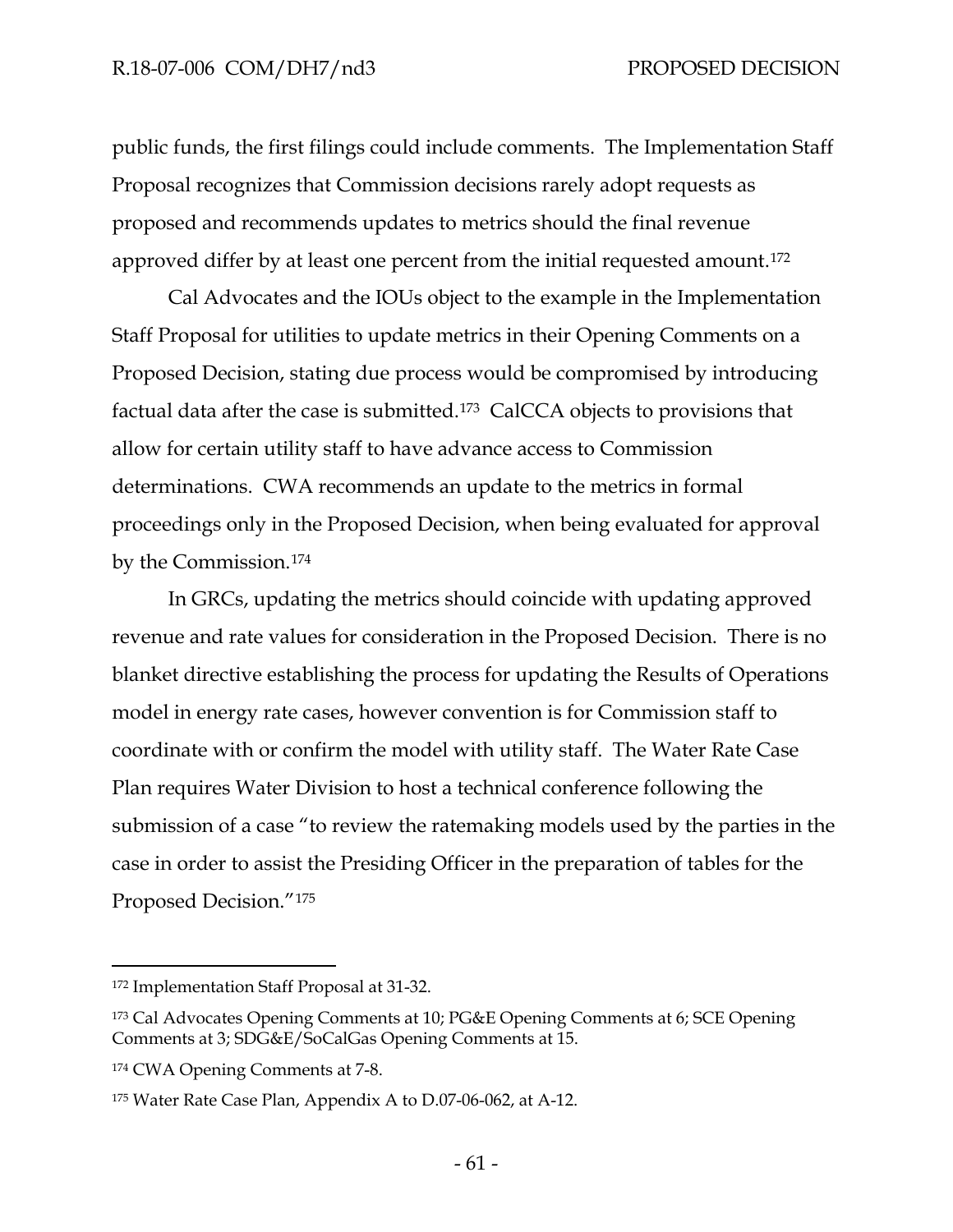In GRCs, this decision piggybacks on these mechanisms, and requires the same entity responsible for generating the Results of Operations for the revenue authorized in the Proposed Decision to also generate affordability metrics. The updated metrics associated with the authorized revenue requirement should accompany these impacts in the same Commission document in which the final rate and bill impacts are displayed. In all other proceedings required by this decision to introduce affordability metrics, updates prior to the issuance of the proposed decision should be discretionary, as there is no standard mechanism on which to form a basis to direct updates during the course of the proceeding.

## **5.3. Ongoing Assessment of Implementation**

As recommended by Cal Advocates and supported by Cal Water,<sup>[176](#page-64-0)</sup> this decision establishes a multi-year period of assessment on the implementation ordered in this decision, further enhancing the validity of the metrics and their use. To facilitate the feedback on the implementation, for the next two years, after each annual Affordability Report is released, this proceeding solicits comments on the prior year's implementation, including implementation in individual proceedings and in the annual Affordability Report. Specifically, parties will be invited to provide comment on

*AR Calculator and Calculations*

• Are there technical changes to the metrics or the methodologies that can be made to make them more effective/useful? For example, is the Affordability Ratio at the 20th income percentile capturing low-income customers eligible for the CARE/FERA or ESA programs? Eligible for the Affordable Connectivity Program (ACP)? For Lifeline? Is AR20 capturing customers that are low-income

<span id="page-64-0"></span><sup>176</sup> Cal Advocates Opening Comments at 14; Cal Water Reply Comments at 5.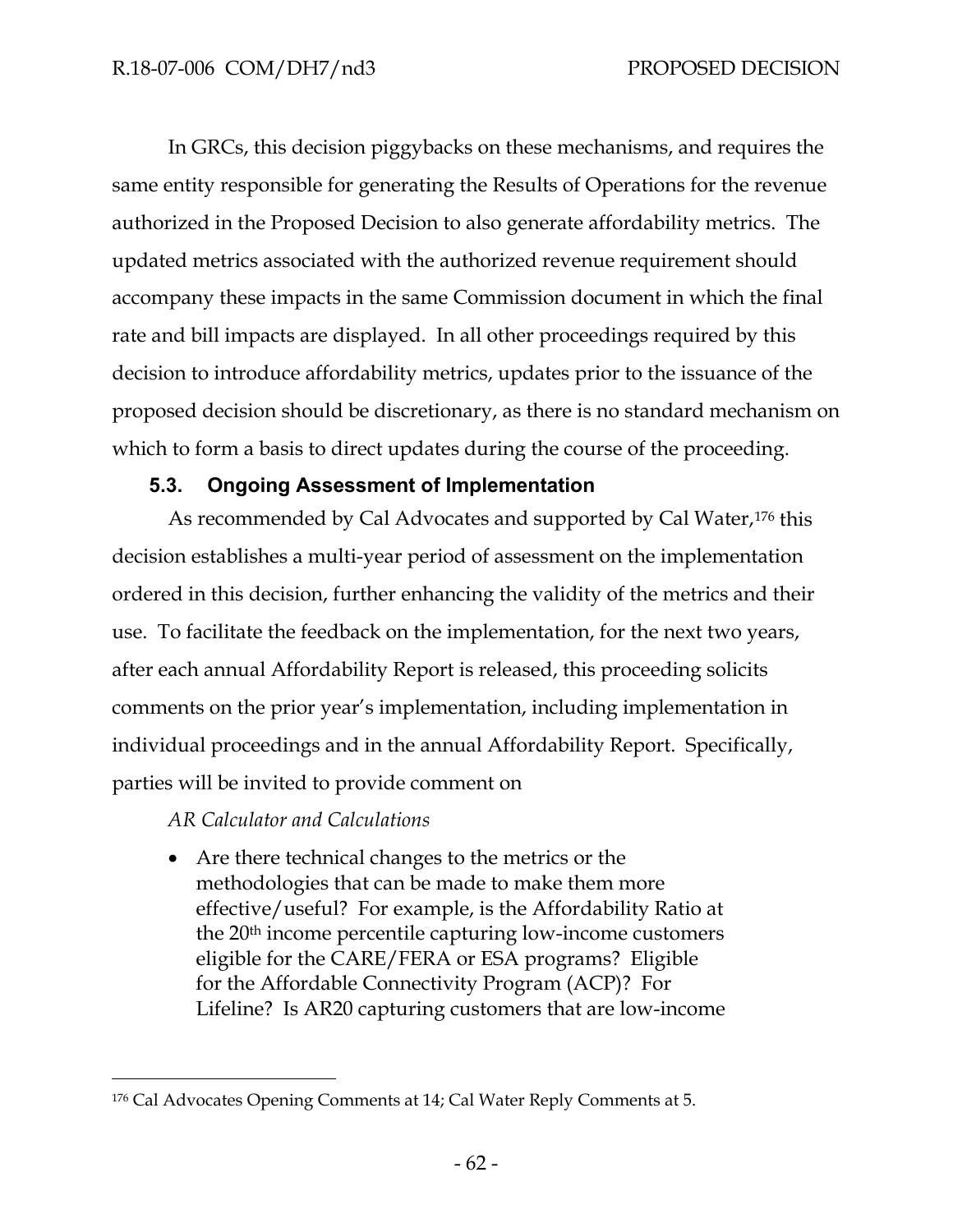but do not necessarily qualify for an assistance program such as CARE/FERA, ESA, ACP, or Lifeline?

- Should the AR Calculator add production of metrics at other geographic levels such as city, county, or geographic level, such as zip code?
- Is the administrative burden involved in the production of the metrics worth the extra work, for the utilities? For the Commission?

#### *Forecasting*

- Do nationwide CPI metrics accurately forecast the Affordability Ratio inputs for customers outside the metropolitan statistical areas (MSAs) or is it necessary to develop an alternate approach?[177](#page-65-0)
- Are there more regionally based metrics of inflation for regions outside of MSAs?[178](#page-65-1)
- Are there weaknesses to the staff method of forecasting income and housing costs for the metrics?[179](#page-65-2)
- Has any utility used the Global Insights inflation rates as an alternative to forecast increases in costs/rates/bills?
- As contemplated in this decision, have parties been able to get access to the source data for essential bills in the AR Calculator?
- Are the energy and water trackers good mechanisms to provide a view of current and prospective cumulative revenues from which forecasted rates are derived and from which projected essential usage bills are derived?

*Implementation*

• Is affordability testimony being required for the right types of proceedings?

<span id="page-65-0"></span><sup>177</sup> Cal Advocates Opening Comments at 35.

<span id="page-65-1"></span><sup>178</sup> Cal Advocates Opening Comments at 35.

<span id="page-65-2"></span><sup>179</sup> Cal Advocates Opening Comments at 38.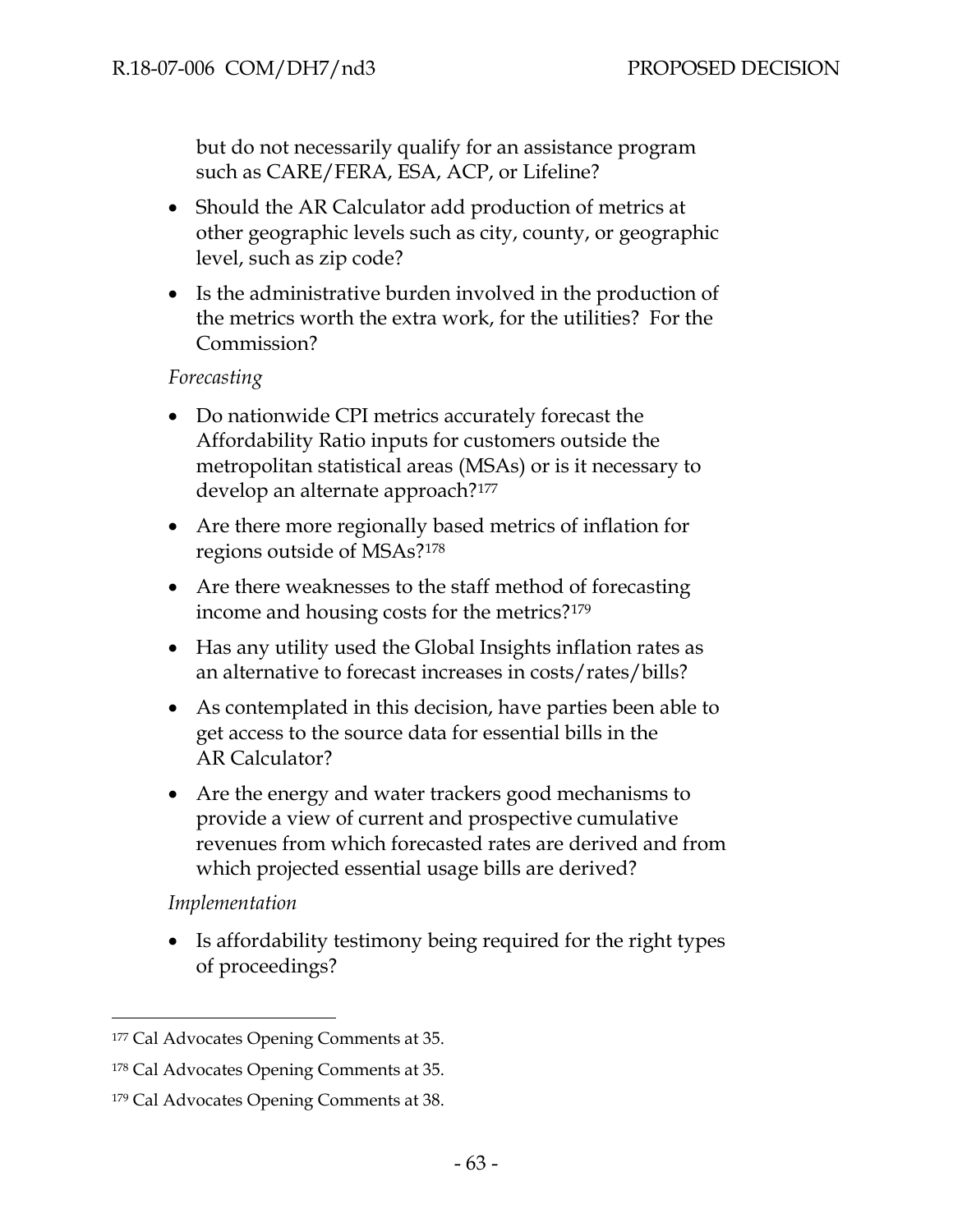- What has been gained from any implementation of the metrics in past proceedings or final decisions?
- Is updated affordability testimony being required at the right points in time during a proceeding?
- Is the revenue requirement threshold (more than one percent revenue requirement increase over total system-level revenue requirement in current rates for water and energy proceedings) appropriate?
- Are the demarcations designating AACs set at a useful and relevant level?
- Is analysis of AACs a useful component in affordability testimony?
- Are the annual Affordability Reports a good forum to present the forecast of cumulative revenues for future years?
- Have the metrics been applied to small water utilities or Small LECs?
- Has implementation allowed the Commission to better fulfill its statutory duties expressed in various Public Utilities Code sections, including Section 739(d)(2), Section 382, Section 739.8(a), and Section 871.5?
- Has implementation allowed the Commission to enhance its role in closing the digital divide as expressed in various Public Utilities Code sections, including Section 709, Sections 280-281, Section 275.6, and the Moore Act?

### **6. Recommendations of the Implementation Staff Proposal Adopted Unless Otherwise Modified**

To ensure clarity of the record, the recommendations of the

Implementation Staff Proposal attached as Appendix B are adopted by this decision unless otherwise modified by the findings, conclusions, or orders of this decision.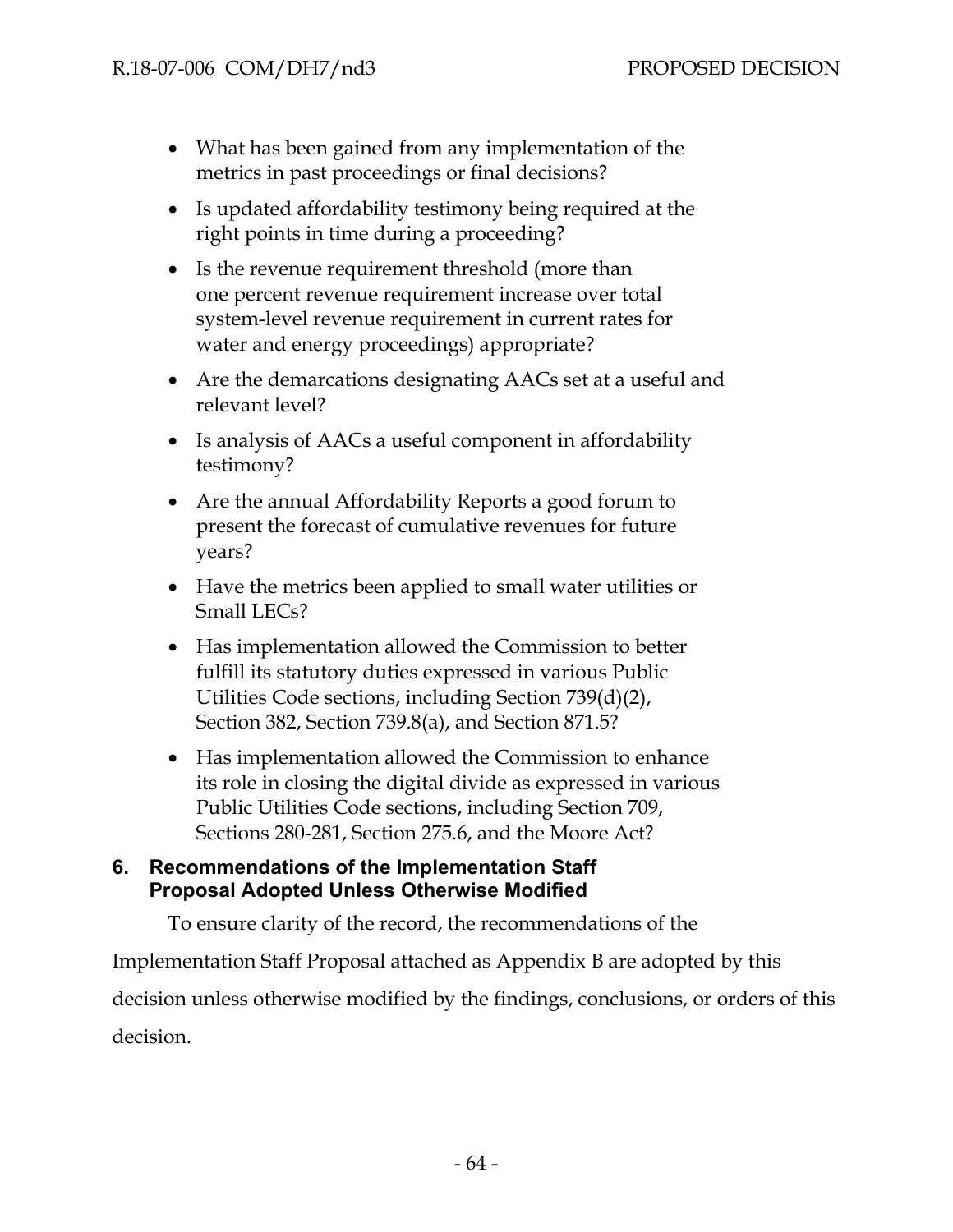### **7. Conclusion**

This decision distributes the responsibility of calculating and interpreting the affordability metrics amongst the Commission, regulated utilities, and stakeholders. This decision gives stakeholders, including utilities and communications providers, access to the Commission's off-the-shelf metrics, and also the power to tailor and integrate the metrics with relevant research as they see fit. By streamlining the metrics, scheduling gradual introduction and interpretation of the metrics in select proceedings, and soliciting feedback on implementation in conjunction with the next two annual Affordability Reports, the Commission will have more information with which to fulfill its statutory duties to ensure affordability of essential utility and communications services.

#### **8. Comments on Proposed Decision**

The proposed decision of Commissioner Darcie L. Houck in this matter was mailed to the parties in accordance with Section 311 of the Public Utilities Code and comments were allowed under Rule 14.3. Comments were filed on

\_\_\_\_\_\_\_\_\_\_, and reply comments were filed on \_\_\_\_\_\_\_\_\_\_\_\_\_ by

 $\overline{\phantom{a}}$  . The set of the set of the set of the set of the set of the set of the set of the set of the set of the set of the set of the set of the set of the set of the set of the set of the set of the set of the set o

### **9. Assignment of Proceeding**

Darcie L. Houck is the assigned Commissioner and Camille Watts-Zagha is the assigned ALJ in this proceeding.

### **Findings of Fact**

1. The AR Calculator makes transparent the inputs to the metrics.

2. Accounting for the individual revenue requests approved recently and pending before the Commission in a transparent and comprehensive manner will enhance public understanding of rate changes.

3. The AR Calculator allows stakeholders to change the values of the essential usage/service bills.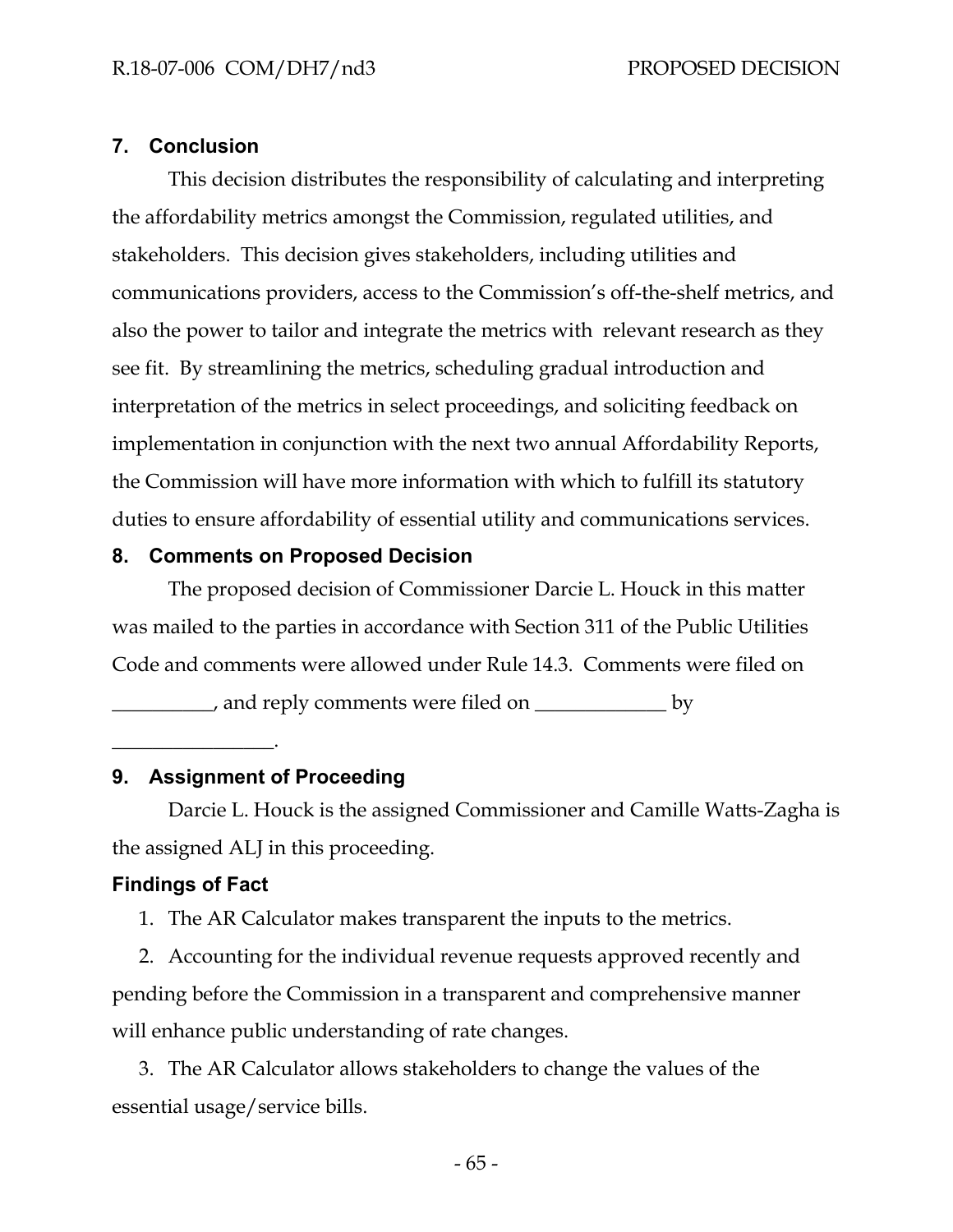4. The AR Calculator provides a default method to forecast the metrics out for seven years beyond the base analysis year.

5. A Water Tracker is necessary to model forecasted revenue requirements and resulting projected residential rate and bill impacts and to track the rolling impact of new revenues and rate changes.

6. The projected residential rate and bill impacts produced by the Water and Energy Trackers facilitates tracking of costs, rates, and bill impacts and may strengthen the Commission's decision-making abilities.

7. Water and energy utilities model rate and bill impacts associated with pending revenue requests in order to comply with Rule 3.2.

8. Assumptions required to model rate and bill impacts associated with pending revenue requests may be incorporated into the Water and Energy Trackers.

9. The Water and Energy Trackers are a standardized tool to itemize pending revenue requests.

10. The approximation of water costs in areas unserved by public water systems had a de minimis impact on the affordability metrics.

11. The AR Calculator option to define any value for the utility bill gives users the ability to make corrections they deem necessary to the value of essential utility usage/service bills.

12. The AR Calculator option to define any value for the utility bill provides users the ability to generate AR results for average usage or for bills that account for subsidies.

13. The Commission's publishing of the metrics, maps and AR Calculator facilitates stakeholder generation of alternative metrics.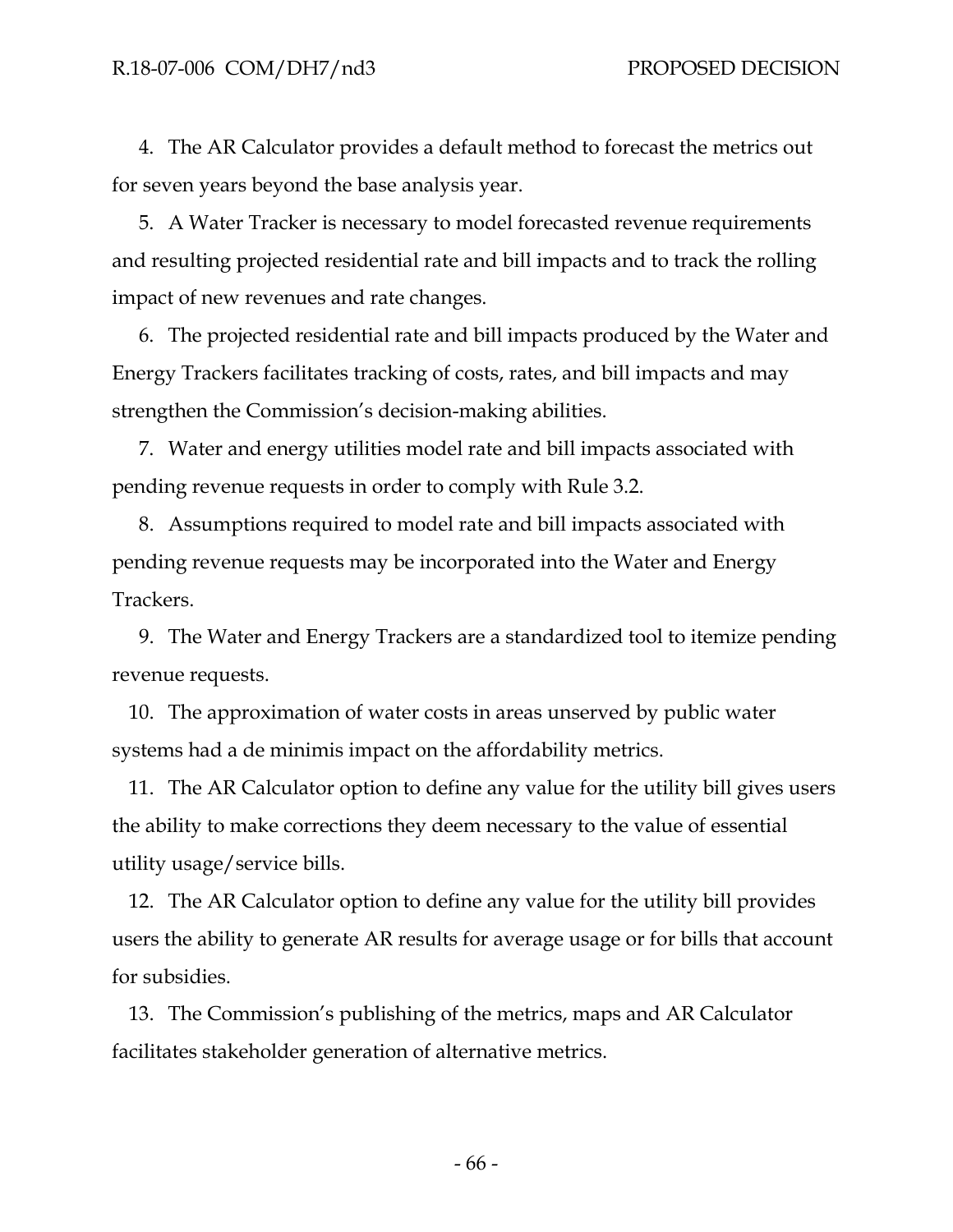14. The Commission's adoption of affordability metrics and approval of inputs and methodologies underlying the metrics does not preclude stakeholders from generating variations on or alternatives to the adopted metrics and introducing alternative metrics in Commission proceedings.

15. Designating AACs by demarcations of AR20 in excess of 10 percent (for gas and water service) and in excess of 15 percent (for electricity or communications service) improves upon conventional reference points such as acceptable energy burdens, acceptable water burdens, and the FPG.

16. The benefits of replacing SEVI with the most recent version of CalEnviroScreen, at the time of issuance of this decision being CalEnviroScreen 4.0, as the third, non-utility specific affordability metric include reflecting the amplification of environmental and health disadvantages by socioeconomic factors, and facilitating comfort with and use of the metrics.

17. Utilizing the CalEPA's most recent designation of DAC, at the time of issuance of this decision, being the designation made May 2022, will streamline the number of definitions of vulnerable communities in use at the Commission, align with several Commission programs targeting DACs, and reflect the amplification of environmental and health disadvantages by socioeconomic factors.

18. Inviting responses for the questions in Section 5.3 of this decision subsequent to the release of the 2020 and 2021 Affordability Reports will inform and improve implementation of the metrics.

#### **Conclusions of Law**

1. The Commission is generally charged with making certain levels of energy, water, and communications service affordable under various sections of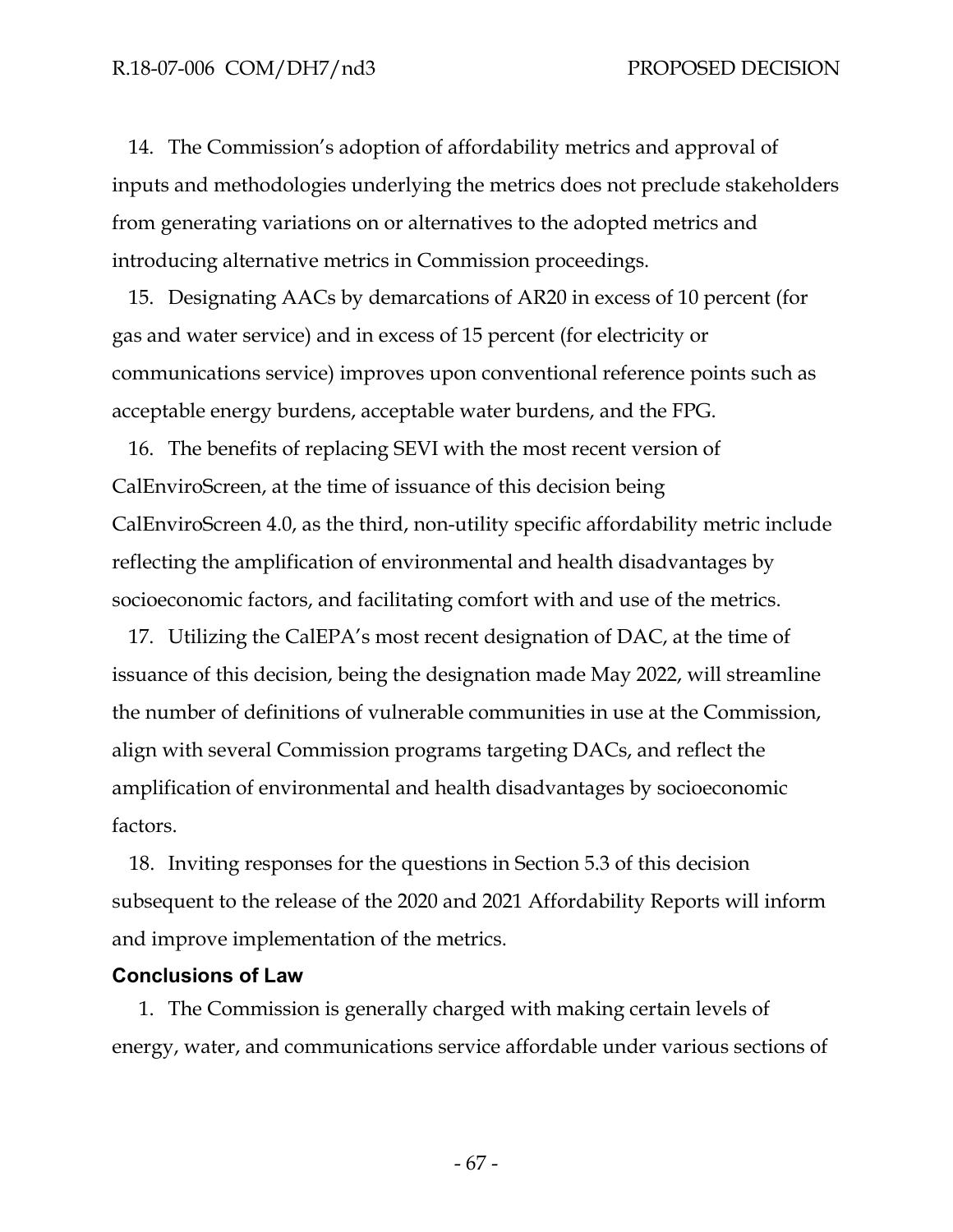the Public Utilities Code, including Section 739(d)(2), Section 382, Section 739.8(a), and Section 871.5.

2. Pub. Util. Code Section 709, Sections 280-281, Section 275.6, and the Moore Act all demonstrate that the Legislature contemplated a significant role for the Commission in closing the digital divide in California and bringing advanced communications services, including broadband internet access, to all Californians.

3. Pub. Util. Code Section 481 requiring the Commission authorize recovery of reasonable costs necessary to provide safe, reliable utility service presents no conflict with the actions taken in this proceeding.

4. Pub. Util. Code Section 454(c) requires the Commission to determine how best to present to the ratepayers subject to water and energy utility rate changes the impact of proposed and pending rate changes.

5. The Commission should enhance customer understanding of pending rate changes for utility service by regularly requiring water and energy utilities to itemize, by proceeding, new revenues recently approved as well as revenues approved but not yet implemented, and revenues pending Commission consideration, relative to rates in effect.

6. Plainly distinguishing the drivers of rate and bill changes may be fulfilled by one of two options: either by making the Tracker available quarterly, redacted as necessary, or by an itemized list and tally of revenue requests corresponding to revenue requests included in the Tracker, and include:

Total revenue in effect, and implemented in the twelve months prior to the revenue in effect as of a specified date, by proceeding and authority for the revenue requirement;

b. By proceeding, revenue approved but not yet implemented;

c. By proceeding, revenue pending Commission consideration; and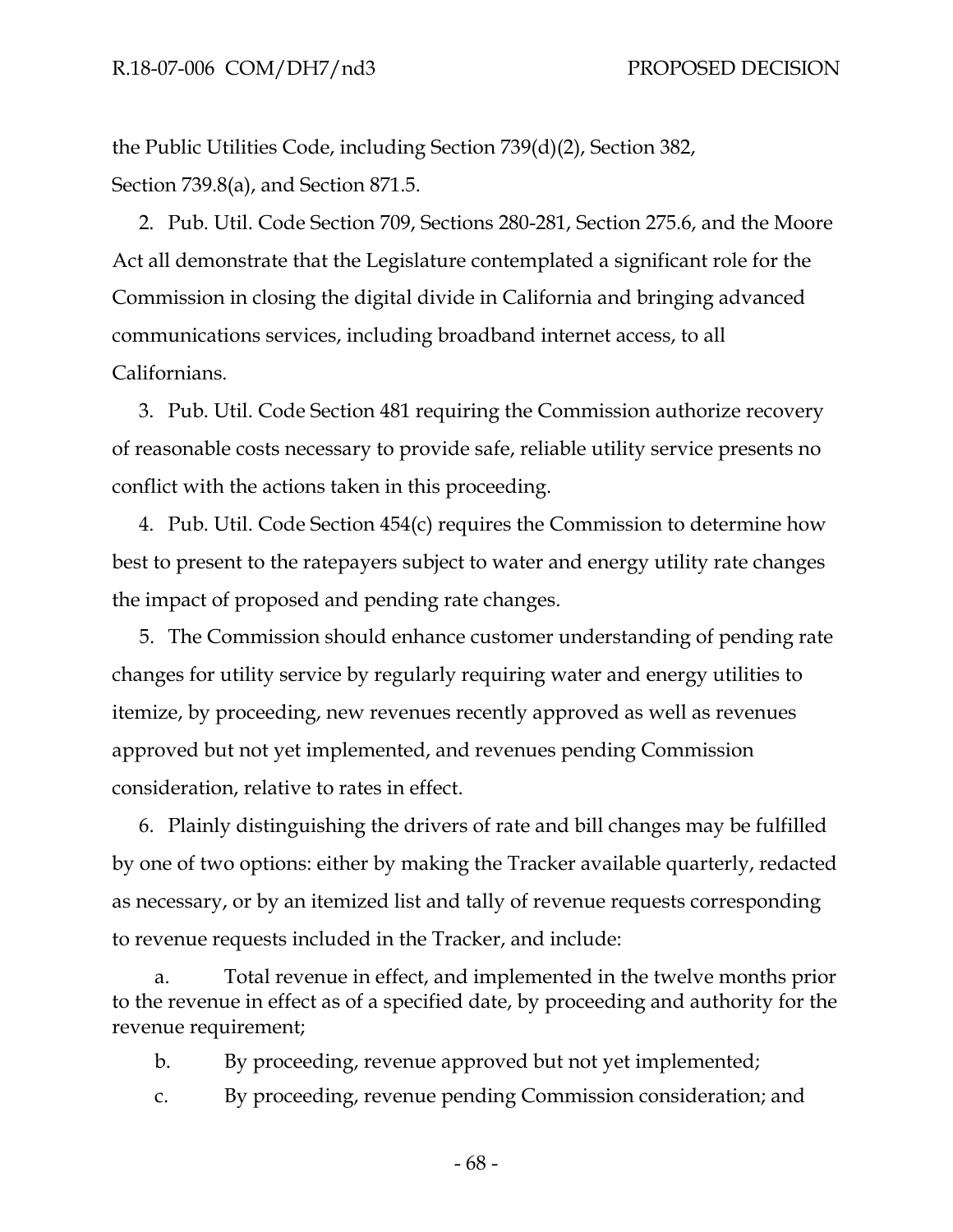d. For revenue proposed to be collected over more than one year, the amount forecast for collection in each year must be provided.

7. GO 66-D, Rule 11.1 and Rule 11.4 govern utility requests for confidential treatment of data.

8. It is reasonable to exclude water proxy values from the affordability metrics.

9. It is reasonable for the Commission to defer adopting new variations of the Affordability Ratio and HM.

10. It is reasonable for the Commission to rely upon stakeholders to introduce metrics reflecting essential usage/service bills of specialized or vulnerable populations in order to account for different quantities of utility usage such as average usage or different values for utility bills such as utility bills that incorporate a subsidy or discount.

11. Distributing responsibility to update and forecast the input of minimum wage in calculating the HM is reasonable to preserve Commission staff effort for the annual production of metrics.

12. The Water Tracker in Appendix C to this decision is reasonable and should be adopted.

13. It is reasonable to replace SEVI with the most recent version of CalEnviroScreen, at the time of issuance of this decision CalEnviroScreen 4.0, as the third affordability metric.

14. It is reasonable to utilize the CalEPA's most recent designation of DAC, at the time of issuance of this decision CalEnviroScreen 4.0, as the third affordability metric.

15. It is reasonable for Commission staff to continue to produce the Affordability Ratios, the HM and the most recent CalEnviroScreen scores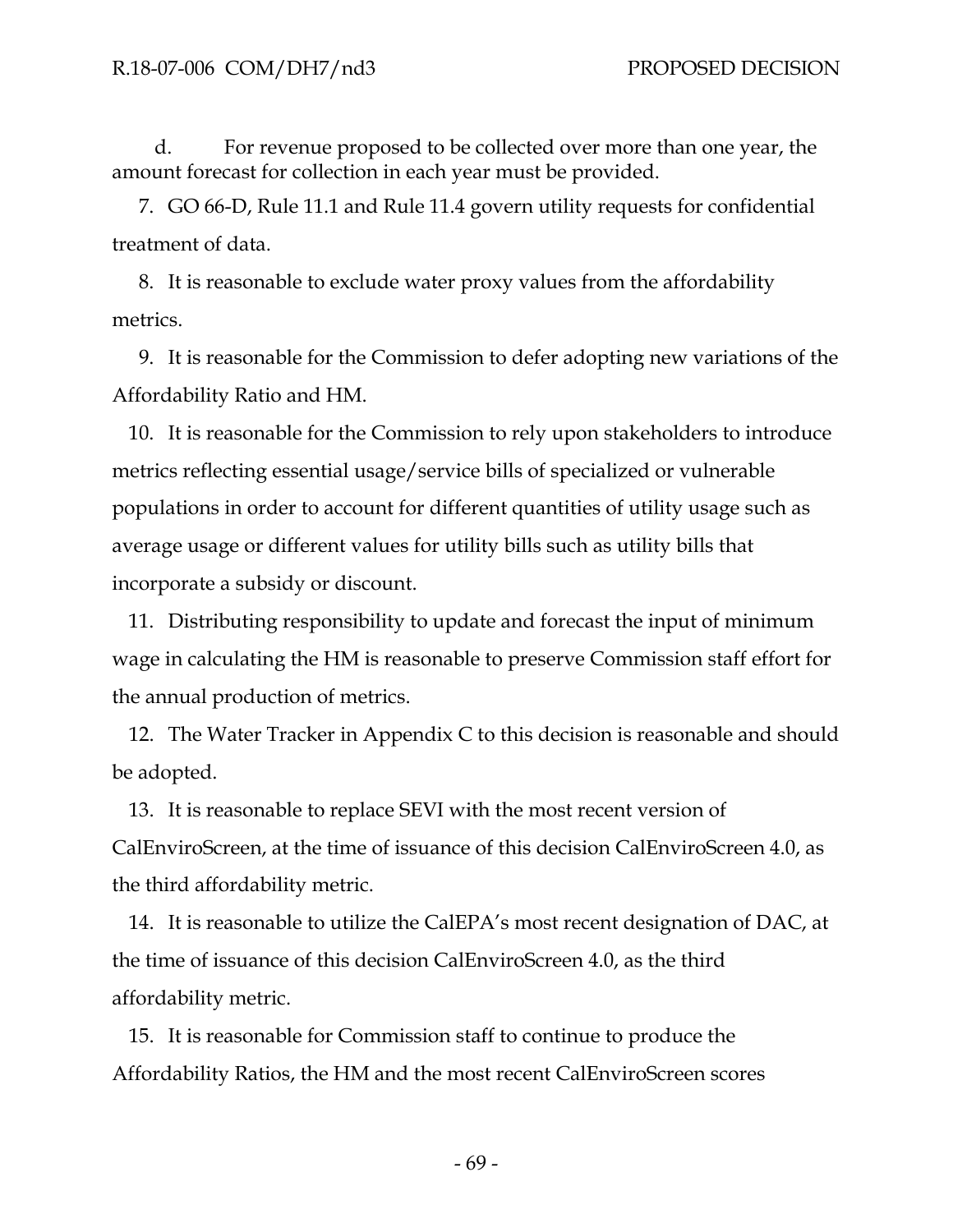annually and release the metrics and associated products publicly through the Commission's website.

16. The methodologies utilized in the Implementation Staff Proposal to forecast income, housing cost and essential service/usage bills are reasonable and should be adopted.

17. It is reasonable to consider refinement to the implementation of the affordability framework through soliciting responses to the questions in Section 5.3 of this decision and considering comments generally on the use and interpretation of the framework in individual Commission proceedings and in the annual Affordability Reports subsequent to the release of the 2020 Affordability Report and the 2021 Affordability Report.

18. The recommendations of the Staff Proposal in Appendix B are adopted by this decision unless otherwise modified by the findings, conclusions, or orders of this decision.

#### **ORDER**

#### **IT IS ORDERED** that:

1. The Water Cost and Rate Tracker in Appendix C to this decision is adopted.

2. California Water Service Company, Golden State Water Company, San Jose Water Company, California-American Water Company, San Gabriel Valley Water Company, Suburban Water Systems, Liberty Utilities (Park Water Company and Apple Valley Ranchos Water Company), and Great Oaks Water Company shall each submit quarterly the Water Cost and Rate Tracker (Water Tracker) to the Commission's Water Division and shall work with staff during the next phases of this proceeding with respect to using the Water Tracker for evaluating affordability metrics' inputs and other ongoing support of the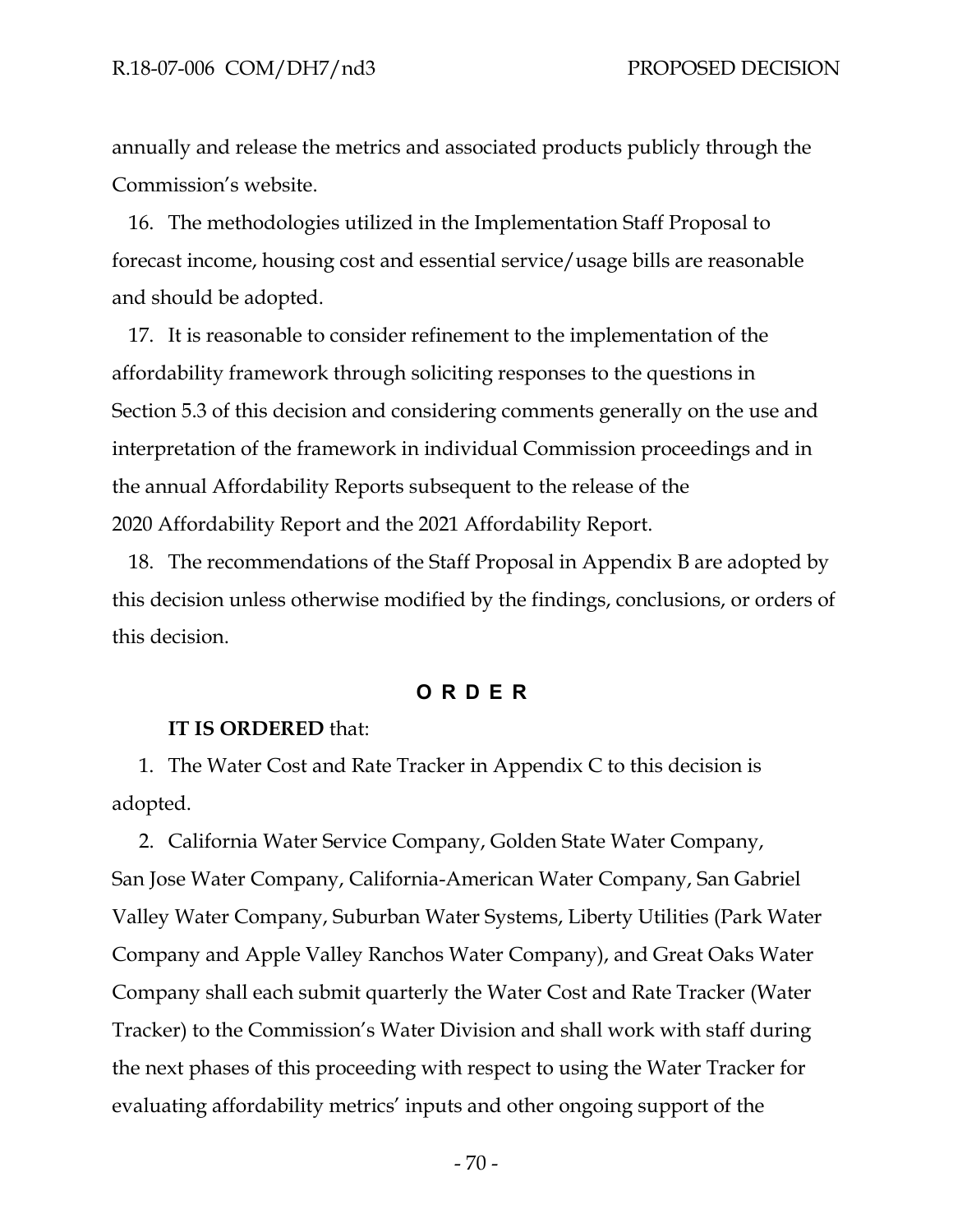Commission's work. The Director of the Water Division may change the frequency, format, or content of the Water Tracker.

3. Pacific Gas and Electric Company, San Diego Gas & Electric Company, and Southern California Gas Company shall submit quarterly the Gas Cost and Rate Tracker (Gas Tracker) to the Commission's Energy Division and shall work with staff during the next phases of this proceeding with respect to using the Gas Tracker for evaluating affordability metrics' inputs and other ongoing support of the Commission's work. The Director of the Energy Division may change the frequency, format, or content of the Gas Tracker.

4. Concurrent with quarterly submissions of the Trackers to the Commission's Energy and Water Divisions, Pacific Gas and Electric Company, San Diego Gas & Electric Company, Southern California Electric Company, Southern California Gas Company, California Water Service Company, Golden State Water Company, San Jose Water Company, California-American Water Company, San Gabriel Valley Water Company, Suburban Water Systems, Liberty Utilities (Park Water Company and Apple Valley Ranchos Water Company), and Great Oaks Water Company shall serve to the service list of this proceeding quarterly either (1) the Tracker; or (2) an itemized list and tally of revenue requests corresponding to revenue requests included in the Tracker, and inclusive of:

a. Total revenue in effect, and implemented in the twelve months prior to the revenue in effect as of a specified date, by proceeding and authority for the revenue requirement;

b. By proceeding, revenue approved but not yet implemented in rates;

c. By proceeding, revenue pending Commission consideration; and

d. For revenue proposed to be collected over more than one year, the amount forecast for collection in each year.

- 71 -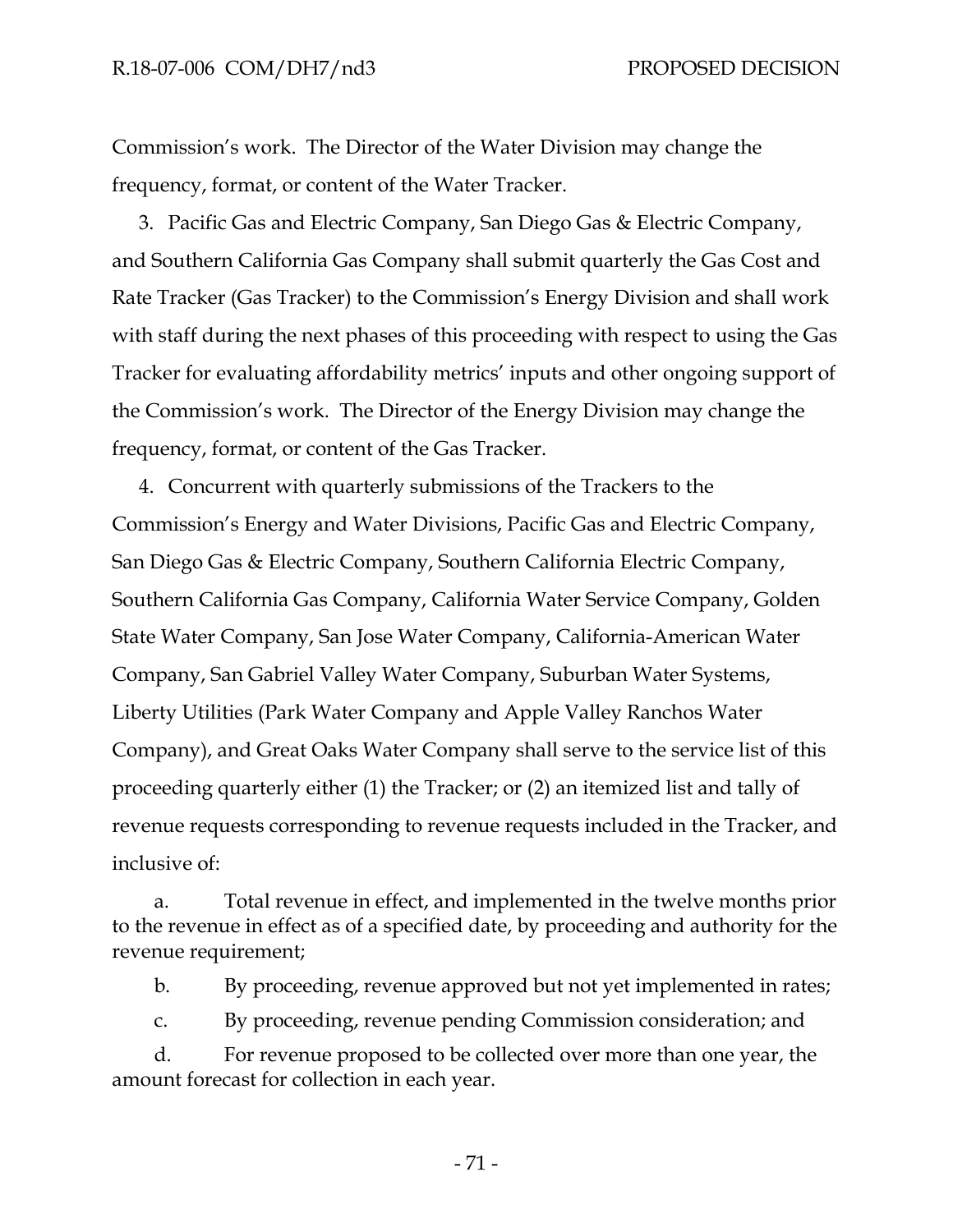5. In any initial filing in any proceeding with a revenue increase estimated to exceed one percent of currently authorized revenues systemwide for a single fuel, Pacific Gas and Electric Company, Southern California Edison Company, San Diego Gas and Electric Company, Southern California Gas Company, PacifiCorp, Liberty Utilities (CalPeco Electric) LLC, Southwest Gas Corporation and Bear Valley Electric Company, Inc. shall introduce the Affordability Ratio 20 (AR20), Affordability Ratio 50 (AR50), and Hours-at-Minimum-Wage (HM) associated with revenues in effect at the time of the filing, and shall also include:

- a. Essential usage bills by climate zone;
- b. Average usage bills by climate zone; and
- c. For climate zones with AAC as defined in the most recent annual Affordability Report, AR20 by climate zones subdivided by Public Use Microdata Area and accompanying analysis of the affordability challenges in the AAC.

6. In any initial filing in any proceeding with a revenue increase estimated to exceed one percent of currently authorized revenues systemwide for a single fuel, Pacific Gas and Electric Company, Southern California Edison Company, San Diego Gas & Electric Company, Southern California Gas Company, PacifiCorp, Liberty Utilities (CalPeco Electric) LLC, Southwest Gas Corporation and Bear Valley Electric Company, Inc. shall introduce changes in the Affordability Ratio 20 (AR20), Affordability Ratio 50, and Hours-at-Minimum-Wage associated with the proposed new revenue requested, annually for each year in which new revenues are proposed, and shall also include:

- a. Essential usage bills by climate zone;
- b. Average usage bills by climate zone; and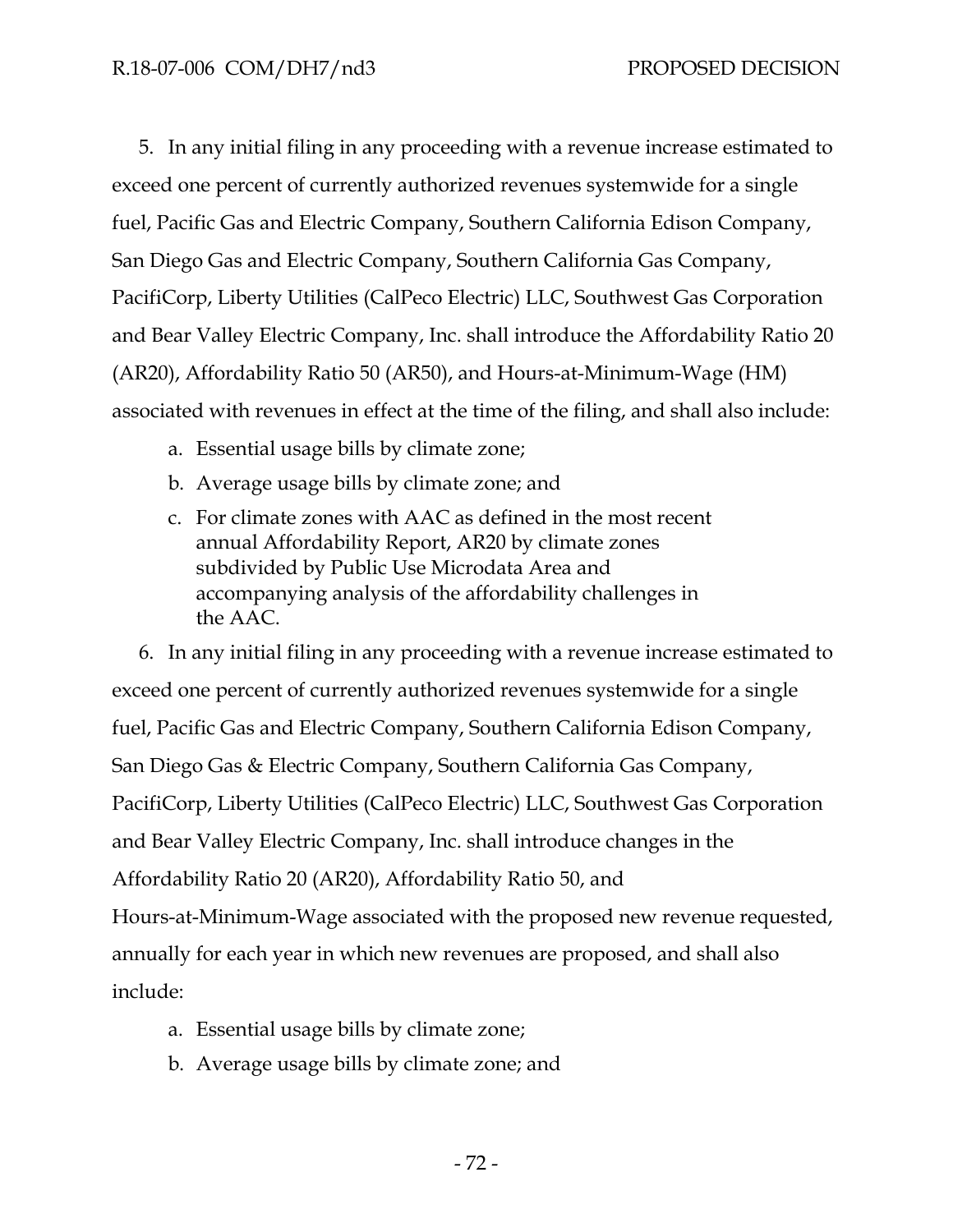c. For climate zones with Areas of Affordability Concern (AAC) as defined in the most recent annual Affordability Report, AR20 by climate zones subdivided by Public Use Microdata Area and accompanying analysis of the affordability challenges in the AAC.

7. San Diego Gas & Electric Company shall introduce the Affordability Ratio 20, Affordability Ratio 50, and Hours-at-Minimum-Wage in its General Rate Case 2024 Phase 2 application.

8. In any initial filing in any proceeding with a revenue increase estimated to exceed one percent of currently approved revenues systemwide, California Water Service Company, Golden State Water Company, San Jose Water Company, California-American Water Company, San Gabriel Valley Water Company, Suburban Water Systems, Liberty Utilities (Park Water Company and Apple Valley Ranchos Water Company), and Great Oaks Water Company shall introduce updated Affordability Ratio 20 (AR20), Affordability Ratio 50 (AR50), and Hours-at-Minimum-Wage (HM) for revenues in effect at the time of the filing, and shall also include:

- a. Essential usage bills by ratemaking area; and
- b. Average usage bills by ratemaking area and resulting AR20, AR50, and HM for average usage bills.

9. In any initial Tier 3 Advice Letter (AL) filing requesting a revenue increase estimated to exceed one percent of currently approved revenues systemwide, California Water Service Company, Golden State Water Company, San Jose Water Company, California-American Water Company, San Gabriel Valley Water Company, Suburban Water Systems, Liberty Utilities (Park Water Company and Apple Valley Ranchos Water Company), and Great Oaks Water Company shall introduce changes in the Affordability Ratio 20 (AR20), Affordability Ratio 50 (AR50), and Hours-at-Minimum-Wage (HM) annually for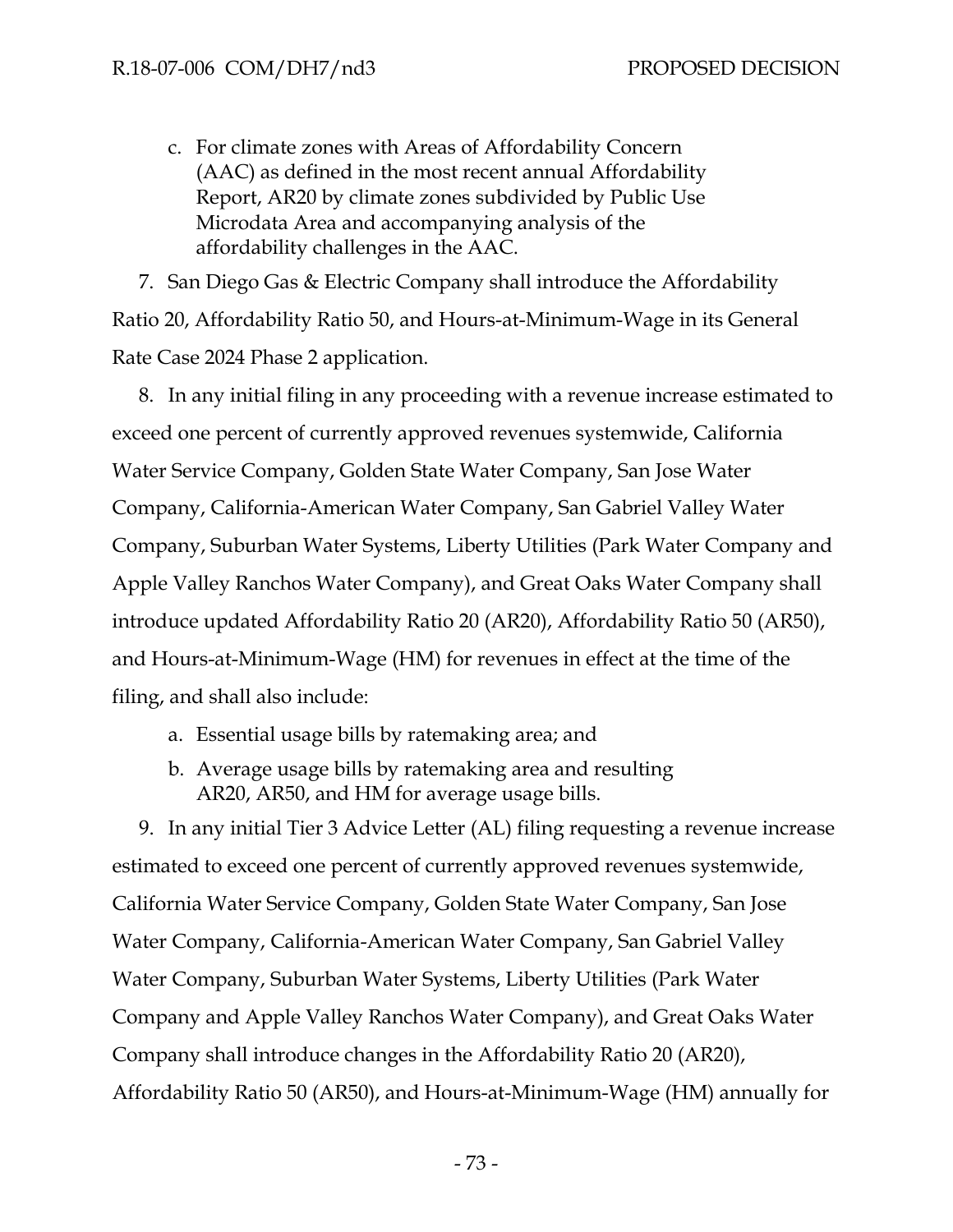each year in which new revenues are proposed, and shall also include changes by:

- a. Essential usage bills by ratemaking area; and
- b. Average usage bills by ratemaking area and resulting AR20, AR50, and HM for average usage bills.

10. In a General Rate Case proceeding with a revenue increase estimated to exceed one percent of currently authorized revenues systemwide, concurrent with any modeling effort necessary to represent bill impacts of an authorized revenue requirement associated with a Proposed Decision, the same entity updating the rates associated with an authorized revenue requirement shall update the affordability metrics for production in the same Commission document that presents the rate impacts.

11. The Commission's Rulemaking 20-09-001 Regarding Broadband Infrastructure Deployment should incorporate the Commission's most recent annual release of affordability metrics for essential communications service by community.

12. The Commission's Rulemaking 20-08-021 distributing funding of the California Advanced Services Fund (CASF) should incorporate the Commission's most recent release of affordability metrics for essential communications service by community and identify Areas of Affordability Concern relative to communities considered for funding through the CASF.

13. Commission proceedings assessing the effectiveness or making changes to the California Lifeline, Deaf and Disabled Telecommunications Program, California High Cost Fund A, California High Cost Fund B, and California Teleconnect Fund may incorporate the affordability framework to assess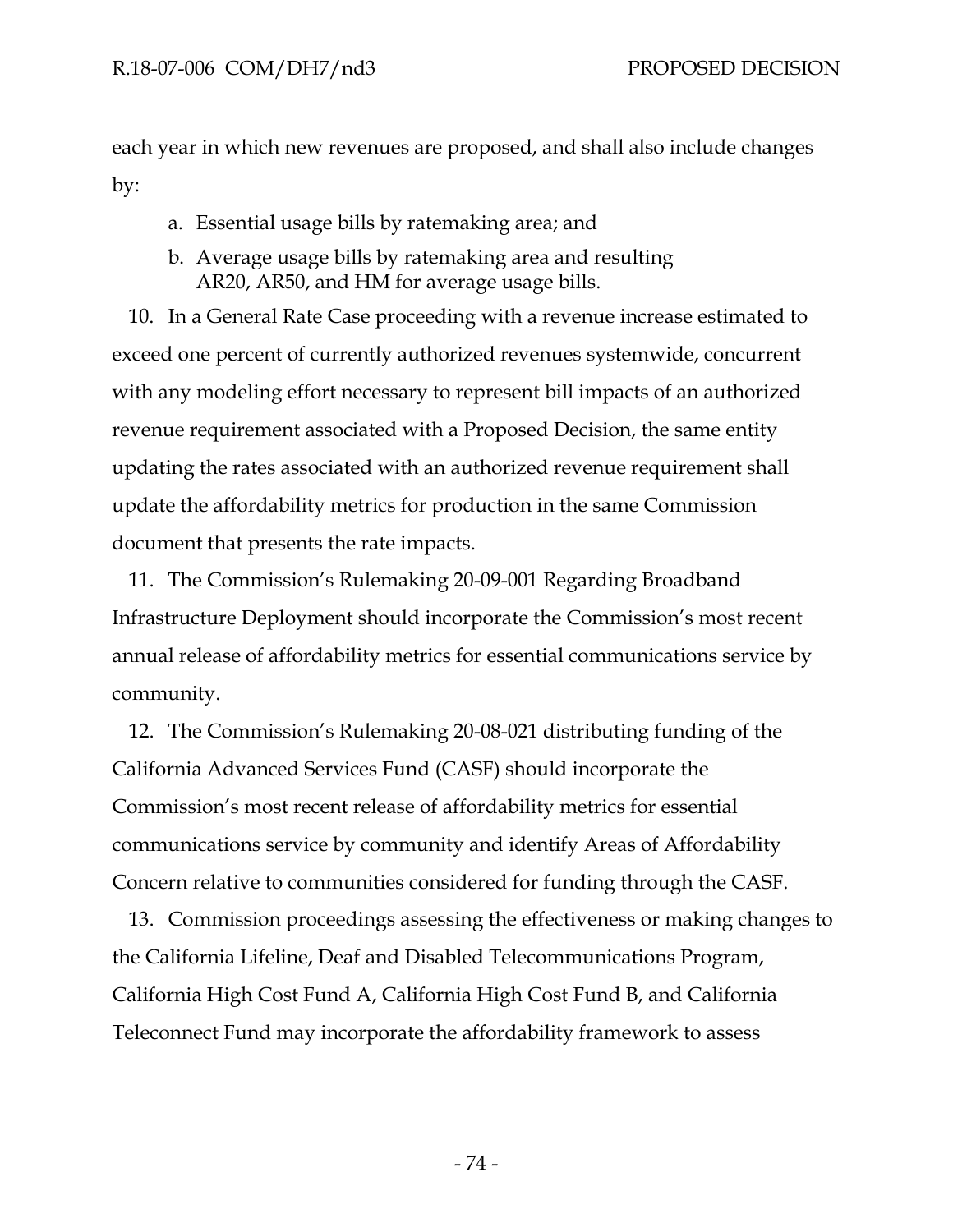progress toward bridging the digital divide as specified in Public Utilities Code Section 709(a).

14. Parties to this proceeding may file responses to the questions in Section 5.3 of this decision and comment generally on the use and interpretation of the affordability framework in individual Commission proceedings and in the annual Affordability Report no later than August 30, 2022.

15. Parties to this proceeding may file responses to the questions in Section 5.3 of this decision and comment generally on the use and interpretation of the affordability framework within Commission proceedings and in the annual Affordability Report, subsequent to the release of the 2021 Affordability Report at a date to be determined by Ruling in this proceeding.

16. Rulemaking 18-07-006 remains open.

This order is effective today.

Dated \_\_\_\_\_\_\_\_\_\_\_\_\_\_\_\_\_\_\_\_\_, at Los Angeles, California.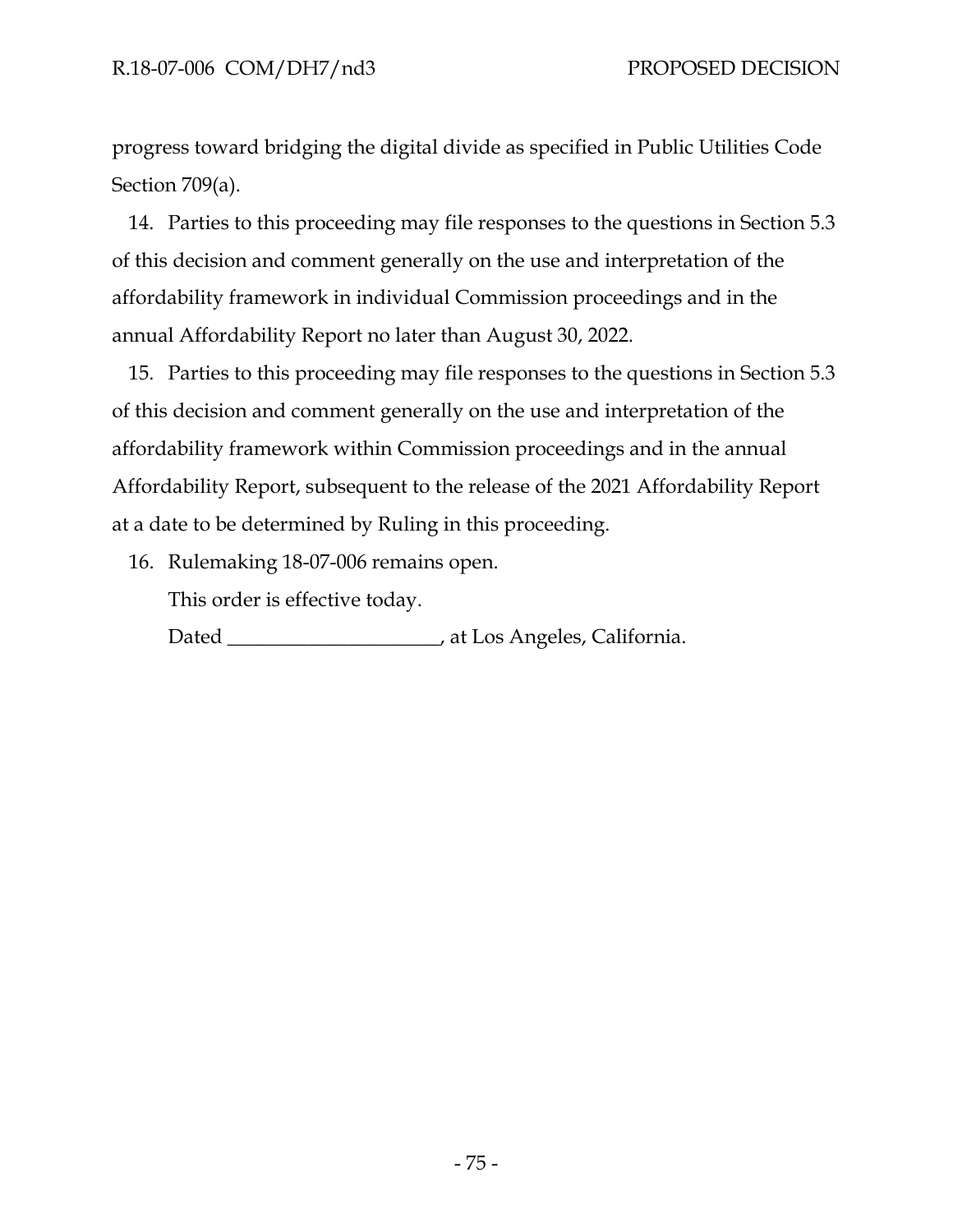# **APPENDIX A**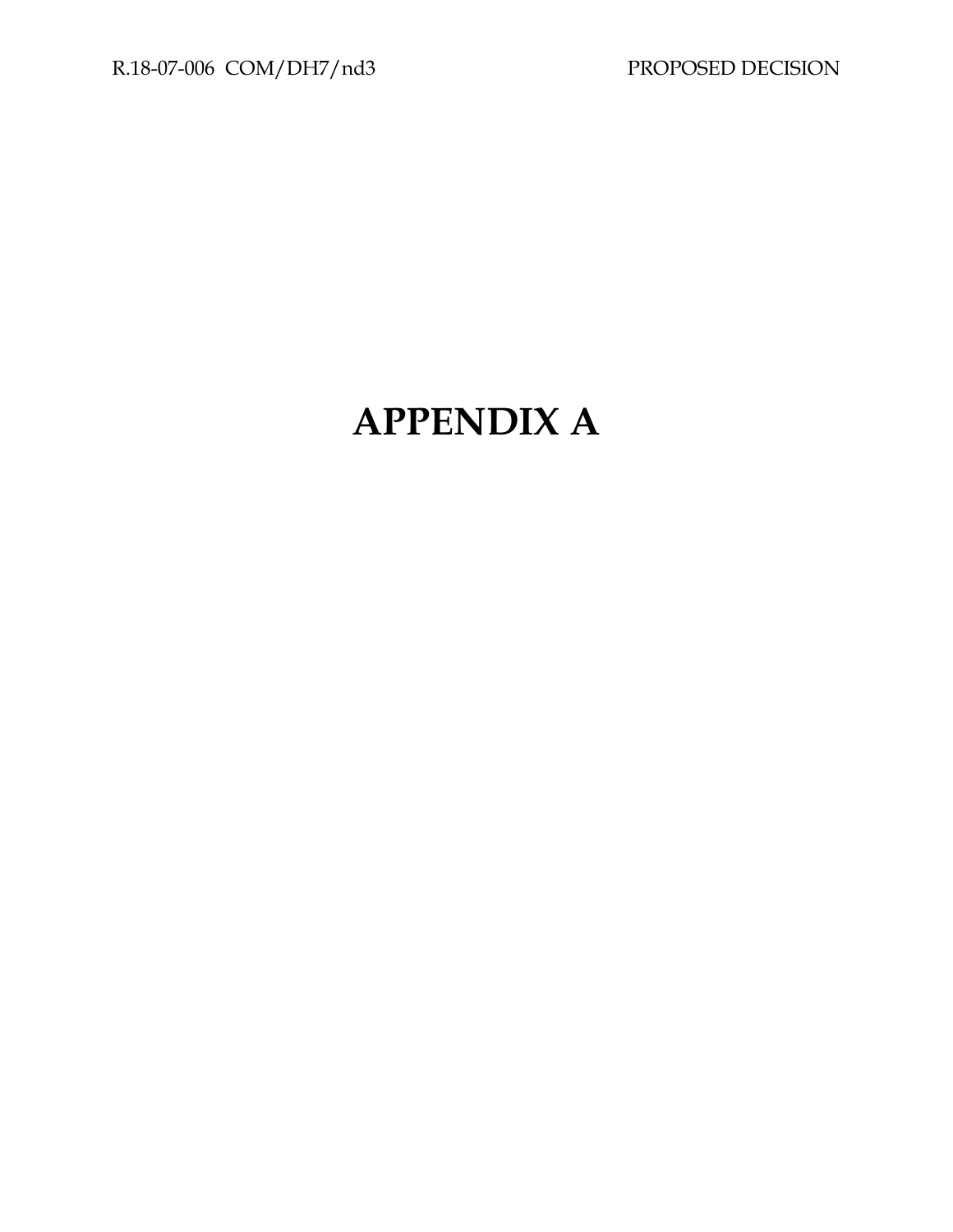## **Appendix A**

### **Nomenclature**

The Commission's descriptions and terms of the metrics have evolved throughout this proceeding. The terms from prior reports and decisions are listed below. The terms employed in this decision are italicized.

- Essential utility services<sup>[180](#page-79-0)</sup> = Essential utility service charge = essential usage bill = *essential service bill (communications)* or *essential usage bill (energy and water)*
- Utilities and Communications Providers, collectively = *Essential Service Providers*
- Rate and Bill Tracking Tool = Cost and Rate Tracker = Cost and Rate Tracking Tools = Rate and Bill Impact Tracker = *Energy Tracker* or *Water Tracker*
- geographic scale = geographic unit = geographic level = area = *community*
- Disposable income (2019 Affordability Report) = discretionary income (D.20-07-032) = income remaining after paying for housing and essential utility service = *available budget*
- Primarily income, or socioeconomic indicators and demographics affecting the ability to earn income = *resource level*

## **(END OF APPENDIX A)**

<span id="page-79-0"></span><sup>180</sup> D.20-07-032 COL 11.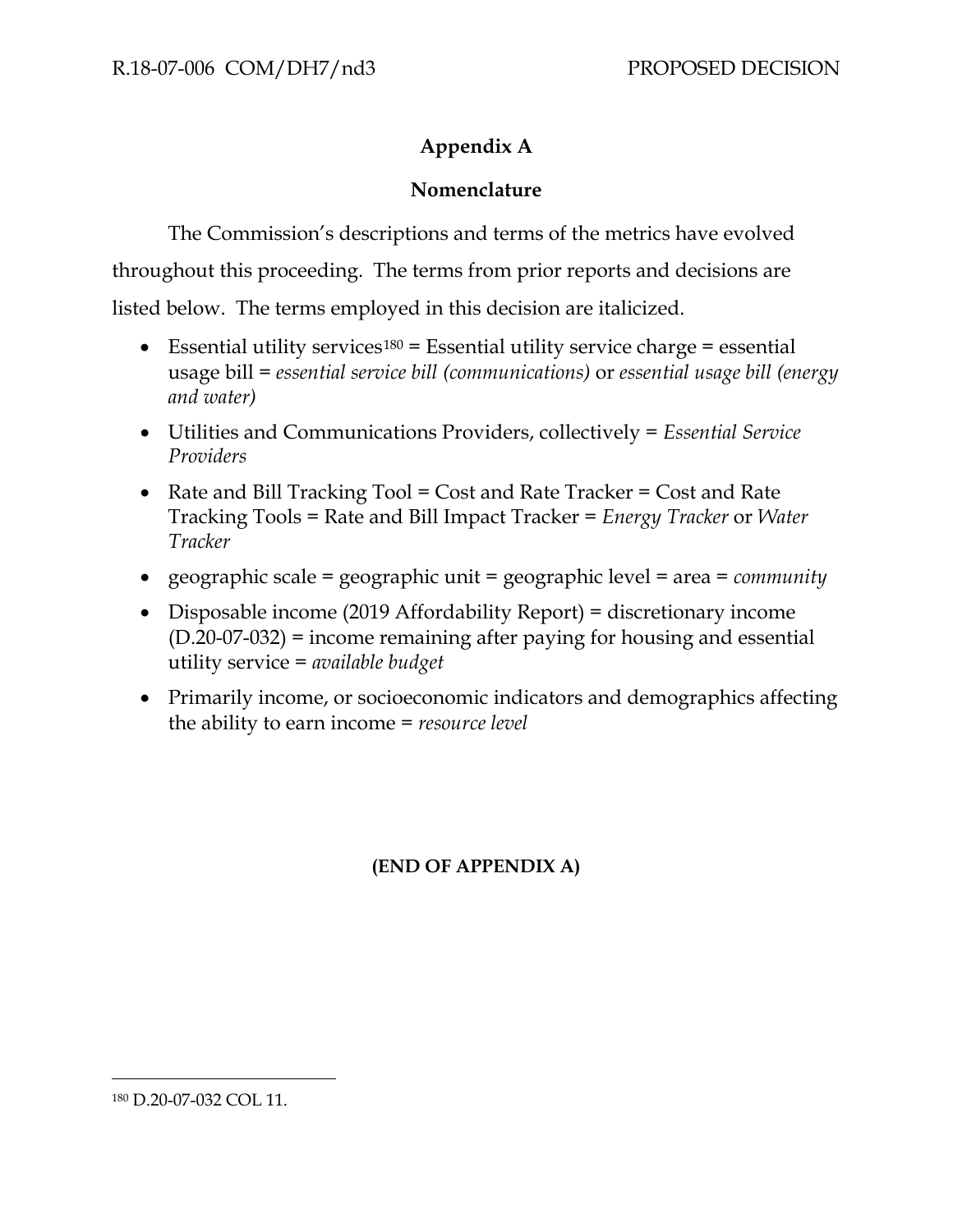# **APPENDIX B**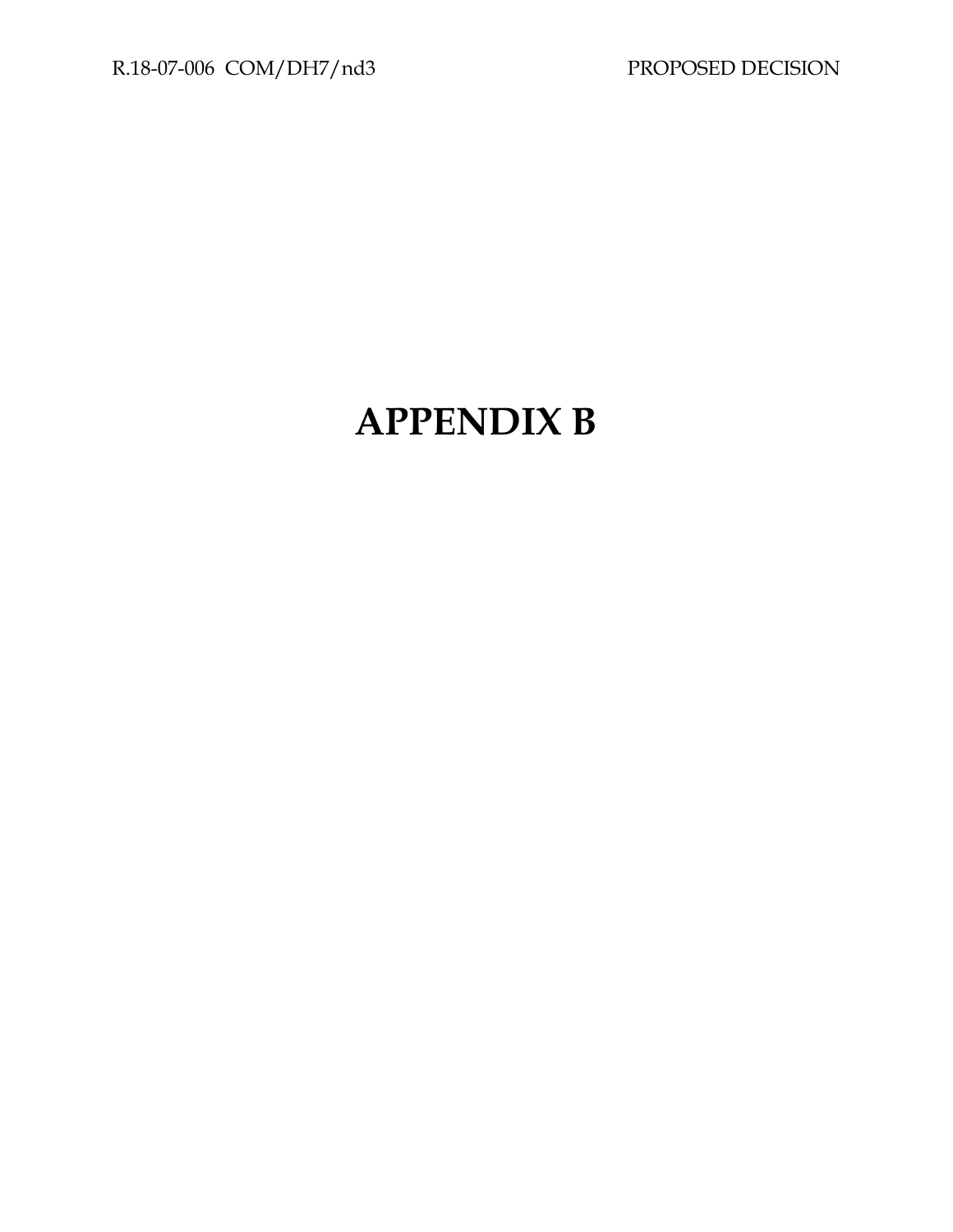# **Appendix B**

### **Implementation Staff Proposal**

[https://www.cpuc.ca.gov/-/media/cpuc-website/divisions/energy](https://www.cpuc.ca.gov/-/media/cpuc-website/divisions/energy-division/documents/affordability-proceeding/r1807006--staff-proposal-on-affordability-metrics-implementation.pdf)[division/documents/affordability-proceeding/r1807006--staff-proposal-on](https://www.cpuc.ca.gov/-/media/cpuc-website/divisions/energy-division/documents/affordability-proceeding/r1807006--staff-proposal-on-affordability-metrics-implementation.pdf)[affordability-metrics-implementation.pdf](https://www.cpuc.ca.gov/-/media/cpuc-website/divisions/energy-division/documents/affordability-proceeding/r1807006--staff-proposal-on-affordability-metrics-implementation.pdf)

### **(END OF APPENDIX B)**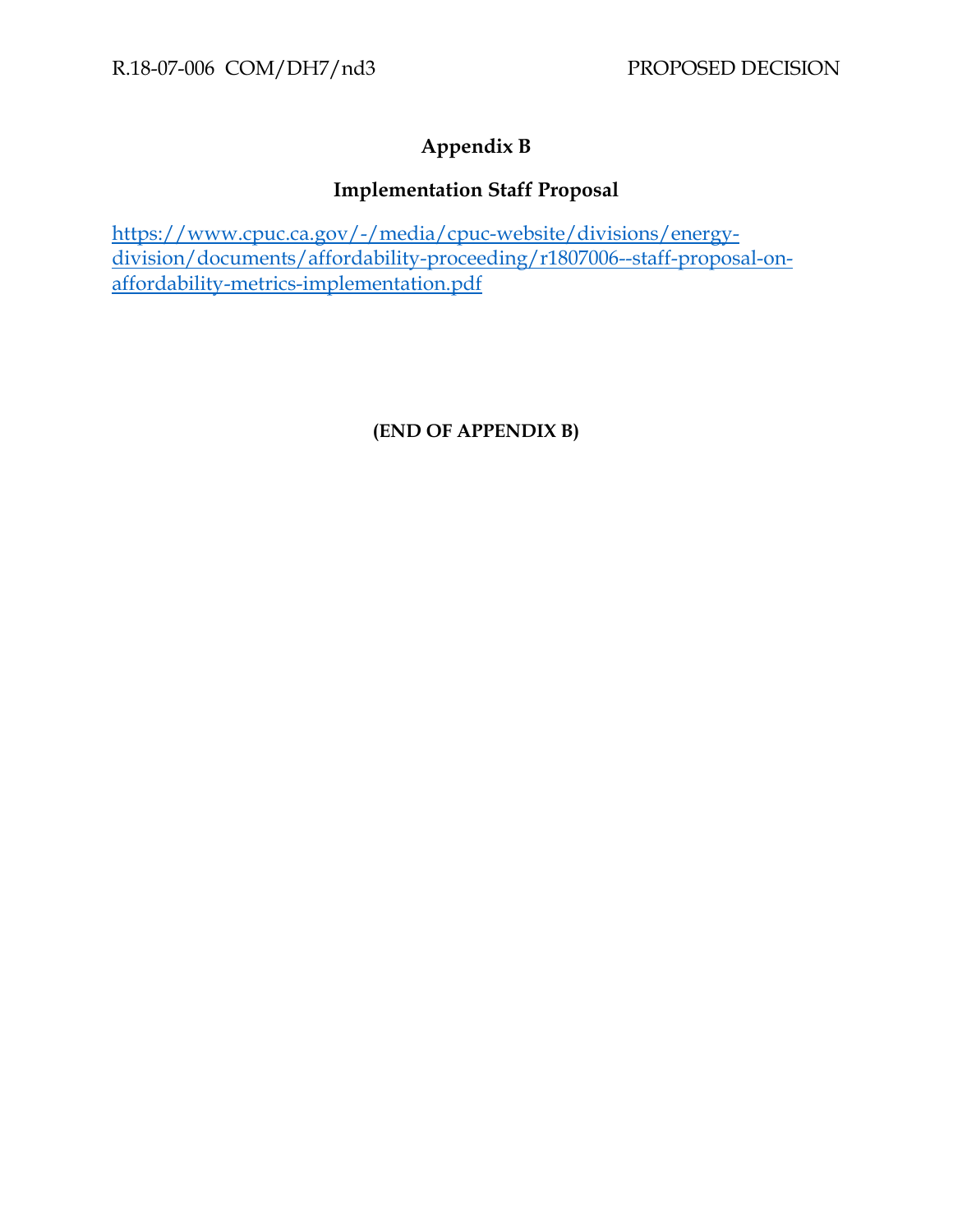# **APPENDIX C**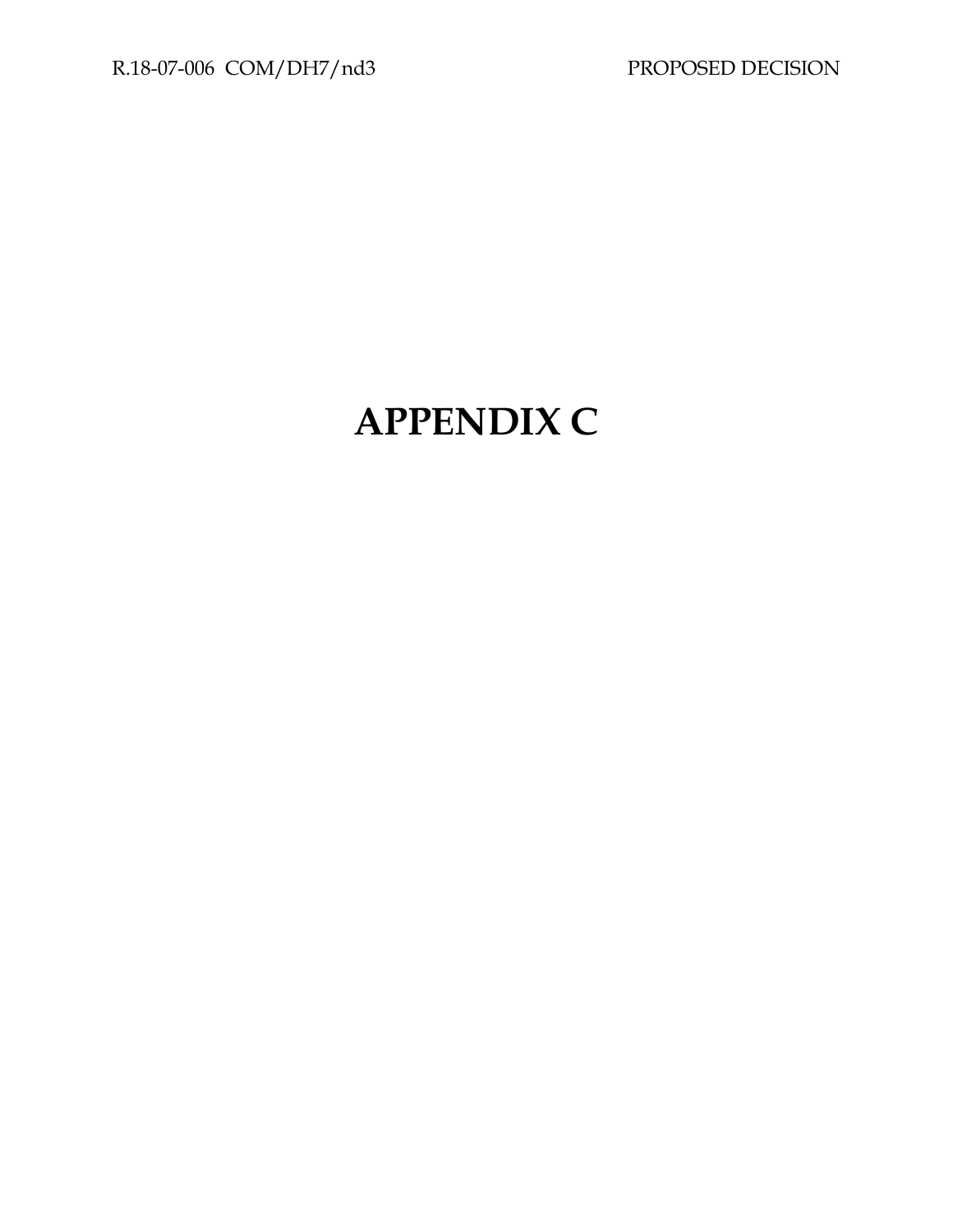# **Appendix C**

## **Hybrid Water Tracker**

https://www.cpuc.ca.gov/-/media/cpuc-website/divisions/energydivision/documents/affordability-proceeding/water-cost-and-ratetracker/water-cost--rate-tracker--june-2022.zip

**(END OF APPENDIX C)**